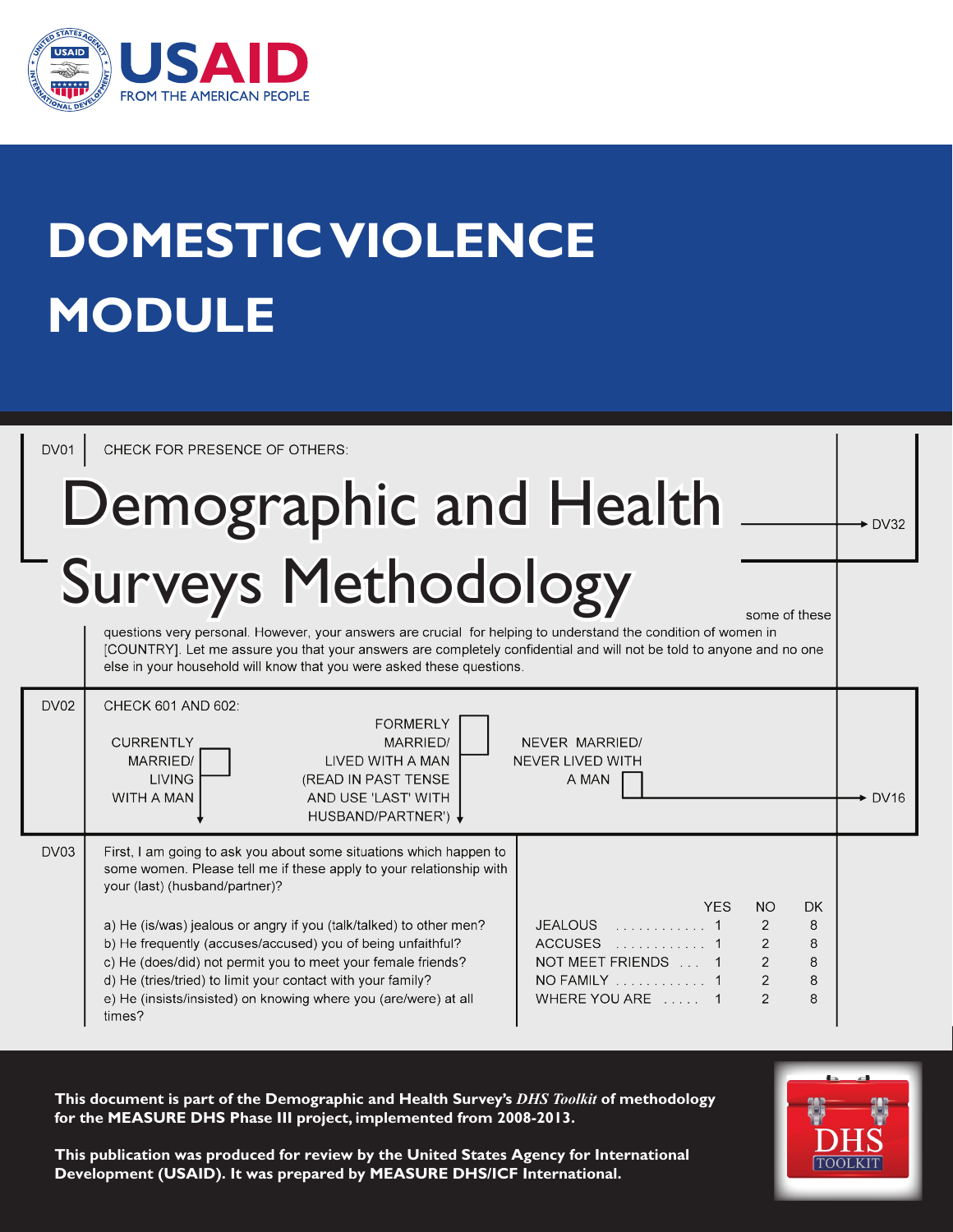[THIS PAGE IS INTENTIONALLY BLANK]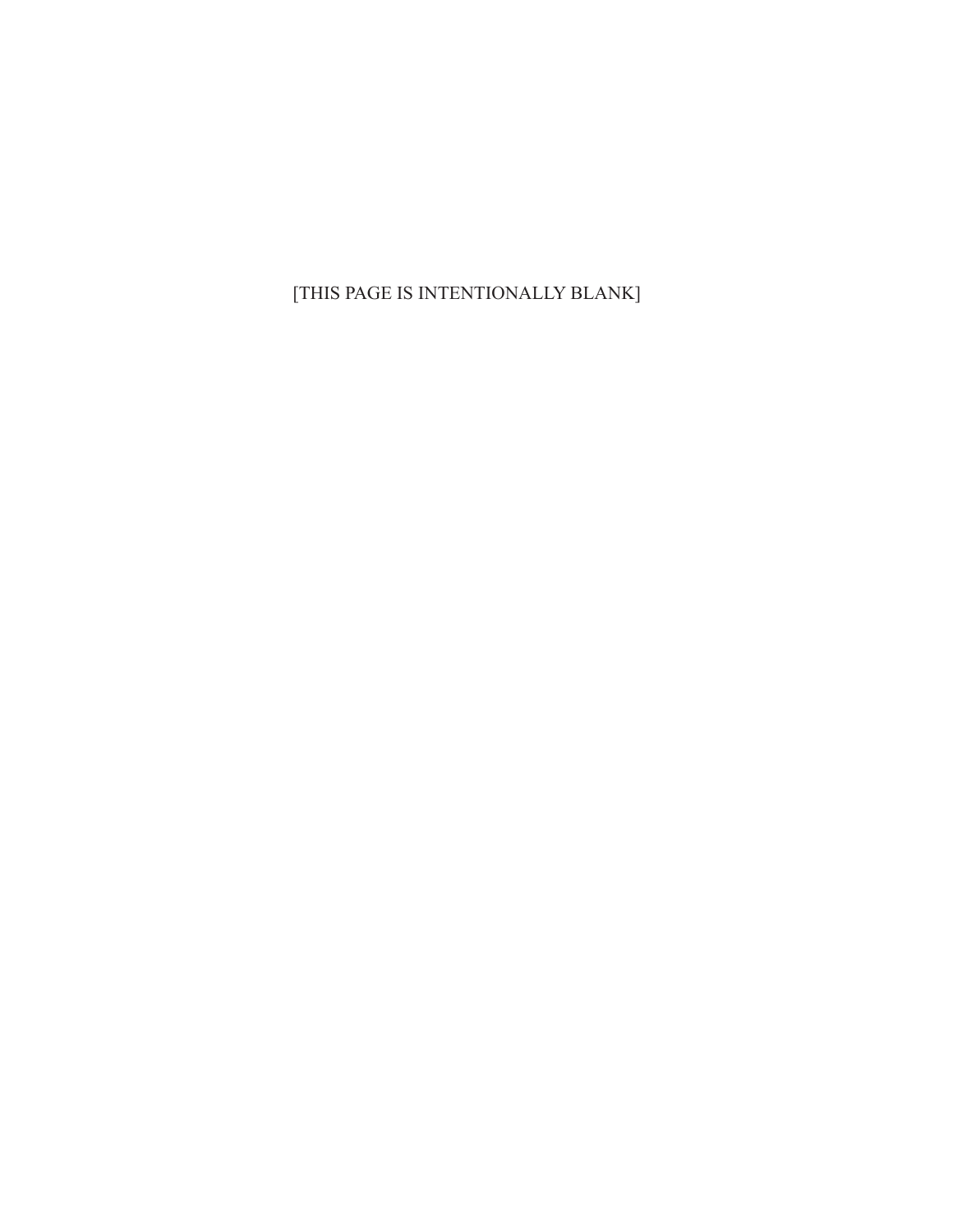#### **TABLE FOR SELECTION OF WOMEN FOR THE DOMESTIC VIOLENCE QUESTIONS (TO BE ADDED TO THE HOUSEHOLD QUESTIONNIARE)**

LOOK AT THE LAST DIGIT OF THE HOUSEHOLD QUESTIONNAIRE SERIAL NUMBER ON THE COVER PAGE. THIS IS THE ROW NUMBER YOU SHOULD GO TO. CHECK THE TOTAL NUMBER OF ELIGIBLE WOMEN (COLUMN 9) IN THE HOUSEHOLD SCHEDULE. THIS IS THE COLUMN NUMBER YOU SHOULD GO TO. FOLLOW THE SELECTED ROW AND COLUMN TO THE CELL WHERE THEY MEET AND CIRCLE THE NUMBER IN THE CELL. THIS IS THE NUMBER OF THE WOMAN SELECTED FOR THE DOMESTIC VIOLENCE QUESTIONS FROM THE LIST OF ELIGIBLE WOMEN IN COLUMN 9 OF THE HOUSEHOLD SCHEDULE. WRITE THE NAME AND LINE NUMBER OF THE SELECTED WOMAN IN THE SPACE BELOW THE TABLE.

EXAMPLE: THE HOUSEHOLD QUESTIONNAIRE SERIAL NUMBER IS '716' AND THE HOUSEHOLD SCHEDULE COLUMN 9 SHOWS THAT THERE ARE THREE ELIGIBLE WOMEN AGE 15-49 IN THE HOUSEHOLD (LINE NUMBERS 02, 04, AND 05). SINCE THE LAST DIGIT OF THE HOUSEHOLD SERIAL NUMBER IS '6' GO TO ROW '6' AND SINCE THERE ARE THREE ELIGIBLE WOMEN IN THE HOUSEHOLD, GO TO COLUMN '3'. FOLLOW THE ROW AND COLUMN AND FIND THE NUMBER IN THE CELL WHERE THEY MEET ('2') AND CIRCLE THE NUMBER. NOW GO TO THE HOUSEHOLD SCHEDULE AND FIND THE SECOND WOMAN WHO IS ELIGIBLE FOR THE WOMAN'S INTERVIEW (LINE NUMBER '04' IN THIS EXAMPLE). WRITE HER NAME AND LINE NUMBER IN THE SPACE BELOW THE TABLE.

| LAST DIGIT OF THE<br><b>HOUSEHOLD</b> | TOTAL NUMBER OF ELIGIBLE WOMEN AGE 15-49 IN HOUSEHOLD SCHEDULE COLUMN 9 |              |              |                |                |                         |                |                         |  |
|---------------------------------------|-------------------------------------------------------------------------|--------------|--------------|----------------|----------------|-------------------------|----------------|-------------------------|--|
| QUESTIONNAIRE<br>SERIAL NUMBER        | $\mathbf{1}$                                                            | $\sqrt{2}$   | 3            | 4              | $\sqrt{5}$     | 6                       | $\overline{7}$ | $\bf 8$                 |  |
| $\mathsf 0$                           | $\mathbf{1}$                                                            | $\sqrt{2}$   | $\mathbf 2$  | 4              | 3              | 6                       | 5              | $\overline{4}$          |  |
| $\mathbf{1}$                          | $\mathbf{1}$                                                            | $\mathbf{1}$ | 3            | $\mathbf{1}$   | 4              | $\mathbf{1}$            | 6              | $\sqrt{5}$              |  |
| $\sqrt{2}$                            | $\mathbf{1}$                                                            | $\mathbf{2}$ | $\mathbf{1}$ | $\overline{c}$ | $\,$ 5 $\,$    | $\overline{c}$          | $\overline{7}$ | 6                       |  |
| $\mathbf{3}$                          | $\mathbf{1}$                                                            | $\mathbf{1}$ | $\mathbf 2$  | $\sqrt{3}$     | $\mathbf{1}$   | $\sqrt{3}$              | $\mathbf{1}$   | $\boldsymbol{7}$        |  |
| $\overline{\mathbf{4}}$               | $\mathbf{1}$                                                            | $\sqrt{2}$   | $\mathbf{3}$ | 4              | $\overline{2}$ | $\overline{\mathbf{4}}$ | $\overline{2}$ | 8                       |  |
| $\sqrt{5}$                            | $\mathbf{1}$                                                            | $\mathbf{1}$ | $\mathbf{1}$ | $\mathbf{1}$   | 3              | $\,$ 5 $\,$             | 3              | $\mathbf{1}$            |  |
| $\,6$                                 | $\mathbf{1}$                                                            | $\mathbf 2$  | $\mathbf 2$  | $\overline{c}$ | $\overline{4}$ | $\,6$                   | $\overline{4}$ | $\overline{c}$          |  |
| $\overline{7}$                        | $\mathbf{1}$                                                            | $\mathbf{1}$ | 3            | 3              | 5              | $\mathbf{1}$            | 5              | 3                       |  |
| $\bf 8$                               | $\mathbf{1}$                                                            | $\sqrt{2}$   | $\mathbf{1}$ | 4              | $\mathbf{1}$   | $\overline{c}$          | $\,6\,$        | $\overline{\mathbf{4}}$ |  |
| $\mathsf g$                           | $\mathbf{1}$                                                            | $\mathbf{1}$ | $\mathbf 2$  | $\mathbf{1}$   | $\overline{2}$ | $\sqrt{3}$              | $\overline{7}$ | 5                       |  |
| <b>NAME OF SELECTED WOMAN</b>         |                                                                         |              |              |                |                |                         |                |                         |  |
| HH LINE NUMBER OF SELECTED WOMAN<br>. |                                                                         |              |              |                |                |                         |                |                         |  |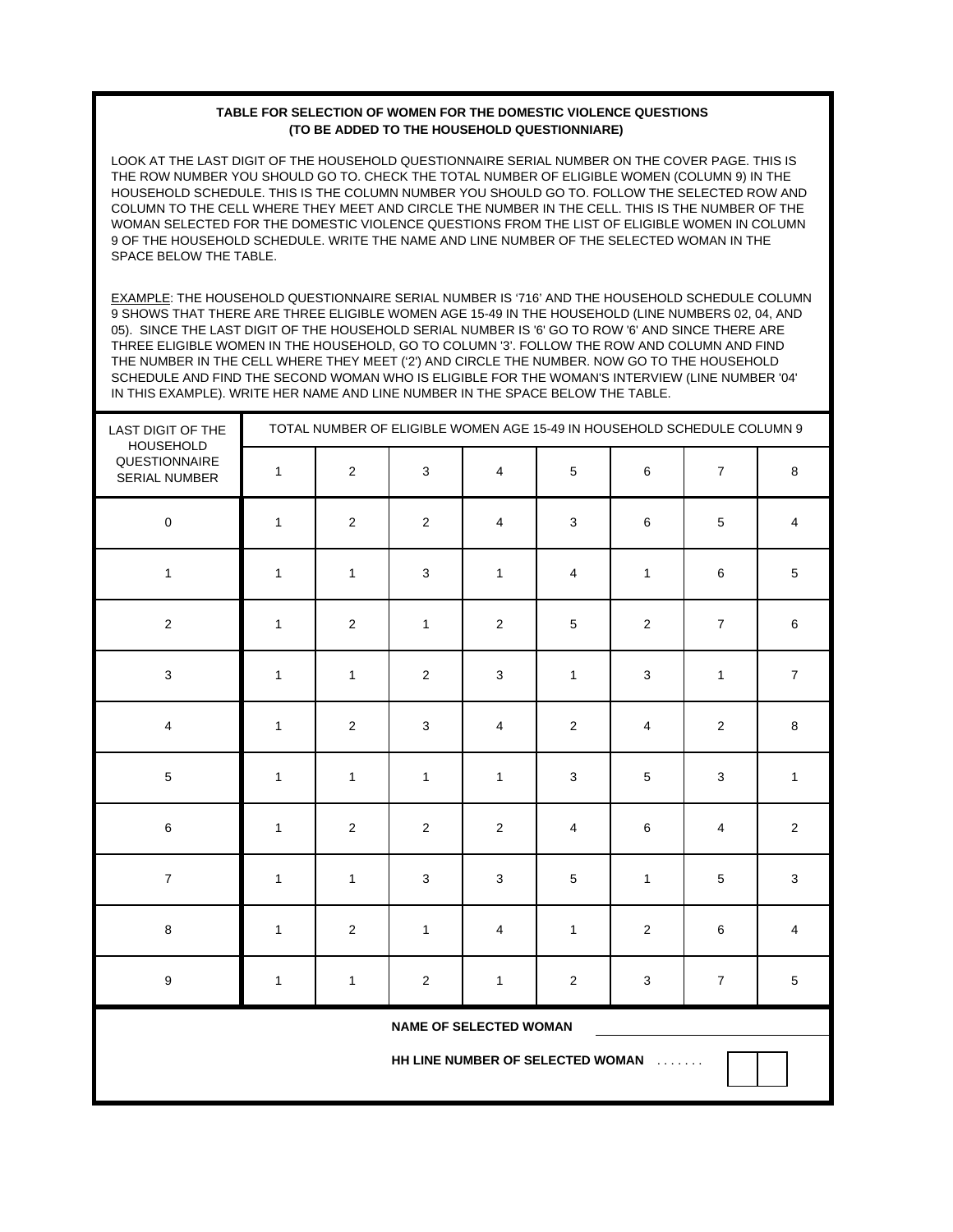6 March 2013

DOMESTIC VIOLENCE MODULE

| NO.              | <b>CODING CATEGORIES</b><br>QUESTIONS AND FILTERS                                                                                                                                                                                                                                                                                                                                                                                                                                                                                                                                                                                                                                                                     | <b>SKIP</b>                   |  |  |  |
|------------------|-----------------------------------------------------------------------------------------------------------------------------------------------------------------------------------------------------------------------------------------------------------------------------------------------------------------------------------------------------------------------------------------------------------------------------------------------------------------------------------------------------------------------------------------------------------------------------------------------------------------------------------------------------------------------------------------------------------------------|-------------------------------|--|--|--|
| <b>DV00</b>      | CHECK HOUSEHOLD QUESTIONNAIRE, [LOCATION TO BE CHECKED].<br><b>WOMAN</b><br><b>WOMAN SELECTED</b><br>NOT SELECTED<br>FOR THIS SECTION                                                                                                                                                                                                                                                                                                                                                                                                                                                                                                                                                                                 | GO TO<br><b>NEXT</b><br>SECT. |  |  |  |
| DV01             | CHECK FOR PRESENCE OF OTHERS:<br>DO NOT CONTINUE UNTIL PRIVACY IS ENSURED.<br><b>PRIVACY</b><br><b>PRIVACY</b><br>NOT POSSIBLE<br>OBTAINED<br>2<br>$\mathbf 1$                                                                                                                                                                                                                                                                                                                                                                                                                                                                                                                                                        | $\div$ DV32                   |  |  |  |
|                  | <b>READ TO THE RESPONDENT</b><br>Now I would like to ask you questions about some other important aspects of a woman's life. You may find some of these<br>questions very personal. However, your answers are crucial for helping to understand the condition of women in<br>[COUNTRY]. Let me assure you that your answers are completely confidential and will not be told to anyone and no one<br>else in your household will know that you were asked these questions.                                                                                                                                                                                                                                            |                               |  |  |  |
| <b>DV02</b>      | CHECK 601 AND 602:<br><b>FORMERLY</b><br><b>CURRENTLY</b><br>MARRIED/<br>NEVER MARRIED/<br>MARRIED/<br>LIVED WITH A MAN<br>NEVER LIVED WITH<br><b>LIVING</b><br>(READ IN PAST TENSE<br>A MAN<br>WITH A MAN<br>AND USE 'LAST' WITH<br>HUSBAND/PARTNER')                                                                                                                                                                                                                                                                                                                                                                                                                                                                | $\blacktriangleright$ DV16    |  |  |  |
| DV <sub>03</sub> | First, I am going to ask you about some situations which happen to<br>some women. Please tell me if these apply to your relationship with<br>your (last) (husband/partner)?<br><b>YES</b><br>NO<br>DK<br>JEALOUS  1<br>a) He (is/was) jealous or angry if you (talk/talked) to other men?<br>2<br>8<br>b) He frequently (accuses/accused) you of being unfaithful?<br>2<br>ACCUSES  1<br>8<br>c) He (does/did) not permit you to meet your female friends?<br>NOT MEET FRIENDS  1<br>2<br>8<br>d) He (tries/tried) to limit your contact with your family?<br>2<br>NO FAMILY $\ldots \ldots \ldots$ 1<br>8<br>e) He (insists/insisted) on knowing where you (are/were) at all<br>2<br>WHERE YOU ARE  1<br>8<br>times? |                               |  |  |  |
| DV04             | Now I need to ask some more questions about your relationship<br>with your (last) (husband/partner).<br>Did your (last) (husband/partner) ever:<br>How often did this happen during the last 12<br>B<br>Α<br>months: often, only sometimes, or not at<br>all?                                                                                                                                                                                                                                                                                                                                                                                                                                                         |                               |  |  |  |
|                  | SOME-<br>NOT IN LAST<br><b>TIMES</b><br><b>EVER</b><br><b>OFTEN</b><br>12 MONTHS<br><b>YES</b><br>$\overline{2}$<br>3<br>say or do something to humiliate you in front<br>1<br>a)<br>1.                                                                                                                                                                                                                                                                                                                                                                                                                                                                                                                               |                               |  |  |  |
|                  | of others?<br><b>NO</b><br>2<br>$\overline{2}$<br>YES<br>$\mathbf{1}$<br>3<br>threaten to hurt or harm you or someone<br>b)<br>1<br>you care about?<br>NO.<br>2                                                                                                                                                                                                                                                                                                                                                                                                                                                                                                                                                       |                               |  |  |  |
|                  | <b>YES</b><br>$\overline{2}$<br>insult you or make you feel bad about<br>$\mathbf{1}$<br>3<br>C)<br>yourself?<br><b>NO</b><br>2                                                                                                                                                                                                                                                                                                                                                                                                                                                                                                                                                                                       |                               |  |  |  |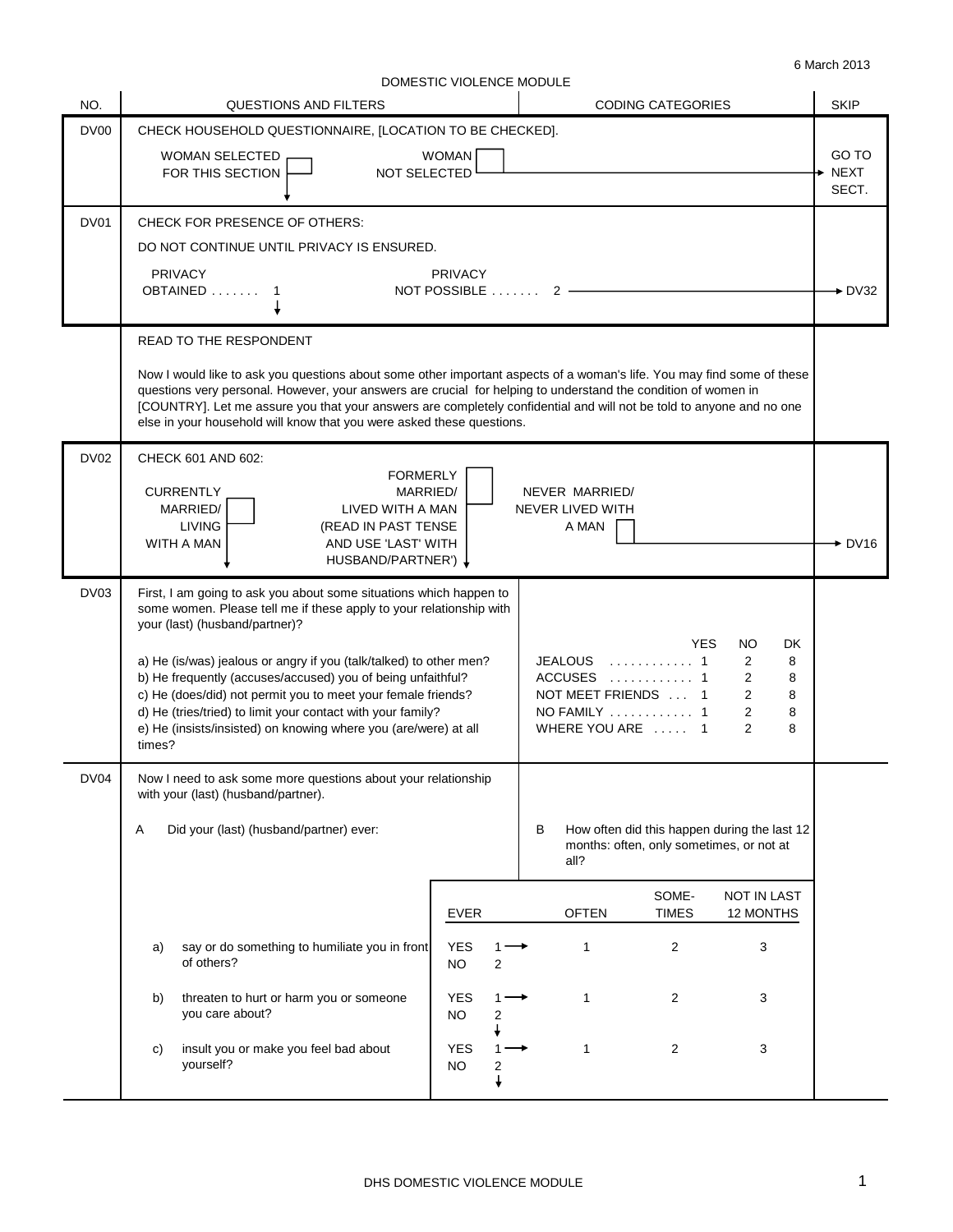| NO.              | QUESTIONS AND FILTERS                                                                 |                                                                                                                                           |                                                                                                       | <b>CODING CATEGORIES</b> | <b>SKIP</b>           |                                 |                            |
|------------------|---------------------------------------------------------------------------------------|-------------------------------------------------------------------------------------------------------------------------------------------|-------------------------------------------------------------------------------------------------------|--------------------------|-----------------------|---------------------------------|----------------------------|
| <b>DV05</b>      | Did your (last) (husband/partner) ever do any<br>A<br>of the following things to you: |                                                                                                                                           | How often did this happen during the last 12<br>B<br>months: often, only sometimes, or not at<br>all? |                          |                       |                                 |                            |
|                  |                                                                                       |                                                                                                                                           | EVER                                                                                                  | <b>OFTEN</b>             | SOME-<br><b>TIMES</b> | <b>NOT IN LAST</b><br>12 MONTHS |                            |
|                  | a)                                                                                    | push you, shake you, or throw something at<br>you?                                                                                        | <b>YES</b><br><b>NO</b><br>2                                                                          | 1                        | $\overline{2}$        | 3                               |                            |
|                  | b)                                                                                    | slap you?                                                                                                                                 | <b>YES</b><br>1<br>NO.<br>2                                                                           | 1                        | $\overline{2}$        | 3                               |                            |
|                  | C)                                                                                    | twist your arm or pull your hair?                                                                                                         | <b>YES</b><br>1<br>NO.<br>2                                                                           | $\mathbf{1}$             | $\overline{2}$        | 3                               |                            |
|                  | d)                                                                                    | punch you with his fist or with something<br>that could hurt you?                                                                         | <b>YES</b><br>1<br><b>NO</b><br>2                                                                     | 1                        | $\overline{2}$        | 3                               |                            |
|                  | e)                                                                                    | kick you, drag you, or beat you up?                                                                                                       | <b>YES</b><br><b>NO</b><br>2                                                                          | 1                        | $\overline{2}$        | 3                               |                            |
|                  | f)                                                                                    | try to choke you or burn you on purpose?                                                                                                  | <b>YES</b><br>1<br><b>NO</b><br>2                                                                     | $\mathbf{1}$             | $\overline{2}$        | 3                               |                            |
|                  | g)                                                                                    | threaten or attack you with a knife, gun, or<br>other weapon?                                                                             | <b>YES</b><br>$1 -$<br><b>NO</b><br>2                                                                 | $\mathbf{1}$             | $\overline{2}$        | 3                               |                            |
|                  | h)                                                                                    | physically force you to have sexual<br>intercourse with him when you did not want<br>to?                                                  | <b>YES</b><br><b>NO</b><br>2                                                                          | $\mathbf{1}$             | $\overline{2}$        | 3                               |                            |
|                  | i)                                                                                    | physically force you to perform any other<br>sexual acts you did not want to?                                                             | <b>YES</b><br>1<br><b>NO</b><br>2                                                                     | 1                        | $\overline{2}$        | 3                               |                            |
|                  | j)                                                                                    | force you with threats or in any other way to<br>perform sexual acts you did not want to?                                                 | <b>YES</b><br><b>NO</b>                                                                               | $\mathbf{1}$             | $\overline{2}$        | 3                               |                            |
| DV <sub>06</sub> |                                                                                       | CHECK DV05A (a-j):                                                                                                                        |                                                                                                       |                          |                       |                                 |                            |
|                  |                                                                                       | AT LEAST ONE<br>'YES'                                                                                                                     | <b>NOT A SINGLE</b><br>'YES'                                                                          |                          |                       |                                 | $\blacktriangleright$ DV09 |
| DV07             | happen?                                                                               | How long after you first (got married/started living together) with<br>your (last) (husband/partner) did (this/any of these things) first |                                                                                                       | NUMBER OF YEARS          |                       |                                 |                            |
|                  |                                                                                       | IF LESS THAN ONE YEAR, RECORD '00'.                                                                                                       |                                                                                                       | BEFORE MARRIAGE/BEFORE   |                       | LIVING TOGETHER 95              |                            |
| <b>DV08</b>      |                                                                                       | Did the following ever happen as a result of what your (last)<br>(husband/partner) did to you:                                            |                                                                                                       |                          |                       |                                 |                            |
|                  | a)                                                                                    | You had cuts, bruises, or aches?                                                                                                          |                                                                                                       | NO                       |                       | 2                               |                            |
|                  | b)                                                                                    | You had eye injuries, sprains, dislocations, or burns?                                                                                    |                                                                                                       | NO                       |                       | -1<br>2                         |                            |
|                  | C)                                                                                    | You had deep wounds, broken bones, broken teeth, or any<br>other serious injury?                                                          |                                                                                                       |                          |                       | -1<br>$\overline{2}$            |                            |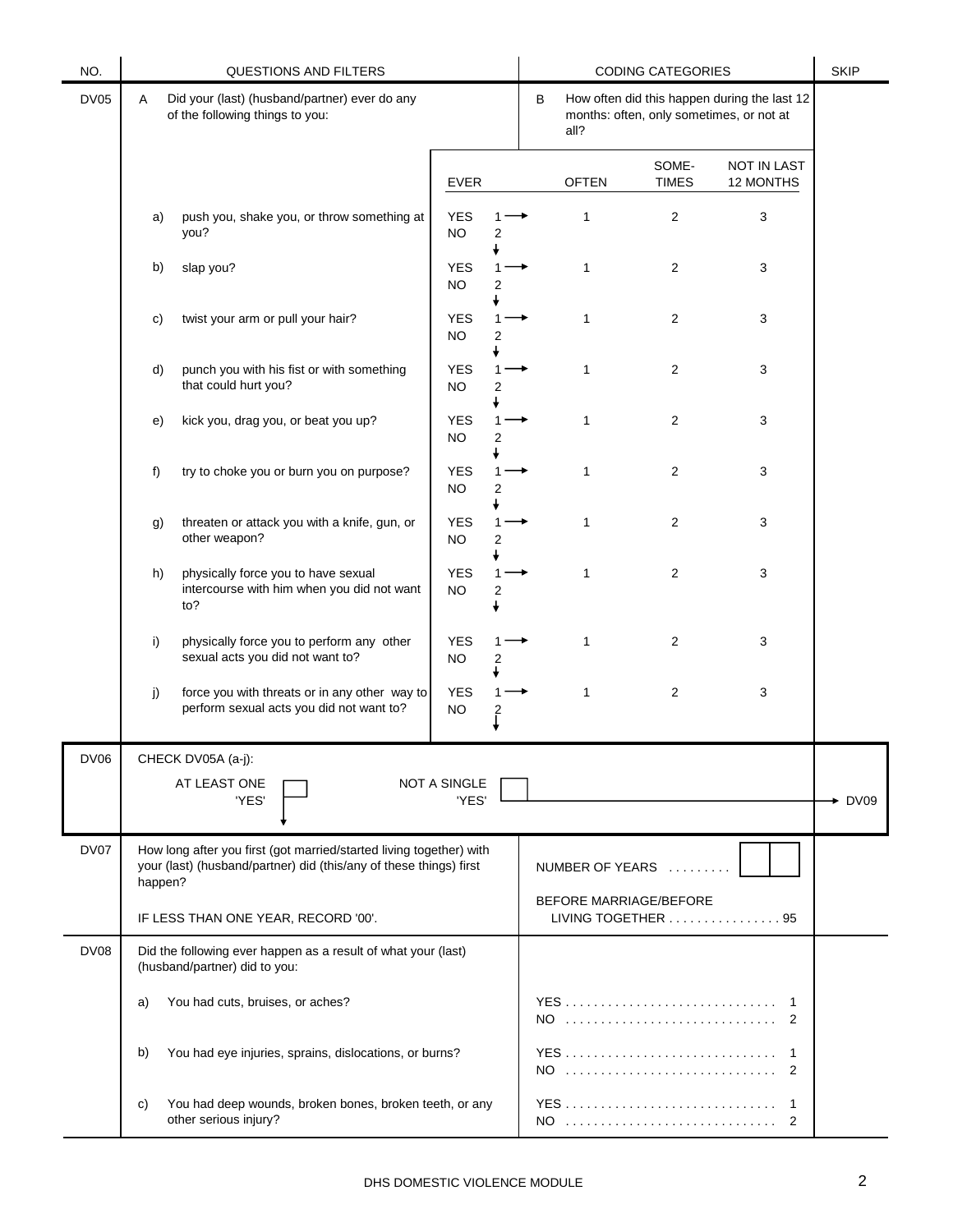| NO.              | <b>QUESTIONS AND FILTERS</b>                                                                                                                                                         |                              | <b>CODING CATEGORIES</b>                                                                                            |                          | <b>SKIP</b>                |
|------------------|--------------------------------------------------------------------------------------------------------------------------------------------------------------------------------------|------------------------------|---------------------------------------------------------------------------------------------------------------------|--------------------------|----------------------------|
| DV <sub>09</sub> | Have you ever hit, slapped, kicked, or done anything else to<br>physically hurt your (last) (husband/partner) at times when he was<br>not already beating or physically hurting you? |                              |                                                                                                                     | $\overline{1}$<br>2      | $\div$ DV11                |
| <b>DV10</b>      | In the last 12 months, how often have you done this to your (last)<br>(husband/partner): often, only sometimes, or not at all?                                                       |                              | SOMETIMES $\ldots \ldots \ldots \ldots \ldots \ldots$ 2<br>NOT AT ALL $\ldots \ldots \ldots \ldots \ldots \ldots$ 3 |                          |                            |
| <b>DV11</b>      | Does (did) your (last) (husband/partner) drink alcohol?                                                                                                                              |                              | NO                                                                                                                  | $\overline{2}$           | $\blacktriangleright$ DV13 |
| <b>DV12</b>      | How often does (did) he get drunk: often, only sometimes, or never?                                                                                                                  |                              | <b>OFTEN</b><br>$\mathbf{1}$<br>SOMETIMES $\ldots \ldots \ldots \ldots \ldots \ldots$ 2<br><b>NEVER</b><br>3        |                          |                            |
| <b>DV13</b>      | Are (Were) you afraid of your (last) (husband/partner): most of the<br>MOST OF THE TIME AFRAID<br>time, sometimes, or never?<br>SOMETIMES AFRAID  2<br>NEVER AFRAID  3               |                              |                                                                                                                     | $\overline{1}$           |                            |
| <b>DV14</b>      | CHECK 609:<br><b>MARRIED MORE</b><br>MARRIED ONLY<br>THAN ONCE<br>ONCE                                                                                                               |                              |                                                                                                                     |                          | <b>DV16</b>                |
| <b>DV15</b>      | So far we have been talking about the behavior of your<br>A<br>(current/last) (husband/partner). Now I want to ask you about<br>the behavior of any previous (husband/partner).      | <b>EVER</b>                  | B<br>How long ago did this last happen?<br>$0 - 11$<br>$12+$<br><b>MONTHS</b><br><b>MONTHS</b>                      | DON'T<br><b>REMEMBER</b> |                            |
|                  |                                                                                                                                                                                      |                              | <b>AGO</b><br><b>AGO</b>                                                                                            |                          |                            |
|                  | a)<br>Did any previous (husband/partner) ever hit,<br>slap, kick, or do anything else to hurt you<br>physically?                                                                     | <b>YES</b><br><b>NO</b><br>2 | $\mathbf{1}$<br>$\overline{2}$                                                                                      | 3                        |                            |
|                  | Did any previous (husband/partner) physically<br>b)<br>force you to have intercourse or perform any<br>other sexual acts against your will?                                          | <b>YES</b><br><b>NO</b><br>2 | 2<br>$\mathbf 1$                                                                                                    | 3                        |                            |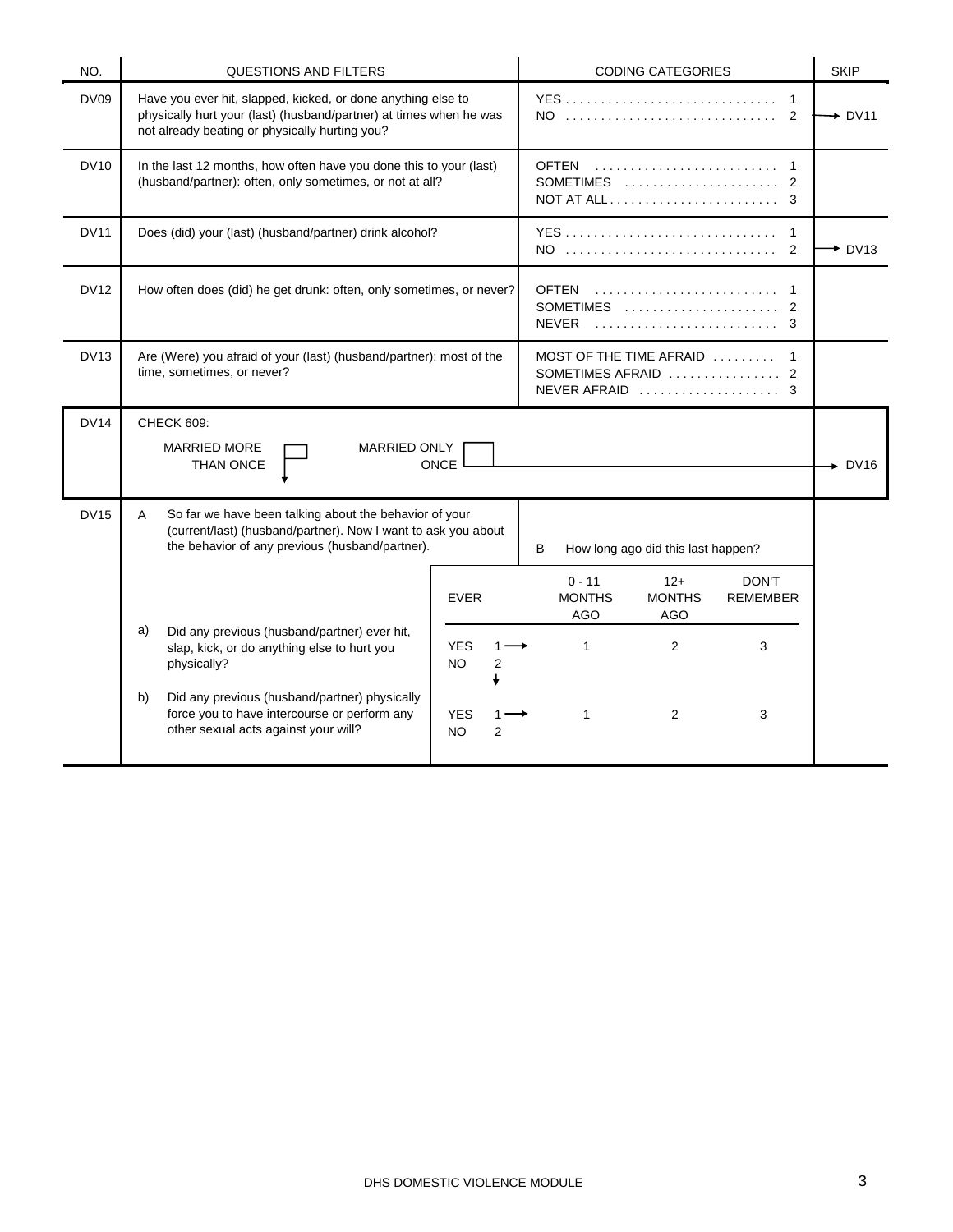| NO.         | <b>QUESTIONS AND FILTERS</b>                                                                                                                                                                                                                                                                                                                                                                                                   | <b>CODING CATEGORIES</b>                                                                                                                                                                                           | <b>SKIP</b>        |
|-------------|--------------------------------------------------------------------------------------------------------------------------------------------------------------------------------------------------------------------------------------------------------------------------------------------------------------------------------------------------------------------------------------------------------------------------------|--------------------------------------------------------------------------------------------------------------------------------------------------------------------------------------------------------------------|--------------------|
| <b>DV16</b> | CHECK 601 AND 602:                                                                                                                                                                                                                                                                                                                                                                                                             |                                                                                                                                                                                                                    |                    |
|             | <b>EVER MARRIED/EVER</b><br>NEVER MARRIED/NEVER<br>LIVED WITH A MAN<br>LIVED WITH A MAN<br>From the time you were 15 years<br>From the time you were 15<br>old has anyone other than<br>years old has anyone hit you,<br>(your/any) (husband/partner) hit<br>slapped you, kicked you, or<br>done anything else to hurt you<br>you, slapped you, kicked you, or<br>done anything else to hurt you<br>physically?<br>physically? | NO<br>2<br>REFUSED TO ANSWER/<br>NO ANSWER  3                                                                                                                                                                      | $\rightarrow$ DV19 |
| <b>DV17</b> | Who has hurt you in this way?                                                                                                                                                                                                                                                                                                                                                                                                  | MOTHER/STEP-MOTHER  A<br>$FATHER/STEP-FATHER$ B<br>SISTER/BROTHER C                                                                                                                                                |                    |
|             | Anyone else?                                                                                                                                                                                                                                                                                                                                                                                                                   | DAUGHTER/SON D<br>OTHER RELATIVE  E                                                                                                                                                                                |                    |
|             | RECORD ALL MENTIONED.                                                                                                                                                                                                                                                                                                                                                                                                          | CURRENT BOYFRIEND  F<br>FORMER BOYFRIEND  G<br>$MOTHER-IN-LAW$ ,,,,,,,,,,,,,,,,,,,,H<br>$FATHER-IN-LAW$ ,,,,,,,,,,,,,,,,,,,,,<br>OTHER IN-LAW  J<br>TEACHER  K<br>EMPLOYER/SOMEONE AT WORK  L<br>POLICE/SOLDIER  M |                    |
|             |                                                                                                                                                                                                                                                                                                                                                                                                                                | <b>OTHER</b><br>X<br>(SPECIFY)                                                                                                                                                                                     |                    |
| <b>DV18</b> | In the last 12 months, how often has (this person/have these<br>persons) physically hurt you: often, only sometimes, or not at all?                                                                                                                                                                                                                                                                                            | <b>OFTEN</b><br>SOMETIMES  2                                                                                                                                                                                       |                    |
| <b>DV19</b> | CHECK 201, 226, AND 230:                                                                                                                                                                                                                                                                                                                                                                                                       |                                                                                                                                                                                                                    |                    |
|             | EVER BEEN<br><b>NEVER BEEN</b><br>PREGNANT<br><b>PREGNANT</b><br>(YES ON 201<br>OR 226 OR 230)                                                                                                                                                                                                                                                                                                                                 |                                                                                                                                                                                                                    | $\div$ DV22        |
| <b>DV20</b> | Has any one ever hit, slapped, kicked, or done anything else to hurt<br>you physically while you were pregnant?                                                                                                                                                                                                                                                                                                                | -1                                                                                                                                                                                                                 | $\rightarrow$ DV22 |
| <b>DV21</b> | Who has done any of these things to physically hurt you while you<br>were pregnant?                                                                                                                                                                                                                                                                                                                                            | CURRENT HUSBAND/PARTNER  A<br>MOTHER/STEP-MOTHER  B<br>FATHER/STEP-FATHER C                                                                                                                                        |                    |
|             | Anyone else?                                                                                                                                                                                                                                                                                                                                                                                                                   | DAUGHTER/SON  E<br>OTHER RELATIVE  F<br>FORMER HUSBAND/PARTNER  G                                                                                                                                                  |                    |
|             | RECORD ALL MENTIONED.                                                                                                                                                                                                                                                                                                                                                                                                          | CURRENT BOYFRIEND  H<br>FORMER BOYFRIEND  I<br>$MOTHER-IN-LAW$<br>FATHER-IN-LAW  K<br>OTHER IN-LAW  L<br>TEACHER  M<br>EMPLOYER/SOMEONE AT WORK  N<br>POLICE/SOLDIER  O<br><b>OTHER</b><br>Χ<br>(SPECIFY)          |                    |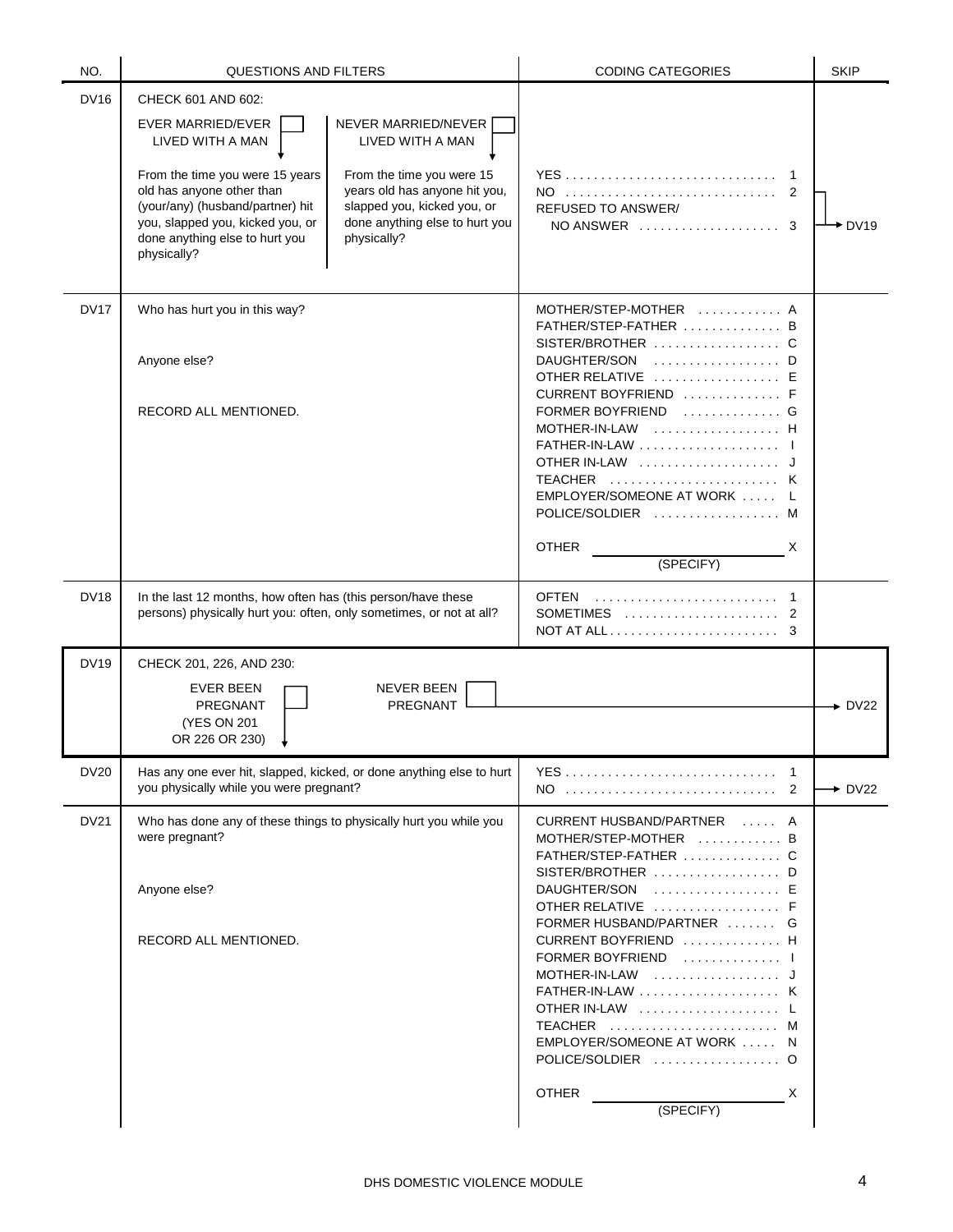| NO.                | <b>QUESTIONS AND FILTERS</b>                                                                                                                                                                                                                                                                                                                                                                          | <b>CODING CATEGORIES</b>                                                                                                                                                                                                                                                                                                                                                                           | <b>SKIP</b>                               |
|--------------------|-------------------------------------------------------------------------------------------------------------------------------------------------------------------------------------------------------------------------------------------------------------------------------------------------------------------------------------------------------------------------------------------------------|----------------------------------------------------------------------------------------------------------------------------------------------------------------------------------------------------------------------------------------------------------------------------------------------------------------------------------------------------------------------------------------------------|-------------------------------------------|
| <b>DV22</b>        | CHECK 601 AND 602:                                                                                                                                                                                                                                                                                                                                                                                    |                                                                                                                                                                                                                                                                                                                                                                                                    |                                           |
|                    | <b>EVER MARRIED/EVER</b><br>NEVER MARRIED/NEVER<br>LIVED WITH A MAN  <br>LIVED WITH A MAN                                                                                                                                                                                                                                                                                                             |                                                                                                                                                                                                                                                                                                                                                                                                    | DV22B                                     |
| DV <sub>22</sub> A | Now I want to ask you about things that may have been done to you<br>by someone other than (your/any) (husband/partner).                                                                                                                                                                                                                                                                              |                                                                                                                                                                                                                                                                                                                                                                                                    |                                           |
|                    | At any time in your life, as a child or as an adult, has anyone ever<br>forced you in any way to have sexual intercourse or perform any<br>other sexual acts when you did not want to?                                                                                                                                                                                                                | REFUSED TO ANSWER/<br>NO ANSWER  3                                                                                                                                                                                                                                                                                                                                                                 | $\rightarrow$ DV23<br>$\rightarrow$ DV24A |
| DV22B              | At any time in your life, as a child or as an adult, has anyone ever<br>forced you in any way to have sexual intercourse or perform any<br>other sexual acts when you did not want to?                                                                                                                                                                                                                | REFUSED TO ANSWER/<br>$NO$ ANSWER $\ldots \ldots \ldots \ldots \ldots$ 3                                                                                                                                                                                                                                                                                                                           | $\rightarrow$ DV26                        |
| <b>DV23</b>        | Who was the person who was forcing you the very first time this<br>happened?                                                                                                                                                                                                                                                                                                                          | CURRENT HUSBAND/PARTNER  01<br>FORMER HUSBAND/PARTNER  02<br>CURRENT/FORMER BOYFRIEND  03<br>FATHER/STEP-FATHER 04<br>BROTHER/STEP-BROTHER  05<br>OTHER RELATIVE  06<br>IN-LAW  07<br>OWN FRIEND/ACQUAINTANCE  08<br>FAMILY FRIEND  09<br>TEACHER  10<br>EMPLOYER/SOMEONE AT WORK  11<br>$POLICE/ SOLDIER$ ,,,,,,,,,,,,,,,,,,,12<br>PRIEST/RELIGIOUS LEADER  13<br><b>OTHER</b><br>96<br>(SPECIFY) |                                           |
| <b>DV24</b>        | CHECK 601 AND 602:<br>NEVER MARRIED/NEVER<br>EVER MARRIED/EVER<br>LIVED WITH A MAN<br>LIVED WITH A MAN<br>In the last 12 months, has<br>In the last 12 months has<br>anyone other than (your/any)<br>anyone physically forced you<br>(husband/partner) physically<br>to have sexual intercourse<br>forced you to have sexual<br>when you did not want to?<br>intercourse when you did not<br>want to? | 1<br>NO<br>2                                                                                                                                                                                                                                                                                                                                                                                       | $\rightarrow$ DV25                        |
| DV24A              | CHECK DV05A (h-j) and DV15A(b)<br>AT LEAST ONE<br>NOT A<br>'YES'<br>SINGLE 'YES'                                                                                                                                                                                                                                                                                                                      |                                                                                                                                                                                                                                                                                                                                                                                                    | $\blacktriangleright$ DV26                |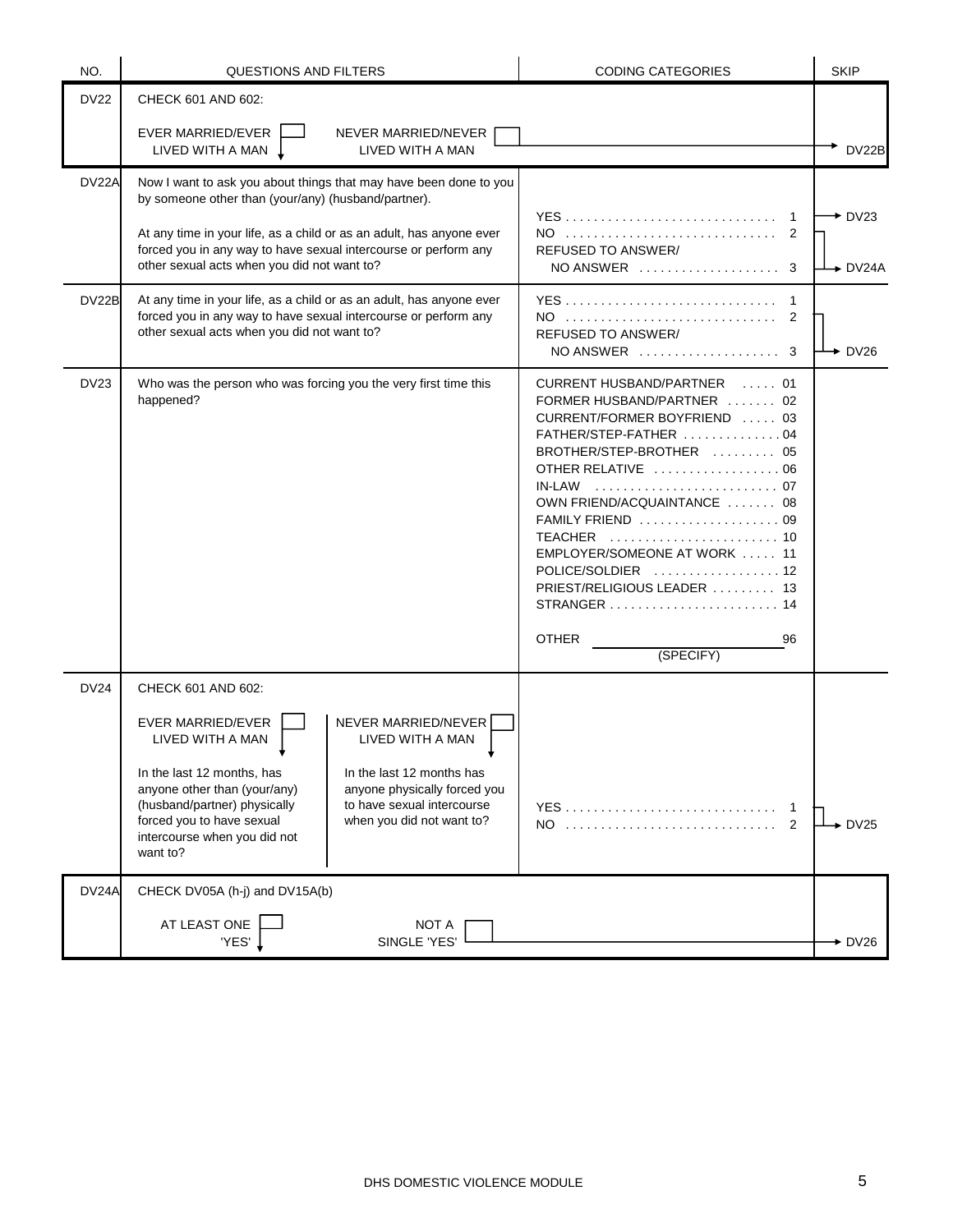| NO.         | QUESTIONS AND FILTERS                                                                                                                                                                                                                                                                                                                                                                                                    |       | <b>CODING CATEGORIES</b>                                                                                                                                                                                                                                                                                                                             | <b>SKIP</b>        |
|-------------|--------------------------------------------------------------------------------------------------------------------------------------------------------------------------------------------------------------------------------------------------------------------------------------------------------------------------------------------------------------------------------------------------------------------------|-------|------------------------------------------------------------------------------------------------------------------------------------------------------------------------------------------------------------------------------------------------------------------------------------------------------------------------------------------------------|--------------------|
| <b>DV25</b> | CHECK 601 AND 602:<br><b>EVER MARRIED/EVER</b><br>NEVER MARRIED/NEVER<br>LIVED WITH A MAN<br>LIVED WITH A MAN<br>How old were you the first time<br>How old were you the first first<br>you were forced to have sexual<br>time you were forced to have<br>intercourse or perform any other<br>sexual intercourse or perform<br>sexual acts by anyone, including<br>any other sexual acts?<br>(your/any) husband/partner? |       | AGE IN COMPLETED YEARS<br>DON'T KNOW  98                                                                                                                                                                                                                                                                                                             |                    |
| <b>DV26</b> | CHECK DV05A (a-j), DV15A (a,b), DV16, DV20, DV22A, AND DV22B:                                                                                                                                                                                                                                                                                                                                                            |       |                                                                                                                                                                                                                                                                                                                                                      |                    |
|             | AT LEAST ONE<br>NOT A SINGLE<br>'YES'                                                                                                                                                                                                                                                                                                                                                                                    | 'YES' |                                                                                                                                                                                                                                                                                                                                                      | $\bullet$ DV30     |
| <b>DV27</b> | Thinking about what you yourself have experienced among the<br>different things we have been talking about, have you ever tried to<br>seek help?                                                                                                                                                                                                                                                                         |       |                                                                                                                                                                                                                                                                                                                                                      | $\rightarrow$ DV29 |
| <b>DV28</b> | From whom have you sought help?<br>Anyone else?<br>RECORD ALL MENTIONED.                                                                                                                                                                                                                                                                                                                                                 |       | OWN FAMILY  A<br>HUSBAND'S/PARTNER'S FAMILY  B<br><b>CURRENT/FORMER</b><br>HUSBAND/PARTNER C<br>CURRENT/FORMER BOYFRIEND  D<br>FRIEND  E<br>$NEIGHBOR$ F<br>RELIGIOUS LEADER  G<br>DOCTOR/MEDICAL PERSONNEL  H<br>POLICE   <br>LAWYER $\ldots \ldots \ldots \ldots \ldots \ldots$<br>SOCIAL SERVICE ORGANIZATION K<br><b>OTHER</b><br>X<br>(SPECIFY) | $\rightarrow$ DV30 |
| <b>DV29</b> | Have you ever told any one about this?                                                                                                                                                                                                                                                                                                                                                                                   |       | $\overline{1}$<br>NO<br>2                                                                                                                                                                                                                                                                                                                            |                    |
| <b>DV30</b> | As far as you know, did your father ever beat your mother?                                                                                                                                                                                                                                                                                                                                                               |       | -1<br>NO  2<br>DON'T KNOW $\ldots \ldots \ldots \ldots \ldots$ 8                                                                                                                                                                                                                                                                                     |                    |
|             | THANK THE RESPONDENT FOR HER COOPERATION AND REASSURE HER ABOUT THE CONFIDENTIALITY OF HER<br>ANSWERS. FILL OUT THE QUESTIONS BELOW WITH REFERENCE TO THE DOMESTIC VIOLENCE MODULE ONLY.                                                                                                                                                                                                                                 |       |                                                                                                                                                                                                                                                                                                                                                      |                    |
| <b>DV31</b> | DID YOU HAVE TO INTERRUPT THE<br>INTERVIEW BECAUSE SOME ADULT WAS<br>TRYING TO LISTEN, OR CAME INTO THE<br>ROOM, OR INTERFERED IN ANY OTHER<br>WAY?                                                                                                                                                                                                                                                                      |       | <b>YES</b><br>YES, MORE<br><b>ONCE</b><br><b>THAN ONCE</b><br>NO.<br>$HUSBAND$ ,,,,,,,,,,,,<br>$\mathbf{1}$<br>2<br>3<br>OTHER MALE ADULT<br>$\mathbf{1}$<br>2<br>3<br>2<br>3<br>FEMALE ADULT<br>$\mathbf{1}$                                                                                                                                        |                    |
| <b>DV32</b> | INTERVIEWER'S COMMENTS / EXPLANATION FOR NOT COMPLETING THE DOMESTIC VIOLENCE MODULE                                                                                                                                                                                                                                                                                                                                     |       |                                                                                                                                                                                                                                                                                                                                                      |                    |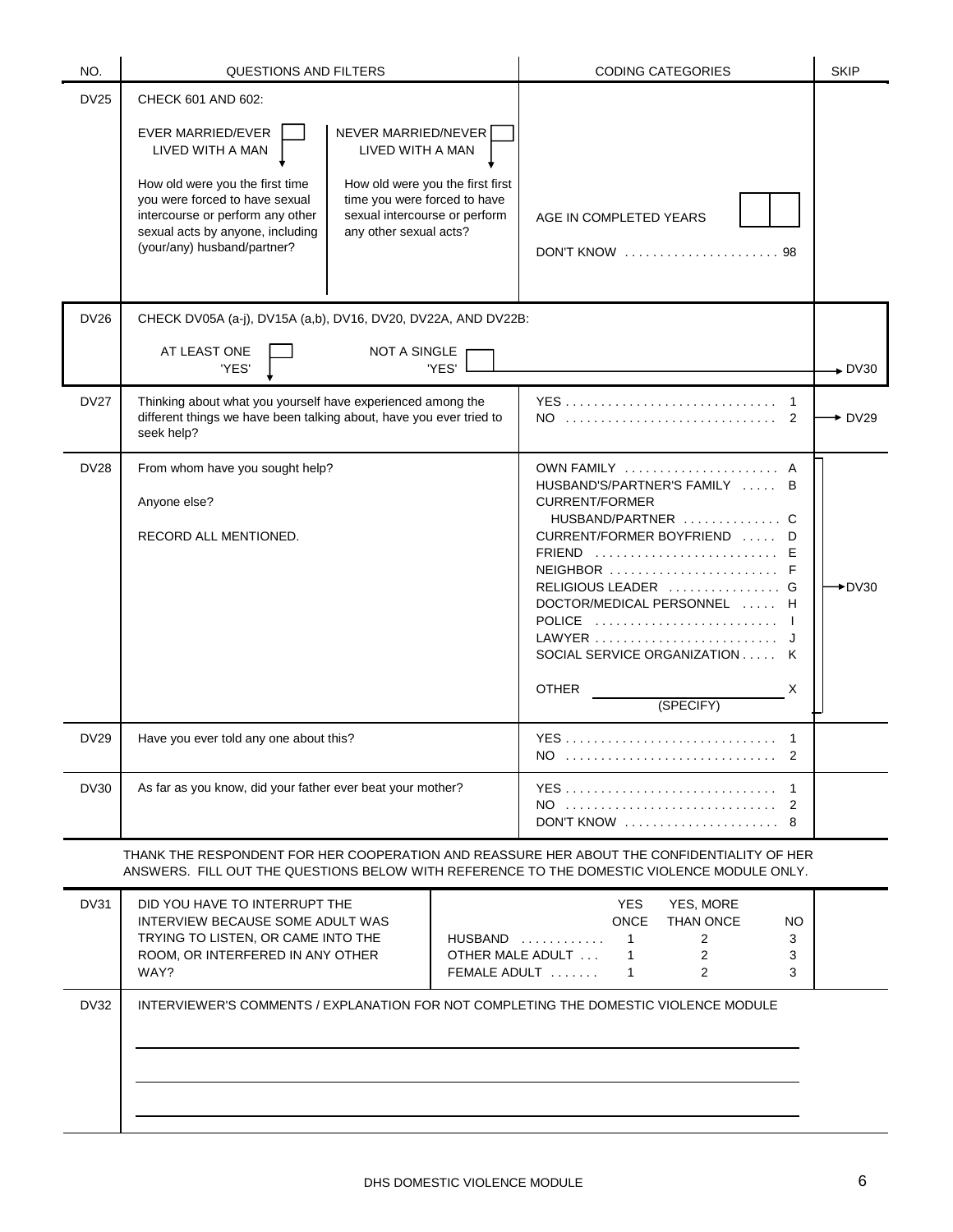## **DOMESTIC VIOLENCE MODULE**

#### **INTERVIEWER'S INSTRUCTIONS**

This section asks a series of questions on household relationships and the treatment of women in the household. Due to the extremely sensitive nature of the questions in this section, it is very important that you do everything possible to ensure privacy and the ethical implementation of these questions as you have been trained to do. Note that this section is different from other sections since, even if there is more than one eligible woman in the household, ONLY the ONE woman selected for this section must be asked this set of questions.

#### DV00: FILTER FOR WOMAN'S ELIGIBILITY FOR INTERVEW

DV00 is a filter that requires you to check the cover page of the questionnaire to determine if the respondent you are interviewing has been pre-selected for this questionnaire section. Accordingly, turn to the cover page of the questionnaire that you are filling out and examine the box below the woman's name and line number. If the box is NOT checked, skip this section and if there are no more sections, end the interview. If the box is checked, continue to DV01.

#### DV01: FILTER FOR PRIVACY

DV01 is a very important instruction for you. Check your physical surroundings for the presence of others. Check both the area you are sitting in and all areas within hearing distance. Be sure that there is privacy in the sense that there are no persons anywhere near you who will be able to hear and understand your questions. If there are children within hearing distance old enough to understand your questions, ask them politely to leave. Only small infants not capable of understanding can remain. Do not proceed with the interview until you have ensured privacy. The importance of these data cannot be overemphasized, and you must do everything you can to obtain privacy before the interview can continue. If you are unable to ensure privacy you will be forced to skip the section and miss out some very important information.

If, despite your best efforts, you are unable to obtain privacy, you must circle code 2 and skip to DV32. Fill out an explanation of what happened.

If privacy has been obtained, circle code 1 and proceed with the interview. Speak clearly and be very considerate of the feelings of the respondent. Keep your voice low throughout the interview.

When asking the questions in this section, you should avoid showing curiosity, surprise, or any other emotion, whether favorable or unfavorable. Be aware that these topics can be difficult for the respondent to address. She may be embarrassed or fearful of her husband/partner or others, or she may just feel that these matters are too private to discuss. It is your job to win her trust so that she feels comfortable reporting such personal information to you.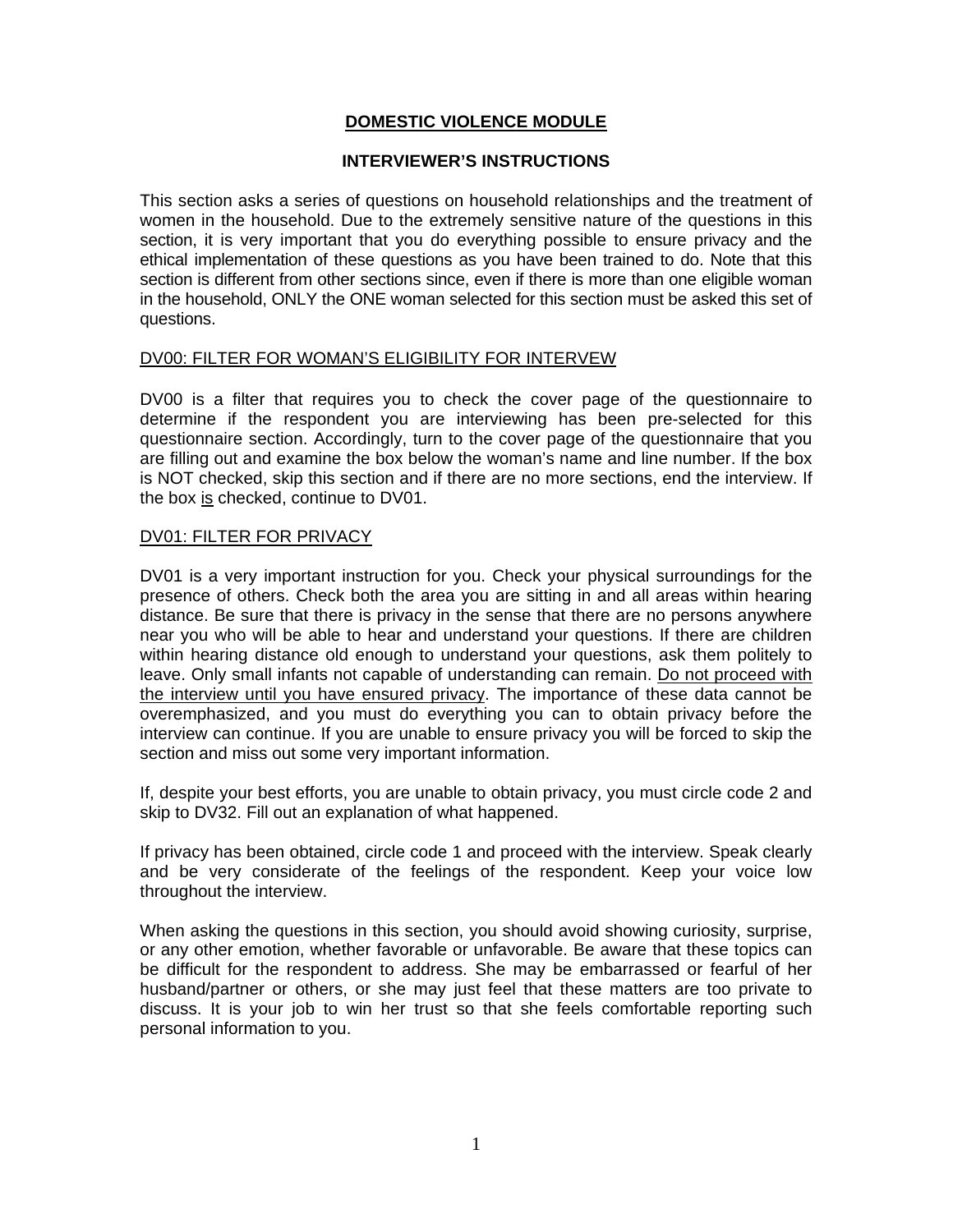#### INTRODUCTORY STATEMENT

The introductory sentences after DV01 and before DV02 should be treated like an additional informed consent. The respondent should be reassured about the confidentiality of the information. If there is more than one eligible woman in the household, you should informally explain to this respondent that no one else in the household is being asked these questions and that no one else will know what has been discussed. After reading the introductory statement, answer any questions the respondent may have. Once the respondent has no more questions and/or does not object to your asking the questions, you should proceed with the interview.

#### DV02: FILTER FOR MARITAL STATUS

Check Qs. 601 and 602 for the respondent's marital status. If she is currently married or living with a man, mark the box on the left and continue to DV03. If she is not currently married but has ever been married or lived with a man, mark the box in the center and continue to DV03. In this case ask all questions in the past tense and referring to her last husband.

If she has never been married and never lived with a man, mark the box on the right and skip to DV16.

#### DV03: QUESTION ON MARITAL CONTROL BY THE HUSBAND

DV03 focuses on different aspects of marital control. For each item, read the item and then pause, giving the respondent enough time to give her answer. Do not force her to respond if she is unwilling. Record her response before asking the next item. Remember to keep your voice calm and low.

Note that you have to phrase the questions according to the actual marital status of the respondent. For example, if a woman is formerly married, ask DV03 like this: "…Please tell me if these apply to your relationship with your last husband. He was jealous or angry if you talked to other men?" If the respondent is currently married ask: "…Please tell me if these apply to your relationship with your husband? He is jealous or angry if you talk to other men?" Read each item, circle the response and then go to the next item.

#### QUESTIONS DV04 and DV05: EMOTIONAL AND PHYSICAL TREATMENT OF WOMEN BY THEIR HUSBAND OR PARTNER

Again, it is necessary to ask the questions according to the actual marital status of the respondent. The questions have several different parts. Each part should be read out slowly and clearly so that the respondent hears the entire question before responding. After each question, pause and give the respondent sufficient time to answer. Answering these questions could be particularly difficult for the respondent so be patient.

DV04A and DV04B: In these questions we are interested in knowing whether the respondent has suffered any form of emotional abuse by her current husband/partner if she is currently married or her last husband/partner if she is formerly married. As in earlier questions, first read the introductory statement then ask each item slowly and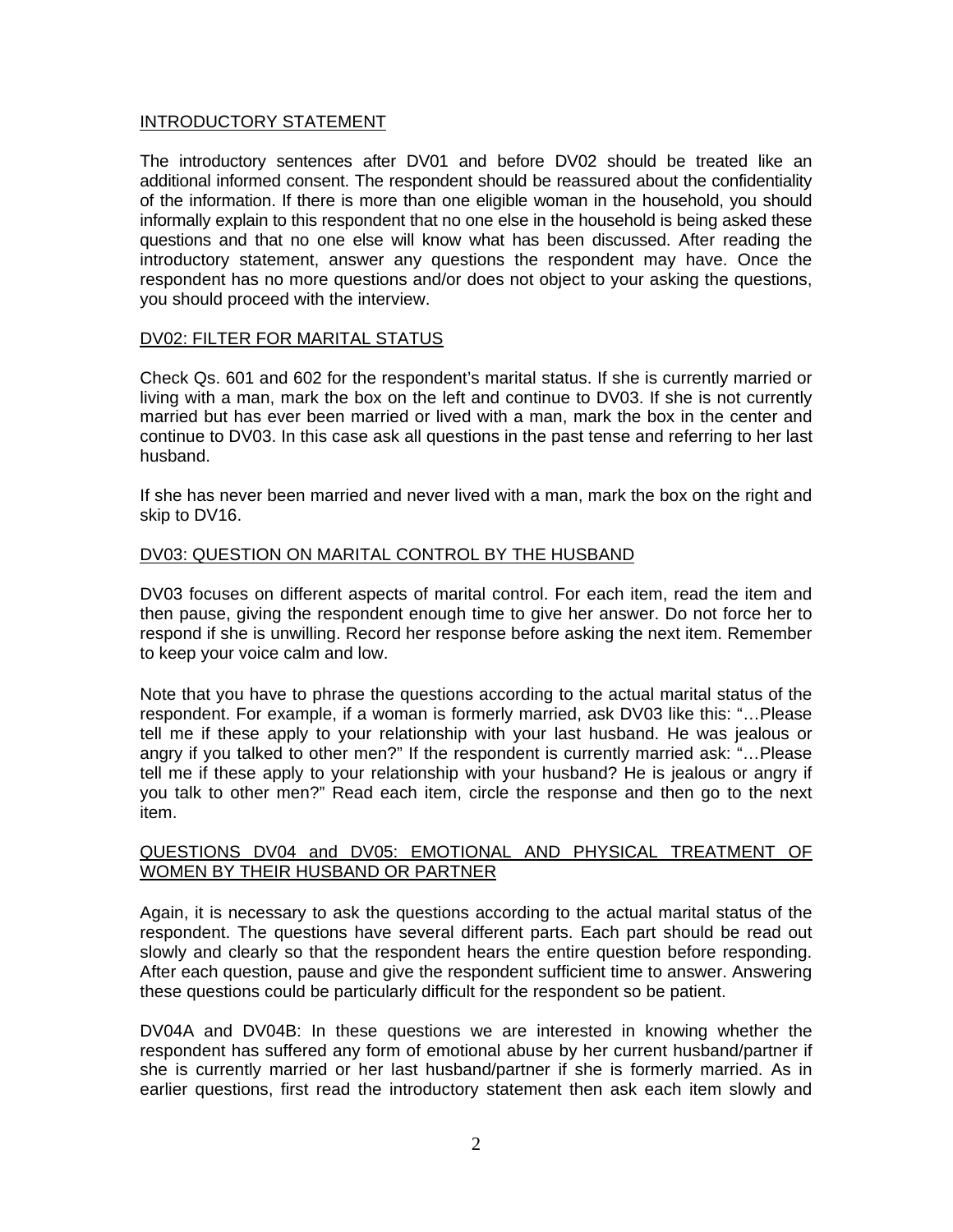clearly. If the answer to an item is YES circle code 1 and then ask question DV04B to determine how often each type of incident occurred in the preceding 12 months.

The answer codes for DV04B are OFTEN, SOMETIMES, and NOT IN THE LAST 12 MONTHS. Respondents may not always give you an answer in these terms. For example, a respondent may ask "What do you mean by 'often'?" In this case you should respond with "Whatever you yourself consider to be often." If she gives you a quantitative answer such as "It happened once or twice last year," then use the following general rule of thumb: If it occurred 5 or more times, code it as OFTEN. If it occurred 1-4 times, code it as SOMETIMES.

In DV04A(a), we are trying to determine whether or not the respondent has felt humiliated because of something her husband said or did in front of others. The focus is on her feeling humiliated, not on what the husband said or did to humiliate her. For example if a respondent says "He likes to scold me in front of guests and I feel really embarrassed and ashamed," circle code 1.

In DV04A(b) we want to know whether or not the husband has done something that made the respondent feel afraid for either herself or someone she cares about (such as her children, her mother, her friends, etc.). The type of harm threatened is not important here; rather the respondent's own perception that there was a threat is important. If the respondent says YES, circle code 1 and ask question DV04B.

In DV04A(c), we want to know whether her husband makes her feel bad about herself by insulting her or by any other means. Examples include making her feel that she is no good at anything she does, she does not know how to behave, etc. Again, we are not interested in what he does or says, but whether the end result is that the respondent feels that she herself is just not good enough. If the respondent says YES, circle code 1 and ask question DV04B.

DV05A and DV05B: DV05 addresses physical and sexual violence perpetrated by the husband. Respondents may find these questions painful, and some respondents may get emotional or upset. If a respondent does lose her composure, be sympathetic and kind. Give the respondent a chance to recover before proceeding. Do not force the respondent to answer; at the same time, keep in mind that, no matter how painful, most respondents are willing to share this information if you are patient, nonjudgmental, and empathetic. As in DV04, circle code 1 for an affirmative response to an item and ask DV05B to determine frequency in the past 12 months, before proceeding to the next item.

Most items in DV05A are self-explanatory. Respondents might not see the distinction between items (h), (i), and (j). Item (h) asks about the use of physical force to have sexual intercourse, whereas, items (i) and (j) ask about the use of physical force (item i) and other non-physical means (item j) to force her to perform sexual acts she did not want to. We are not trying to find out what the sexual acts are: just whether the respondent was forced to do something sexual that she did not want to do. Remember that if a respondent says YES to an item on DV05A, she is asked DV05B.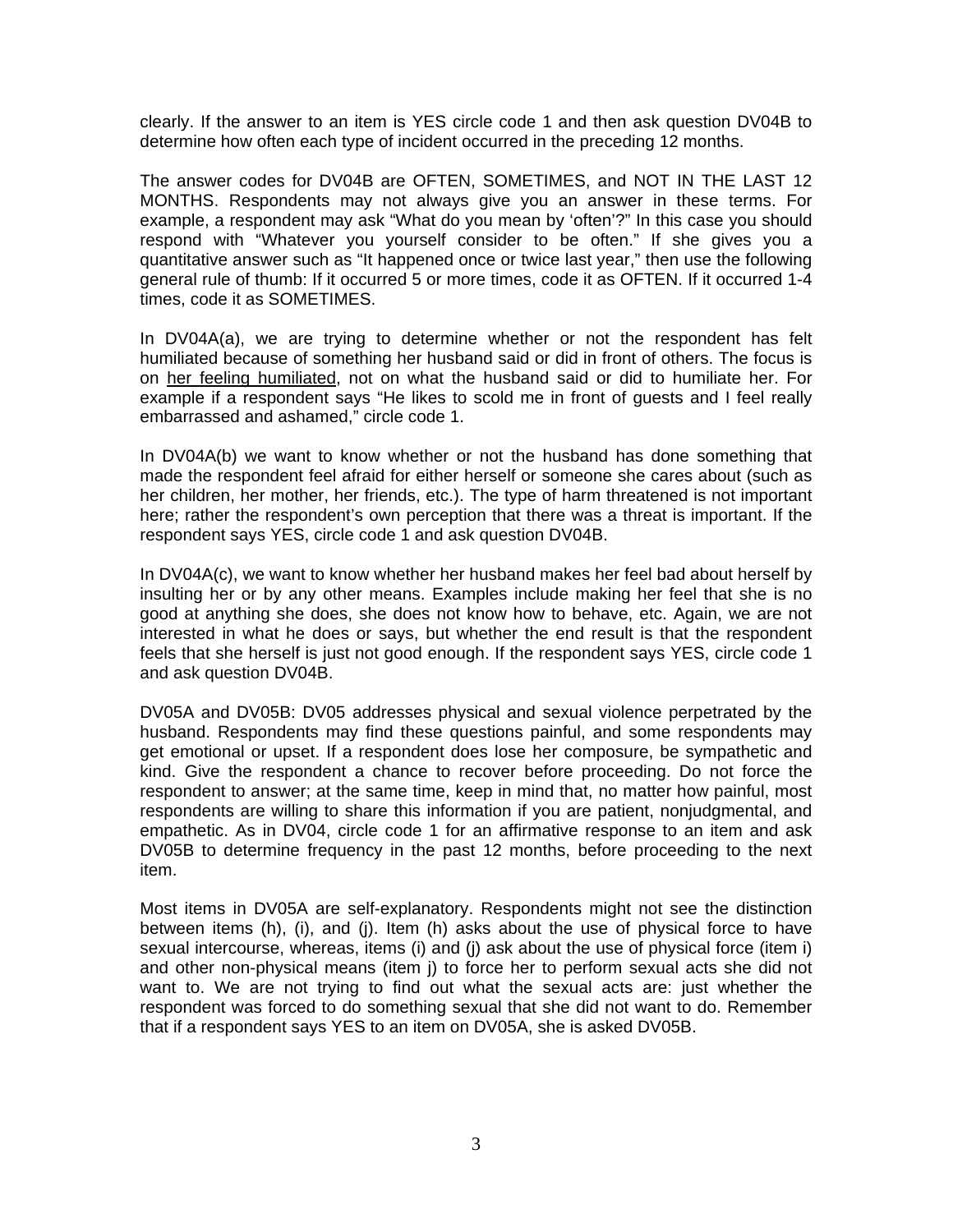#### DV06: FILTER

Check DV05. If the respondent answered YES to at least one of the questions, mark the box on the left and proceed to the next question. If there was not a single answer to DV05 (a – j) that was YES, mark the box on the right and skip to DV09.

#### DV07: THE TIME OF FIRST OCCURANCE

This question allows us to determine when the physical and/or sexual violence by the husband/partner first began in relation to the start of the relationship. Note that we want to know the timing of the first occurrence of abuse. If one or more items in DV05A have been coded 1, then we want information on the first time that any of the items coded YES happened. For example, if the respondent has said yes to being slapped  $(DV05A(b))$  and to being attacked with a knife  $(DV05(q))$ , then we want to know when it was that she was first slapped or attacked, whichever type of abuse happened first. If the response given is less than one year after they started living together, record '00', otherwise, record the answer in completed number of years. For example, if the respondent says "One and a half years after marriage," record '01' in the boxes. If the first act of violence occurred before the couple got married/began living together, circle code 95.

#### DV08: INJURIES

We are interested in knowing whether the respondent has been physically hurt as a result of some deliberate act by her husband/partner. Anything that was a clear accident is not being counted. In DV08(a), cuts refer to injuries in which the skin is broken and bruises and aches to injuries in which the skin has not been broken. DV08(b) refers to more serious injuries to the eyes, actual sprains, bones dislocated but not completely broken, and burns. Finally DV08(c) refers to wounds which are not just small cuts but which are much more serious or broken bones and other more serious injuries.

#### DV09 AND DV10: WOMAN'S BEHAVIOR TOWARD HUSBAND/PARTNER

Question DV09 seeks to determine whether or not the respondent herself is ever an instigator of domestic violence. Read the question slowly so that the respondent hears all parts. This question is referring to any act by the respondent that would physically hurt the husband/partner. However, it is asking about physical abuse by the respondent that took place when the husband/partner was not already in the process of abusing her. All acts such as those asked about specifically in DV05 are included even though we are not listing them again separately. If the respondent says that she has never hit her husband/partner, circle code 2 for NO and skip to DV11. Also circle code 2 if the respondent says that she hit her husband/partner but only after he had begun to beat her. If the respondent says "I hit him in self defense," probe to find out whether he was already beating her when she hit him or whether she hit him first. If she has never ever hit him first, circle code 2; if she has hit him first whether in self defense or not, circle code 1.

DV10 is only for women who have said that they have tried to physically hurt their husband when he was not hitting them (code 1 in DV09). In DV10 we are interested in knowing the frequency with which the respondent has done these things to her husband/partner during the last year. The response should NOT include any time that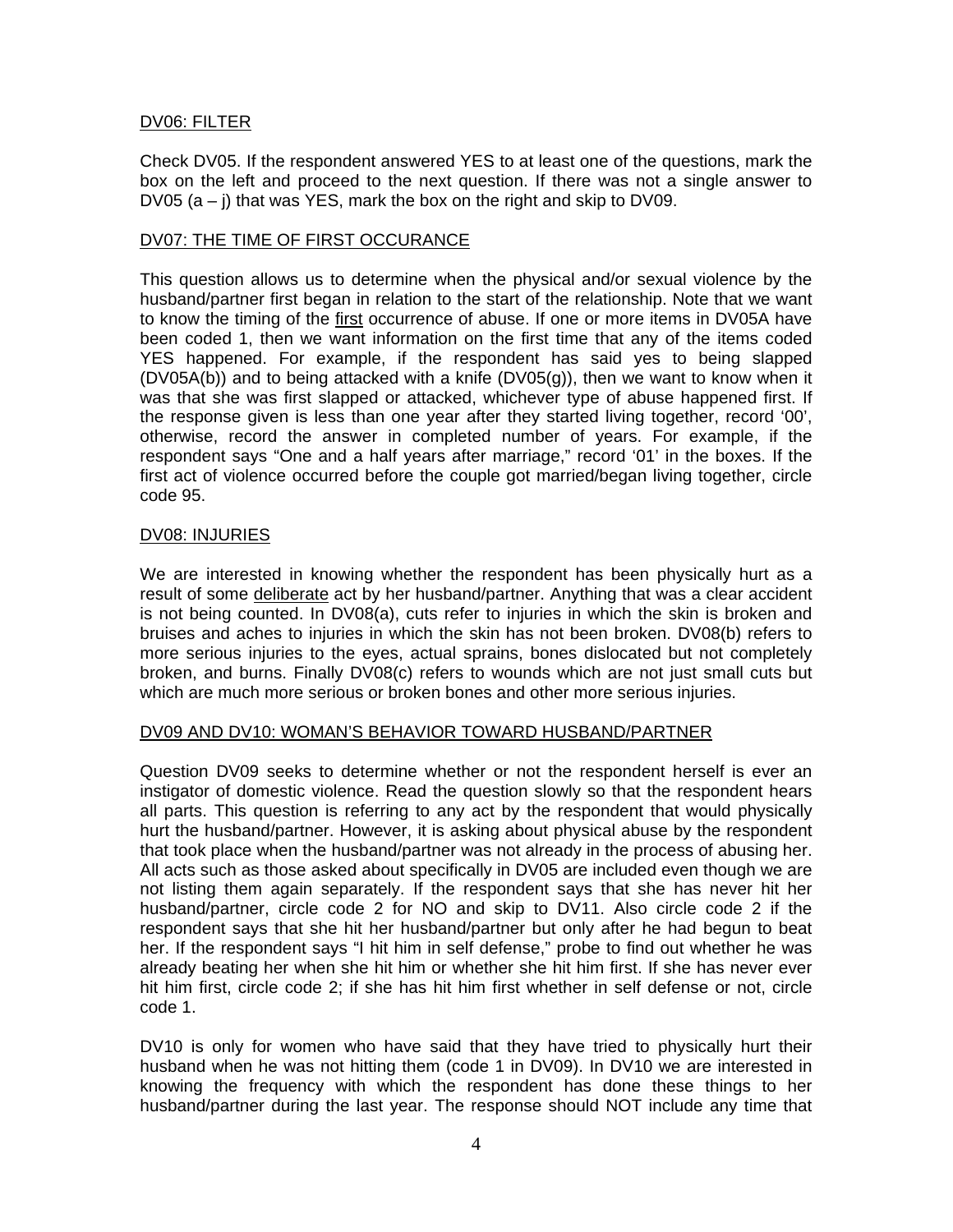the wife hit or beat the husband/partner when he was already beating or physically hurting her. Also see instructions for DV04B for what to code as OFTEN and SOMETIMES.

#### DV11 AND DV12: HUSBAND'S/PARTNER'S DRINKING

In DV11, we are interested in knowing whether or not the husband/partner drinks alcoholic beverages. If the husband drinks alcohol, the response should be YES regardless of the type of alcoholic beverage or the frequency of consumption. If the response is YES, circle code 1 and proceed to DV12. If the response is NO, circle code 2 and skip to DV13.

Question DV12 is only asked from respondents whose husband/partner drinks alcoholic beverages. In this question we are interested not in the frequency of drinking but of getting drunk—whatever it is that the respondent understands by 'drunk'. If she asks you what you mean by being 'drunk', explain that a person is considered 'drunk' if he has had so much alcohol that he is not in complete control of himself.

#### DV13: FEAR OF PARTNER

This question is asked of all ever-married women, whether or not they have reported abuse or drinking by their current or last husband/partner. It is again referring to the current husband/partner for women who are currently married and the last (most recent) husband/partner for formerly married women. The question is self explanatory and the respondent will have to choose between the three answer codes: MOST OF THE TIME AFRAID, SOMETIMES AFRAID or NEVER AFRAID. Again we are not interested in why she is/was afraid, but only whether she is/was afraid of her husband/partner.

#### DV14 AND DV15: PHYSICAL ABUSE BY PREVIOUS PARTNER

DV15 is only asked of women that have been married more than once. For filter DV14, check Q. 609 to determine if a woman has been married more than once. For those that have only been married once, skip to DV16.

DV15A asks the respondent if she has undergone physical or sexual abuse from a previous husband/partner, and covers the same forms of abuse asked in DV05A. For currently married women the previous husband/partner is any husband/partner other than her current one. For formerly married women, the previous husband/partner is any husband/partner other than her last (most recent) husband/partner.

If the respondent reports abuse, circle code 1 and proceed to DV15B. If she does not report abuse, circle code 2. DV15B asks the respondent how long ago the abuse occurred. Circle the appropriate code. Remember that these questions only refer to a previous husband

### DV16: HISTORY OF ABUSE

This question is asked of all women, whether or not they have reported abuse by their current or last husband/partner and whether or not they have ever been married. Check Qs. 601 and 602 for marital status. Ask the question corresponding to the respondent's marital status.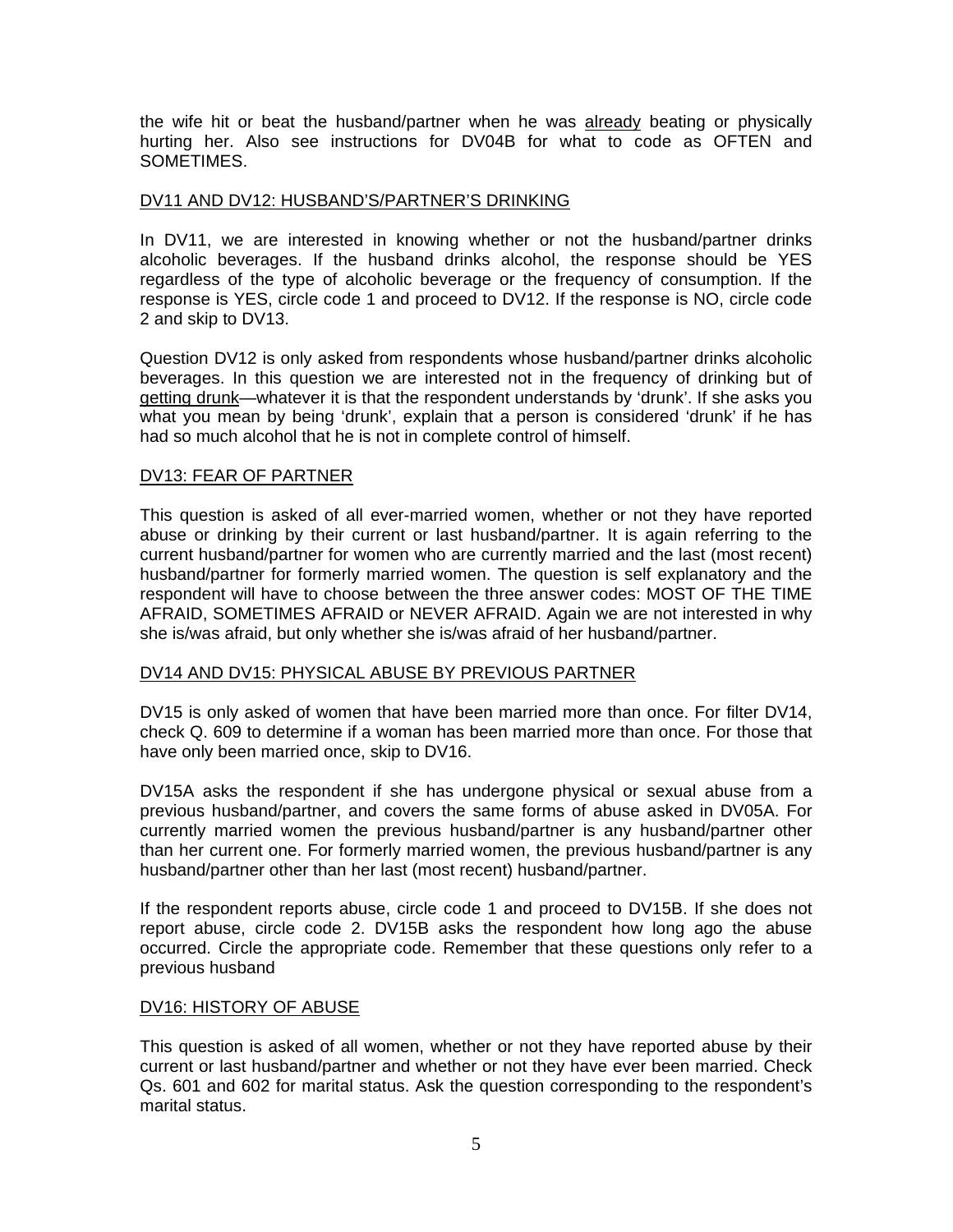*Ever-married women*: Ask the version of DV16 which is on the left. All ever-married women have already been asked about husband/partner abuse in earlier questions. In this question, they are being asked about their experience of physical abuse since they were age 15 by any person other than their current or any previous husband/partner. If the woman has been married only once, read the question like this "From the time you were 15 years old, has anyone other than your husband…" and if she is formerly married or has been married more than once, read the question like this: "From the time you were 15 years old, has anyone other than any husband..." For example, an ever-married woman could have been abused by one of her parents or her in-laws or a teacher.

*Women who have never been married or lived with a man*: Ask the version of DV16 which is on the right. Note that this is the first time that these women are being asked about any type of abuse. Be sure that the respondent understands the question and give her sufficient time to answer.

For both sets of women, read the question slowly, pausing briefly after each type of violent act mentioned. Be sure that married women understand that the question excludes violence by a husband/partner. If the respondent answers NO, skip to DV19. If the respondent answers YES, then proceed to the next question.

#### DV17: ABUSER INFORMATION

This question seeks to find out who, other than the respondent's current/last husband/partner, has physically hurt the respondent. Circle all those persons the respondent mentions. If she mentions someone who has not been listed, circle code X and specify who it is. Note that more than one answer is acceptable.

### DV18: RECENT ABUSE

This question seeks to find out how often the person whose code is circled in DV17 has physically hurt, slapped, or kicked the respondent in the last year. If more than one code is circled in DV17, then you must find out the frequency with which this occurred in the past year, irrespective of which of the persons mentioned in DV17 was doing it. So if a respondent said that both her step-mother and step-father beat her, find out whether, in total, she was beaten often, sometimes, or never in the past year. Circle the appropriate code.

#### DV19 - DV21: ABUSE DURING PREGNANCY

Check Q.201, 226, and 230 to see if the respondent has ever been pregnant. Skip to DV22 if she has never been pregnant.

DV20 is asked only of women who have ever been pregnant or are currently pregnant. Even if women have already reported violence by a husband/partner or by anyone else, we want to know if any violence has occurred during any pregnancy, current or past. For women who have been pregnant more than once, it does not matter whether violence occurred in only one or more than one pregnancy. Code 1 in DV20 should be circled if violence occurred even in one pregnancy.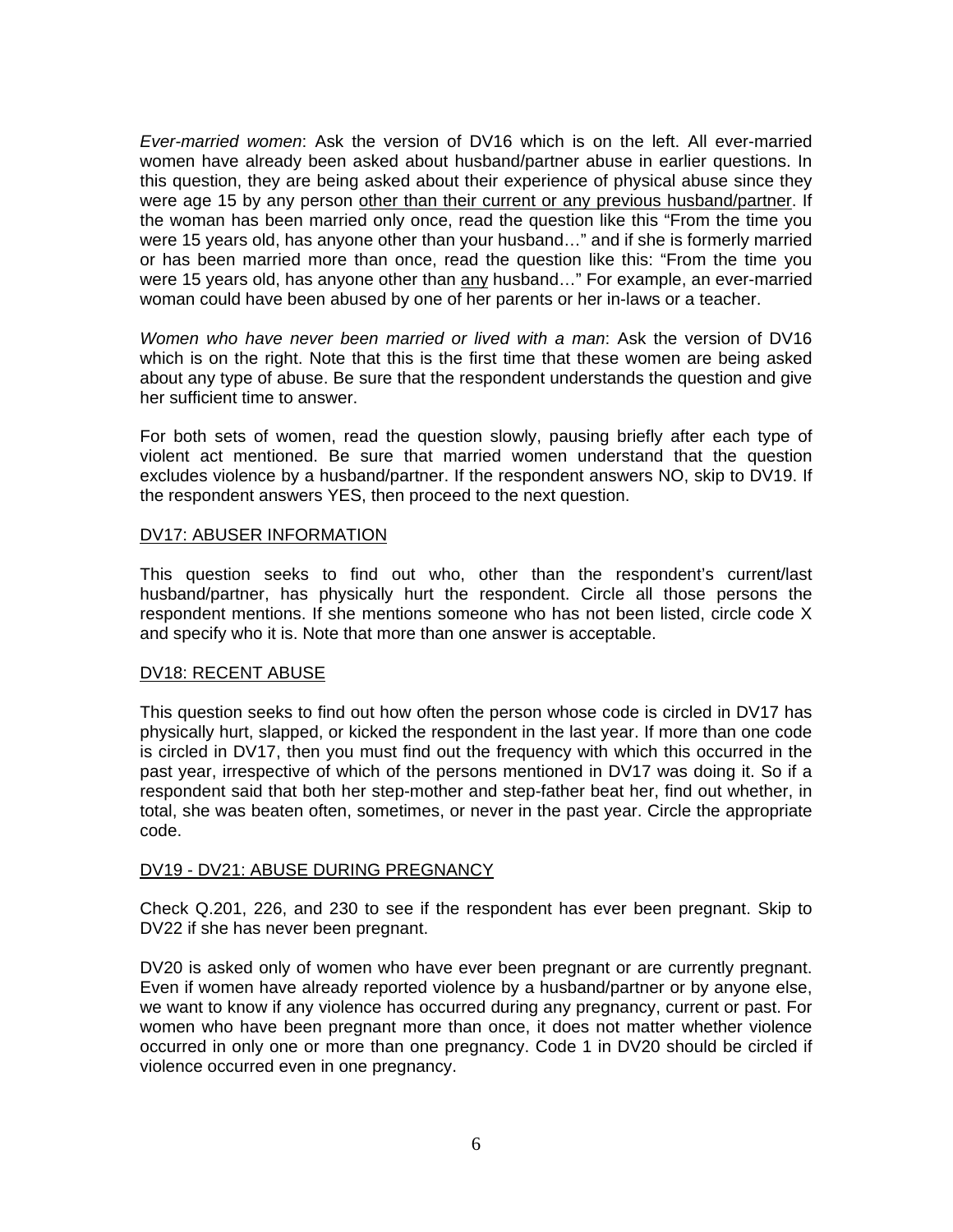DV21 asks about the perpetrators of the violence during pregnancy. Multiple responses may be circled since more than one person may have abused the respondent during one or more pregnancies. Make sure to probe for additional responses. Also, note that unlike in question DV17, in this question a current or former husband/partner could be the perpetrator.

#### DV22 - DV25: HISTORY OF FORCED SEX AND SEXUAL ACTS

This section starts with a filter (DV22) and asks you to check Qs. 601 and 602 for marital status. This filter allows you to determine which version of the next question (DV22A or DV22B) is the right one for this respondent.

Questions DV22A-DV25 are trying to find out whether the respondent has a history of forced sexual intercourse or sexual acts. No definition of force is being given here—force can include physical force, emotional force or anything else that the respondent considers as force, such as threats to her or her children, etc. What is important is that the respondent believes that she was being forced to have sex or perform sexual acts when she did not want to.

DV22A and DV22B are essentially the same question but are worded somewhat differently by marital status of the respondent. DV22A is asked if the respondent is evermarried or has ever lived with a partner and DV22B is asked if the respondent has never been married or lived with a man. These questions are very important but difficult. There are three different things that you have to keep in mind when asking either of these questions:

- 1. The questions are asking not only about sexual intercourse, but also about being forced to do anything sexual. Sexual violence does not always take the form of sexual intercourse. Thus, a woman who has said she has never had sexual intercourse may have been forced to perform other sexual acts against her will which would also be considered sexual violence.
- 2. The questions are also trying to capture sexual violence that may have occurred when the respondent was a child and not just in the recent past. Childhood sexual abuse is very difficult to capture and respondents sometimes find it difficult to talk about.
- 3. The term 'forced in any way' is included with the idea that, especially in childhood abuse, the force can take many different forms. For example, it may be in the form of emotional blackmail where the abusing adult may be using the threat of withdrawing their love from the child.
- 4. Finally, if the respondent seems nervous or looks worried, you must assure her again about the confidentiality of the information she is giving you. Tell her again that anything she says will not be told to anyone and no one will know that she was asked these questions.

When asking DV22A and DV22B, remember to word the question correctly for evermarried women as shown in the instruction for DV16.

*DV22A is for ever-married women*: Ever-married women have already been asked about spousal/partner sexual abuse in earlier questions. In this question, they are being asked about sexual abuse by any person other than their current or previous husband/partner. They are being asked to report their experience of any kind of sexual abuse ever in their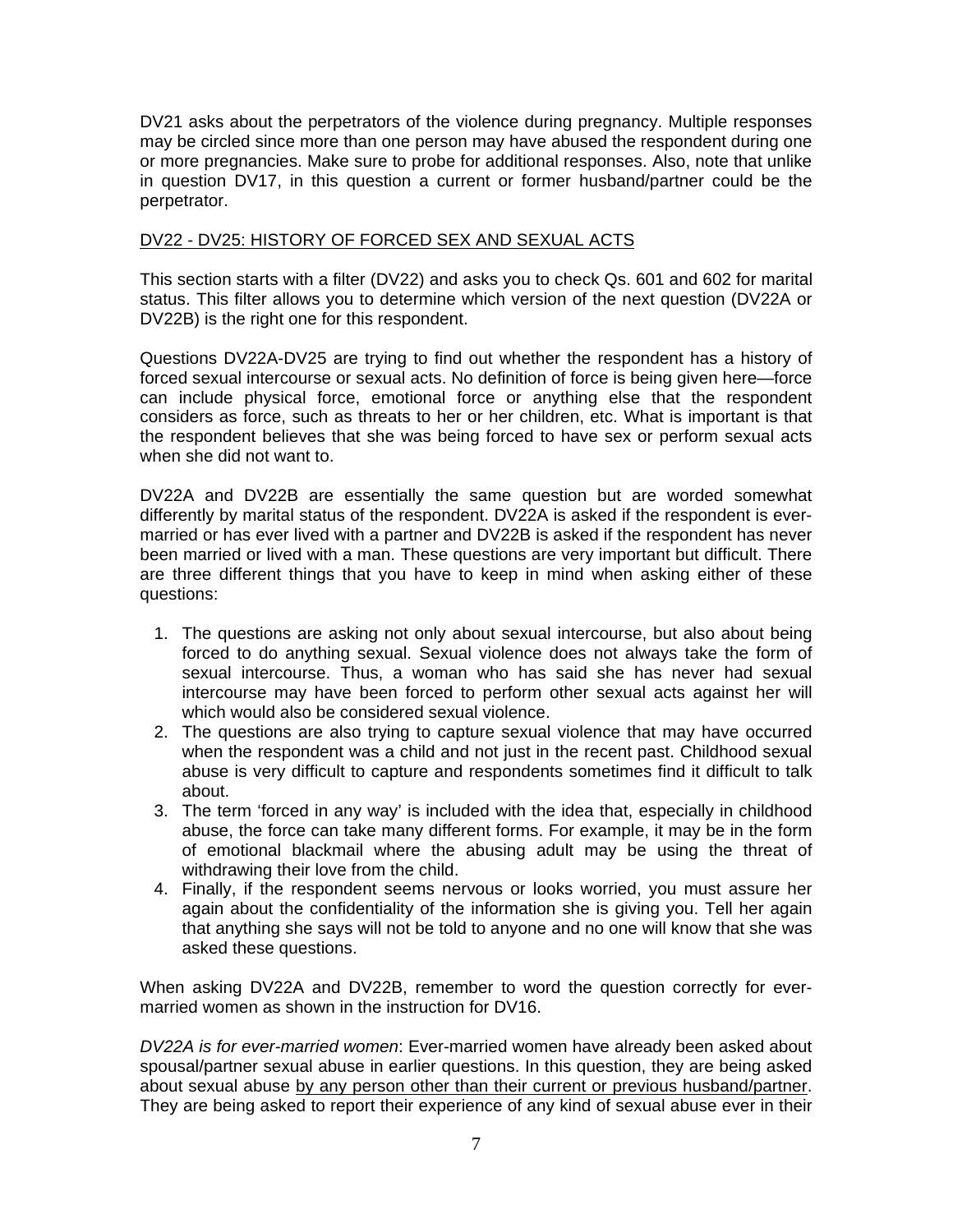lifetime, including both childhood and adulthood. *DV22B is for women who have never been married or lived with a man.*

Given the complexity of what DV22A and DV22B are asking and the extreme delicacy of these questions, be careful to word them exactly as is given for both sets of women. Read the questions slowly with the right phrases emphasized. Let the respondent take her time to answer. For DV22A, if the respondent answers YES, skip to DV23. If the respondent answers NO or refuses to answer, then proceed to the filter DV24A. For DV22B, too, if the never-married respondent says NO or refuses to answer, skip to DV24A, otherwise ask DV23.

In DV23, all respondents who say YES to DV22A or DV22B are asked who the person was who was forcing them at the time that the sexual violence first occurred. That is why DV23 does not allow multiple answers. Even if the respondent has been sexually abused by more than one person, we are asking her about the first time this happened and who the person was who was abusing her that first time. For ever-married women, remember that the question is asking women about sexual abuse by men who are not their current husband/partner or former husband/partner. Note that current husband/partner and former husband/partner are permitted as answer codes because some women may say that the person who first abused them became their husband/partner after the abuse, but was not their husband/partner at the time of the abuse. However, before you circle either '01' or '02', be sure to remind the respondent that you are asking about the relationship at the time of the first abuse. If she still says that the person became her husband/partner later then circle '01' if the person is her current husband/partner and '02' if the person was a former husband/partner.

In DV24, check Qs.601 and 602 for respondent's marital status. Ask the appropriate version of the question in DV24 according to whether the respondent has ever been married or lived with a man or not. Again, remember to ask the question correctly for ever-married women as shown in the instruction for DV16. Note that both the answers for DV24 skip to DV25.

Filter DV24A is for ever-married women who said NO or refused to answer DV22A. For these women, the filter asks you to check back to Qs. DV05A items (h), (i), and (j) and DV15A item (b). If any of these items is a YES, then ask DV25. If everyone of them is a NO, then skip to DV26.

Question DV25 has two different forms depending on marital status. Hence first check Qs. 601 and 602 for the respondent's marital status. If the respondent has ever been married or lived with a man, then ask the question on the left; if the respondent has never been married or lived with a man, then ask the one on the right. Question DV25 asks all respondents who report any sexual abuse in DV22A, DV22B, or in the earlier spousal sexual abuse questions (DV05A(h-j) and DV15A(b)), the age at which sexual abuse first occurred. This question is asking about the respondent's age at the time of the first occurrence of sexual abuse, who-so-ever the first abuser was. Remember to record the age in completed years.

### DV26-DV29: HELP SEEKING

In DV26 check DV05A(a-j), DV15, DV16, DV20, DV22, and DV25. Only women who have reported any kind of physical or sexual abuse are asked these questions. If the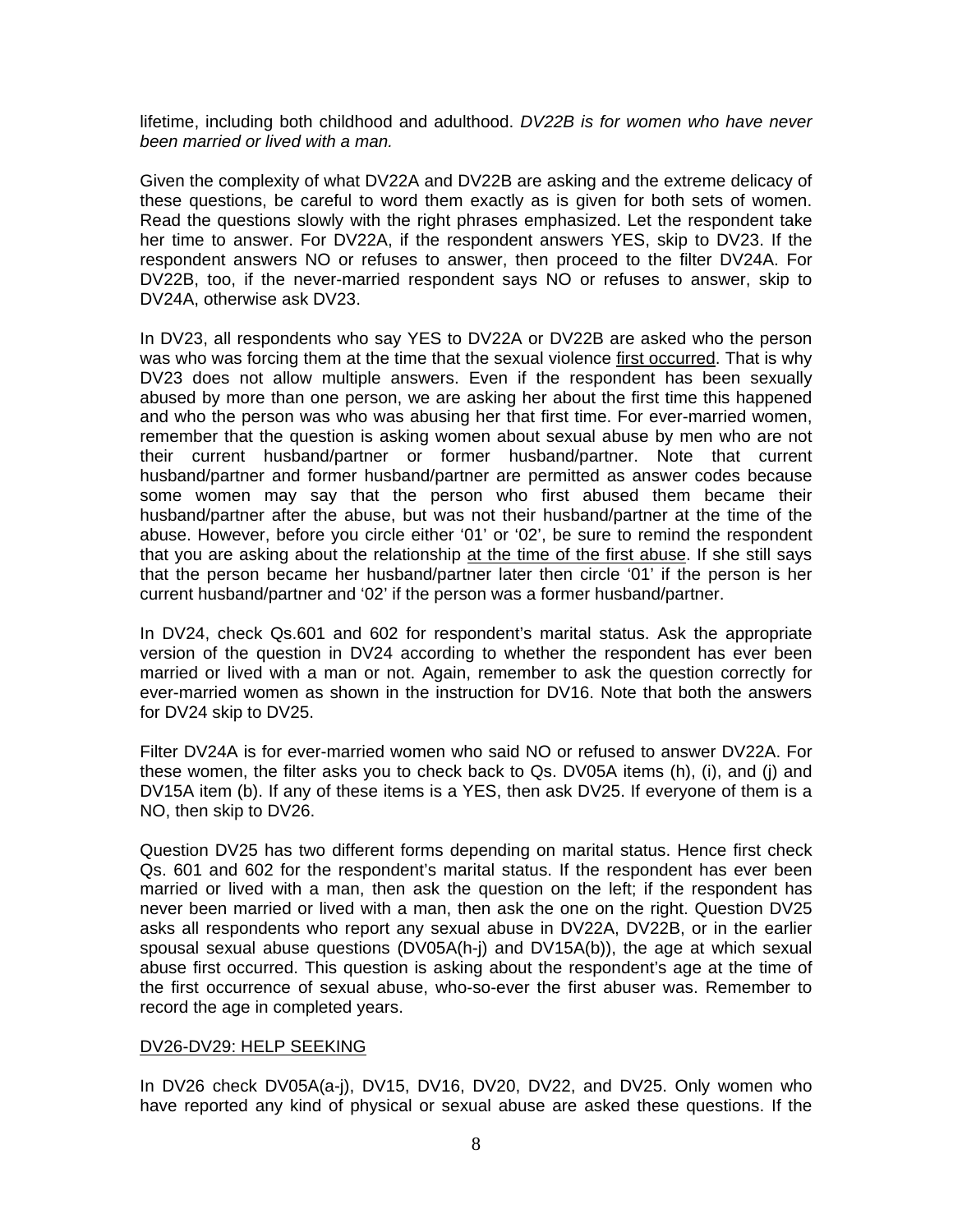respondent has not experienced any kind of abuse, that is, there is not even one YES in any of the relevant questions, then skip to DV30. If there is at least one question that is coded YES, then ask DV27.

DV27 refers to any kind of help that the respondent may have sought for the abuse. She could have asked her own family or gone to the police, for example. The nature of the help being sought is not important, but only whether she ever sought help and from whom (DV28). If she did seek help, code all the persons/types of people or organizations she sought help from in DV28.

If the respondent has never sought help from anyone (NO to DV27) skip to DV29.

Note that in DV28 multiple responses may be circled. Make sure to probe for more responses. All women who are asked DV28 are skipped to DV30.

DV29 should be asked only of women who reported that they did not seek help for the abuse from anyone. With this question, we want to know if they have at least told someone about the abuse.

#### DV30: RESPONDENT'S FATHER AND MOTHER

In this question we are interested in knowing whether the respondent's mother ever experienced spousal violence. All women are asked this question even if they have not experienced violence themselves. Circle code 8 if the respondent really does not know if her father beat her mother.

### DV31: OBSERVATIONS

DV31 provides information on the extent of privacy maintained during the interview. This is not a question for the respondent, but something you answer yourself. Circle a code in each line of DV31 to indicate whether or not the interview was interrupted by the respondent's husband/partner, another male adult, or a female adult. We are interested here in knowing which persons interrupted the interview and how frequently. If the husband walked through the room once and later came in to ask the respondent a question, circle code 2 for YES, MORE THAN ONCE. Such interruptions may influence the respondent's answers. Remember, in no circumstances should you have continued the interview unless there was no one who could have heard.

#### DV32: COMMENTS/EXPLANATION

If the interview could not be completed use this space to give a complete explanation. You must explain why you were unable to obtain privacy. If you were able to complete the interview, give any information in this space that might help to interpret the results. Also note any factors that may have influenced the respondent's answers.

Remember to thank the respondent for her cooperation and reassure her of the confidentiality of her responses. At this point, check your questionnaire carefully. Before leaving the house, make sure you have followed the skip patterns correctly and that your marks are legible.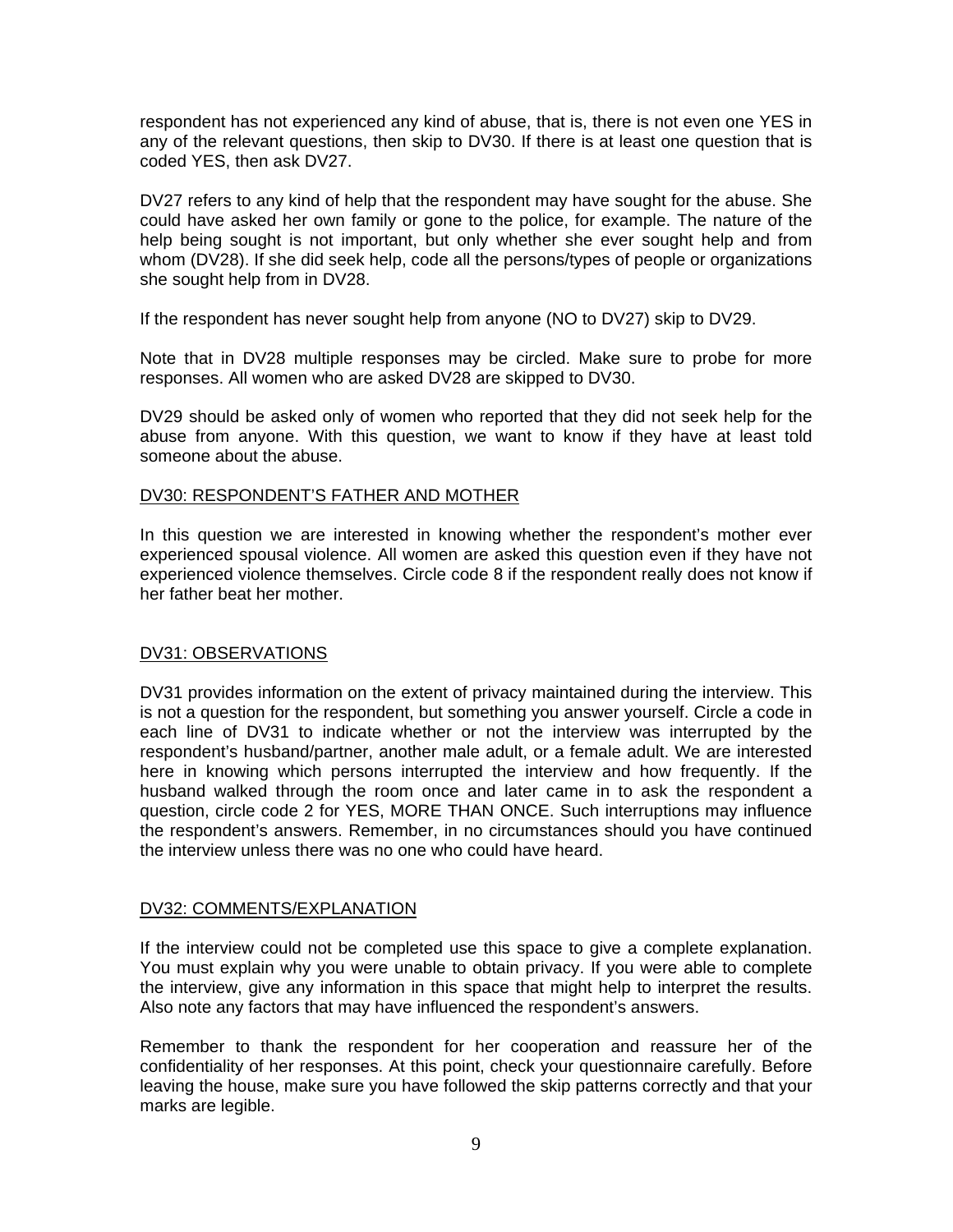If the respondent has asked about sources of help or referrals, this is the time when you should provide this information to her as you have been trained to do.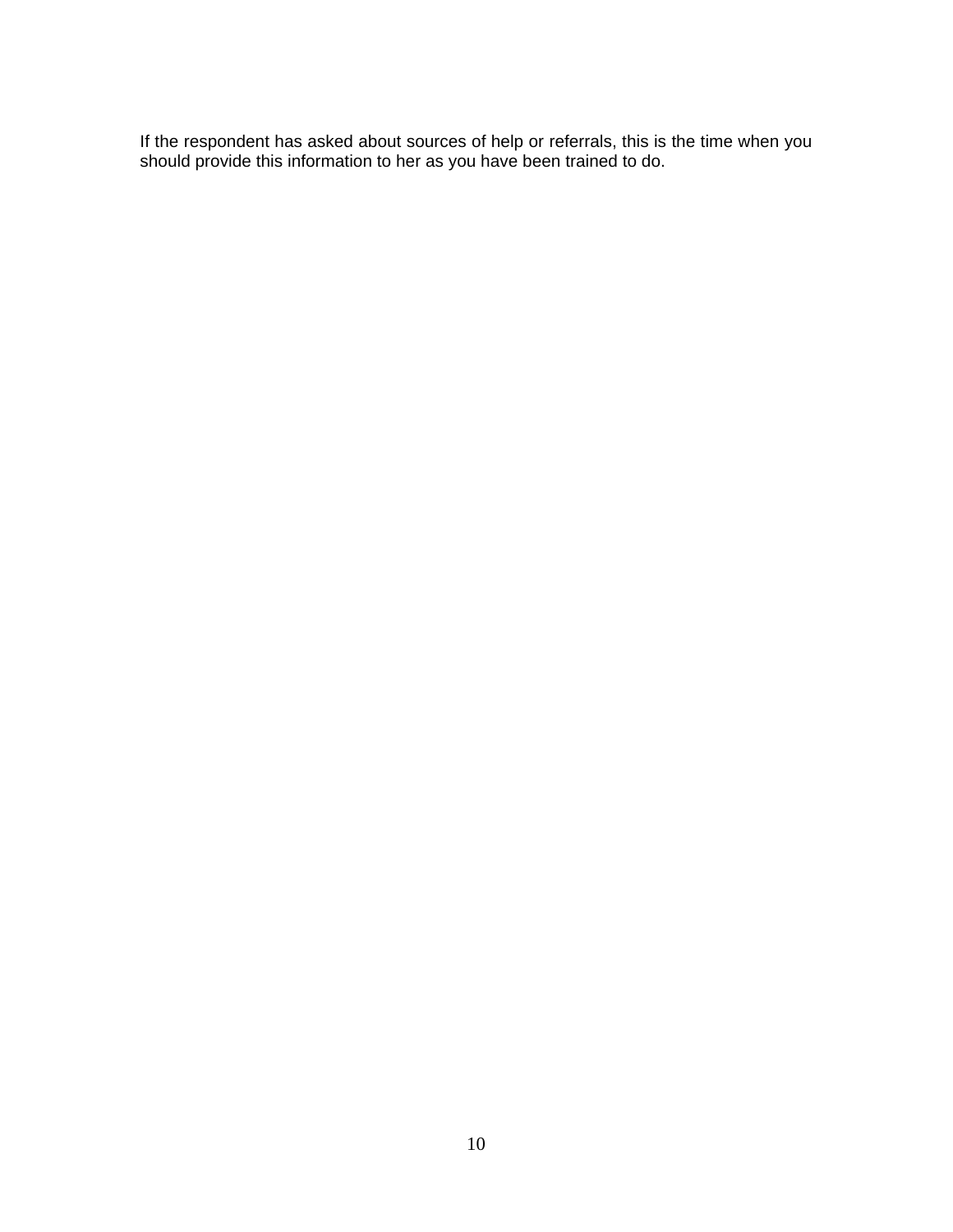#### **6 August 2014**

1

## **DHS6 Tabulation Plan for the DHS6 Domestic Violence module**

Note: "All women" refers to all women who completed the DV module.

Working table DVWT1: Same as Table 3.1, but only includes women who were interviewed with the DV module.

|                                          |                     | Women              |                                                   | Ever-married women |        |        |  |
|------------------------------------------|---------------------|--------------------|---------------------------------------------------|--------------------|--------|--------|--|
| Background<br>characteristic             | Weighted<br>percent | Weighted<br>number | Unweighted Weighted Weighted Unweighted<br>number | percent            | number | number |  |
| Age                                      |                     |                    |                                                   |                    |        |        |  |
| 15-19                                    |                     |                    |                                                   |                    |        |        |  |
| $20 - 24$                                |                     |                    |                                                   |                    |        |        |  |
| $25 - 29$                                |                     |                    |                                                   |                    |        |        |  |
| $30 - 34$<br>$35 - 39$                   |                     |                    |                                                   |                    |        |        |  |
| $40 - 44$                                |                     |                    |                                                   |                    |        |        |  |
| 45-49                                    |                     |                    |                                                   |                    |        |        |  |
| Religion                                 |                     |                    |                                                   |                    |        |        |  |
| $\overline{a}$<br>$-$                    |                     |                    |                                                   |                    |        |        |  |
| <b>Ethnic group</b>                      |                     |                    |                                                   |                    |        |        |  |
| $\overline{\phantom{a}}$                 |                     |                    |                                                   |                    |        |        |  |
| $\sim$                                   |                     |                    |                                                   |                    |        |        |  |
| <b>Marital status</b>                    |                     |                    |                                                   |                    |        |        |  |
| Never married<br>Married/living together |                     |                    |                                                   |                    |        |        |  |
| Divorced/separated/widowed               |                     |                    |                                                   |                    |        |        |  |
| <b>Employment</b>                        |                     |                    |                                                   |                    |        |        |  |
| Employed for cash                        |                     |                    |                                                   |                    |        |        |  |
| Employed, not for cash                   |                     |                    |                                                   |                    |        |        |  |
| Not employed                             |                     |                    |                                                   |                    |        |        |  |
| <b>Residence</b>                         |                     |                    |                                                   |                    |        |        |  |
| Urban                                    |                     |                    |                                                   |                    |        |        |  |
| Rural                                    |                     |                    |                                                   |                    |        |        |  |
| Region                                   |                     |                    |                                                   |                    |        |        |  |
| Region 1                                 |                     |                    |                                                   |                    |        |        |  |
| Region 2<br>Region 3                     |                     |                    |                                                   |                    |        |        |  |
| Region 4                                 |                     |                    |                                                   |                    |        |        |  |
| <b>Education</b>                         |                     |                    |                                                   |                    |        |        |  |
| No education                             |                     |                    |                                                   |                    |        |        |  |
| Primary                                  |                     |                    |                                                   |                    |        |        |  |
| Secondary                                |                     |                    |                                                   |                    |        |        |  |
| More than secondary                      |                     |                    |                                                   |                    |        |        |  |
| <b>Wealth quintile</b>                   |                     |                    |                                                   |                    |        |        |  |
| Lowest                                   |                     |                    |                                                   |                    |        |        |  |
| Second<br>Middle                         |                     |                    |                                                   |                    |        |        |  |
| Fourth                                   |                     |                    |                                                   |                    |        |        |  |
| Highest                                  |                     |                    |                                                   |                    |        |        |  |
|                                          |                     |                    |                                                   |                    |        |        |  |
| <b>Total 15-49</b>                       | 100.0               |                    |                                                   | 100.0              |        |        |  |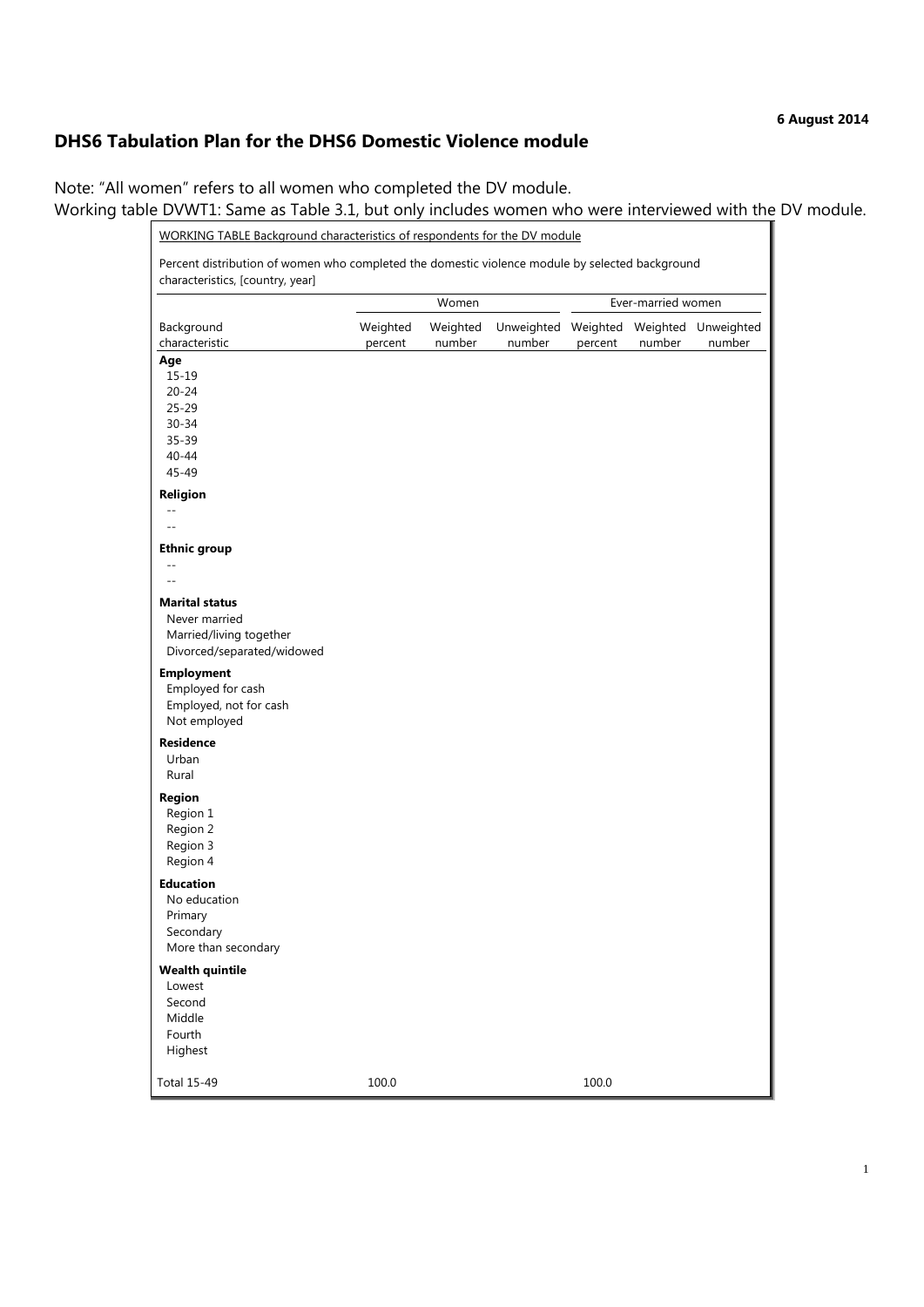#### Table DV1 Experience of physical violence

Percentage of women age 15-49 who have ever experienced physical violence since age 15 and percentage who have experienced violence during the 12 months preceding the survey, by background characteristics, [country, year]

|                                                                                                    | Percentage who<br>have ever                         |       | Percentage who have experienced physical<br>violence in the past 12 months |                                    |                    |
|----------------------------------------------------------------------------------------------------|-----------------------------------------------------|-------|----------------------------------------------------------------------------|------------------------------------|--------------------|
|                                                                                                    | experienced<br>physical violence<br>since age $151$ | Often | Sometimes                                                                  | Often or<br>sometimes <sup>2</sup> | Number of<br>women |
| Age<br>$15 - 19$<br>$20 - 24$<br>$25 - 29$<br>30-39<br>40-49                                       |                                                     |       |                                                                            |                                    |                    |
| Religion<br>$-$<br>$\overline{a}$                                                                  |                                                     |       |                                                                            |                                    |                    |
| <b>Ethnic group</b><br>$-$                                                                         |                                                     |       |                                                                            |                                    |                    |
| <b>Residence</b><br>Urban<br>Rural                                                                 |                                                     |       |                                                                            |                                    |                    |
| Region<br>Region 1<br>Region 2<br>Region 3<br>Region 4                                             |                                                     |       |                                                                            |                                    |                    |
| <b>Marital status</b><br>Never married<br>Married or living together<br>Divorced/separated/widowed |                                                     |       |                                                                            |                                    |                    |
| Number of living children<br>0<br>$1 - 2$<br>$3 - 4$<br>$5+$                                       |                                                     |       |                                                                            |                                    |                    |
| <b>Employment</b><br>Employed for cash<br>Employed not for cash<br>Not employed                    |                                                     |       |                                                                            |                                    |                    |
| <b>Education</b><br>No education<br>Primary<br>Secondary<br>More than secondary                    |                                                     |       |                                                                            |                                    |                    |
| <b>Wealth quintile</b><br>Lowest<br>Second<br>Middle<br>Fourth<br>Highest                          |                                                     |       |                                                                            |                                    |                    |
| <b>Total 15-49</b>                                                                                 |                                                     |       |                                                                            |                                    |                    |

<sup>2</sup>Includes women who report physical violence in the past 12 months but for whom frequency is not known.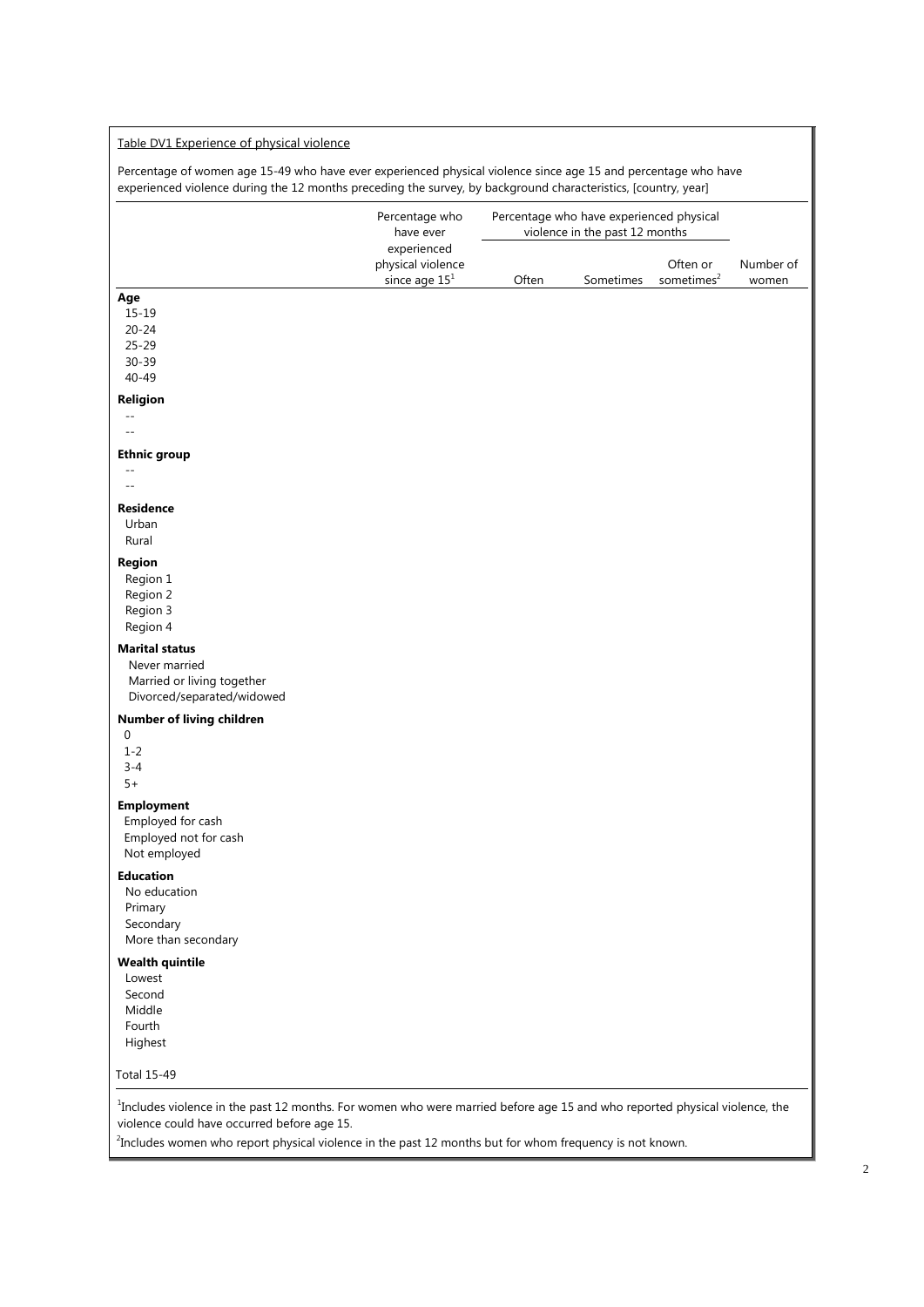PROGRAMMING Table DV1:

### **Denominator**

All women for all columns.

## **Numerator**

Column 1: Women who say YES to any item DV05A (a-g), DV15A(a), DV16, OR DV20

Column 2: Women who are coded 1 on any item DV05B (a-g) OR DV18

Column 3: Women who are **not** coded 1 on **an**y item of DV05B (a-g) AND **are** coded 2 on one or more items of DV05B (a-g) OR are coded 2 on DV18

Column 4: Women who are coded 1 OR 2 on any item DV05B (a-g) OR coded 1 OR 2 on DV18 OR coded 1 on DV15B (a).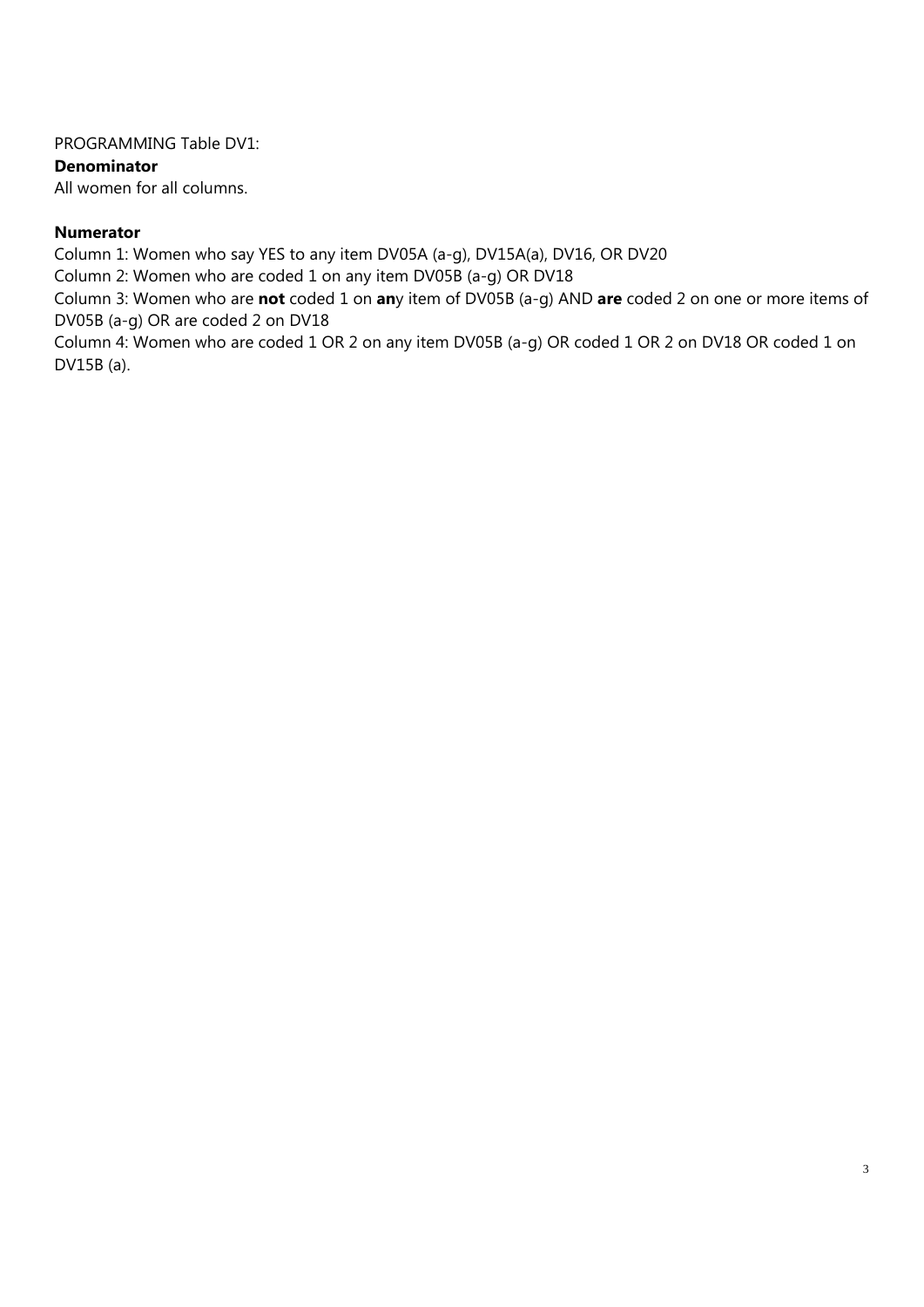Table DV2 Persons committing physical violence

Among women age 15-49 who have experienced physical violence since age 15, percentage who report specific persons who committed the violence according to the respondent's current marital status, [country, year]

|                                                                                                  | Marital status |                  |       |  |  |
|--------------------------------------------------------------------------------------------------|----------------|------------------|-------|--|--|
|                                                                                                  | Ever-married   | Never<br>married | Total |  |  |
| Person                                                                                           |                |                  |       |  |  |
| Current husband/partner                                                                          |                | na               |       |  |  |
| Former husband/partner                                                                           |                | na               |       |  |  |
| Current boyfriend                                                                                |                |                  |       |  |  |
| Former boyfriend                                                                                 |                |                  |       |  |  |
| Father/sten-father                                                                               |                |                  |       |  |  |
| Mother/step-mother                                                                               |                |                  |       |  |  |
| Sister/brother                                                                                   |                |                  |       |  |  |
| Daughter/son                                                                                     |                |                  |       |  |  |
| Other relative                                                                                   |                |                  |       |  |  |
| Mother-in-law                                                                                    |                | na               |       |  |  |
| Father-in-law                                                                                    |                | na               |       |  |  |
| Other in-law                                                                                     |                | na               |       |  |  |
| Teacher                                                                                          |                |                  |       |  |  |
| Employer/someone at work                                                                         |                |                  |       |  |  |
| Police/soldier                                                                                   |                |                  |       |  |  |
| Other                                                                                            |                |                  |       |  |  |
| Number of women who have<br>experienced physical violence<br>since age 15                        |                |                  |       |  |  |
| Note: Women can report more than one person who committed the<br>violence.<br>na: Not applicable |                |                  |       |  |  |

PROGRAMMING Table DV2:

## **Denominator**

Column 1: Ever-married women who say YES to any item DV05A (a-g), DV15A(a), DV16, OR DV20 Column 2: Never married women who say YES to DV16 OR DV20

Column 3: All women who say YES to any item DV05A (a-g), DV15A(a), DV16, OR DV20

## **Numerator**

Row 1: Woman is currently married and (any item DV05A (a-g) is YES OR DV21=A) Row 2: Woman is ever married and (DV15A(a)=YES OR DV21=G) Remaining rows assign according to DV17 OR DV21 for all columns.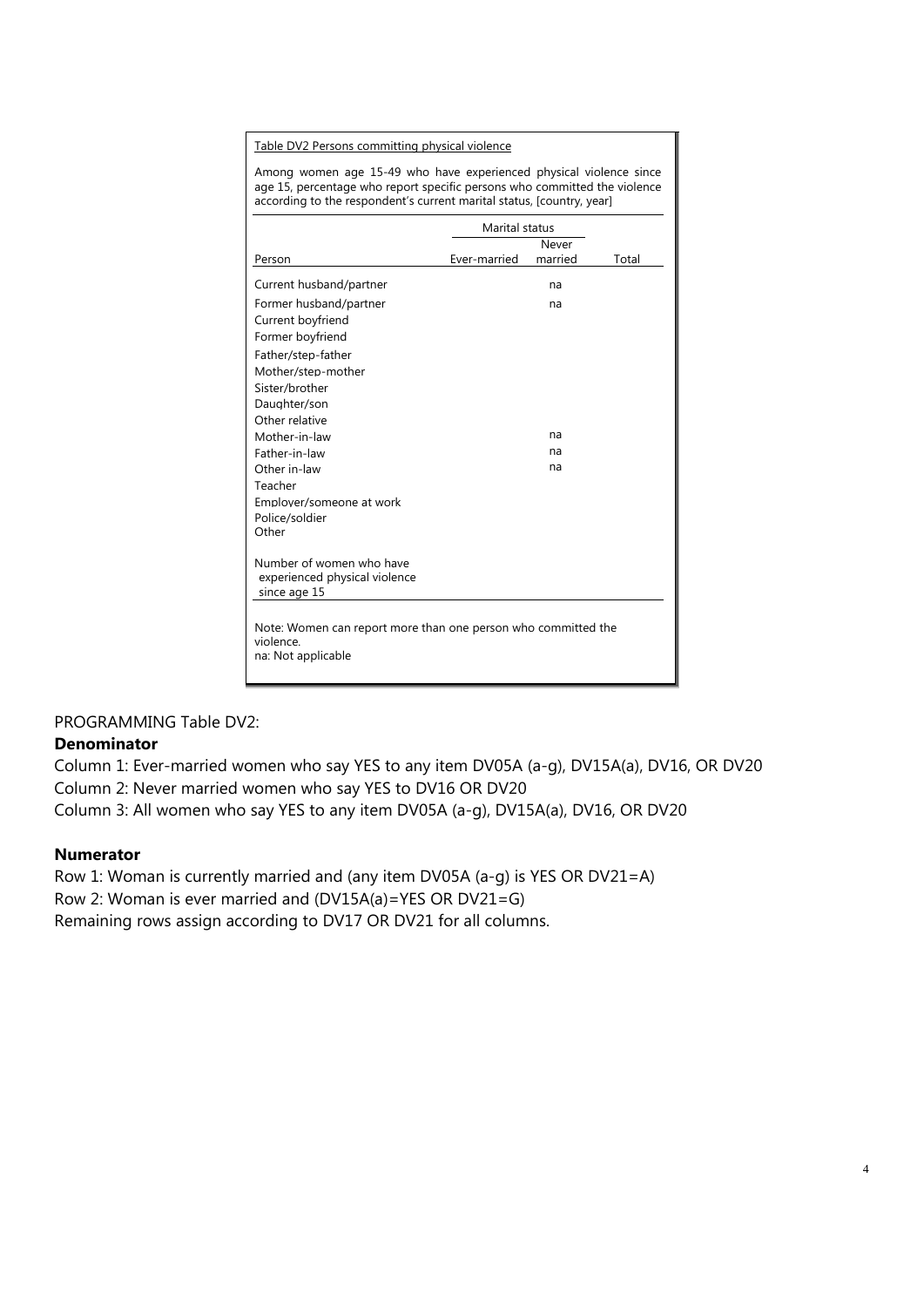| Table DV3 Experience of sexual violence                                                                                                                                                                                 |                   |                                                     |                    |  |  |  |
|-------------------------------------------------------------------------------------------------------------------------------------------------------------------------------------------------------------------------|-------------------|-----------------------------------------------------|--------------------|--|--|--|
| Percentage of women age 15-49 who have ever experienced sexual violence and<br>percentage who have experienced sexual violence in the 12 months preceding the<br>survey, by background characteristics, [country, year] |                   |                                                     |                    |  |  |  |
|                                                                                                                                                                                                                         |                   | Percentage who have<br>experienced sexual violence: |                    |  |  |  |
| Background characteristic                                                                                                                                                                                               | Ever <sup>1</sup> | Past 12 months                                      | Number of<br>women |  |  |  |
| Age<br>15-19<br>$20 - 24$<br>$25 - 29$<br>30-39<br>40-49                                                                                                                                                                |                   |                                                     |                    |  |  |  |
| <b>Religion</b><br>$=$                                                                                                                                                                                                  |                   |                                                     |                    |  |  |  |
| <b>Ethnic group</b>                                                                                                                                                                                                     |                   |                                                     |                    |  |  |  |
| <b>Residence</b><br>Urban<br>Rural                                                                                                                                                                                      |                   |                                                     |                    |  |  |  |
| <b>Region</b><br>Region 1<br>Region 2<br>Region 3<br>Region 4                                                                                                                                                           |                   |                                                     |                    |  |  |  |
| <b>Marital status</b><br>Never married<br>Married or living together<br>Divorced/separated/widowed                                                                                                                      |                   |                                                     |                    |  |  |  |
| <b>Employment</b><br>Employed for cash<br>Employed not for cash<br>Not employed                                                                                                                                         |                   |                                                     |                    |  |  |  |
| Number of living children<br>0<br>$1 - 2$<br>$3 - 4$<br>$5+$                                                                                                                                                            |                   |                                                     |                    |  |  |  |
| <b>Education</b><br>No education<br>Primary<br>Secondary<br>More than secondary                                                                                                                                         |                   |                                                     |                    |  |  |  |
| <b>Wealth quintile</b><br>Lowest<br>Second<br>Middle<br>Fourth<br>Highest                                                                                                                                               |                   |                                                     |                    |  |  |  |
| <b>Total 15-49</b>                                                                                                                                                                                                      |                   |                                                     |                    |  |  |  |
| <sup>1</sup> Includes violence in the past 12 months                                                                                                                                                                    |                   |                                                     |                    |  |  |  |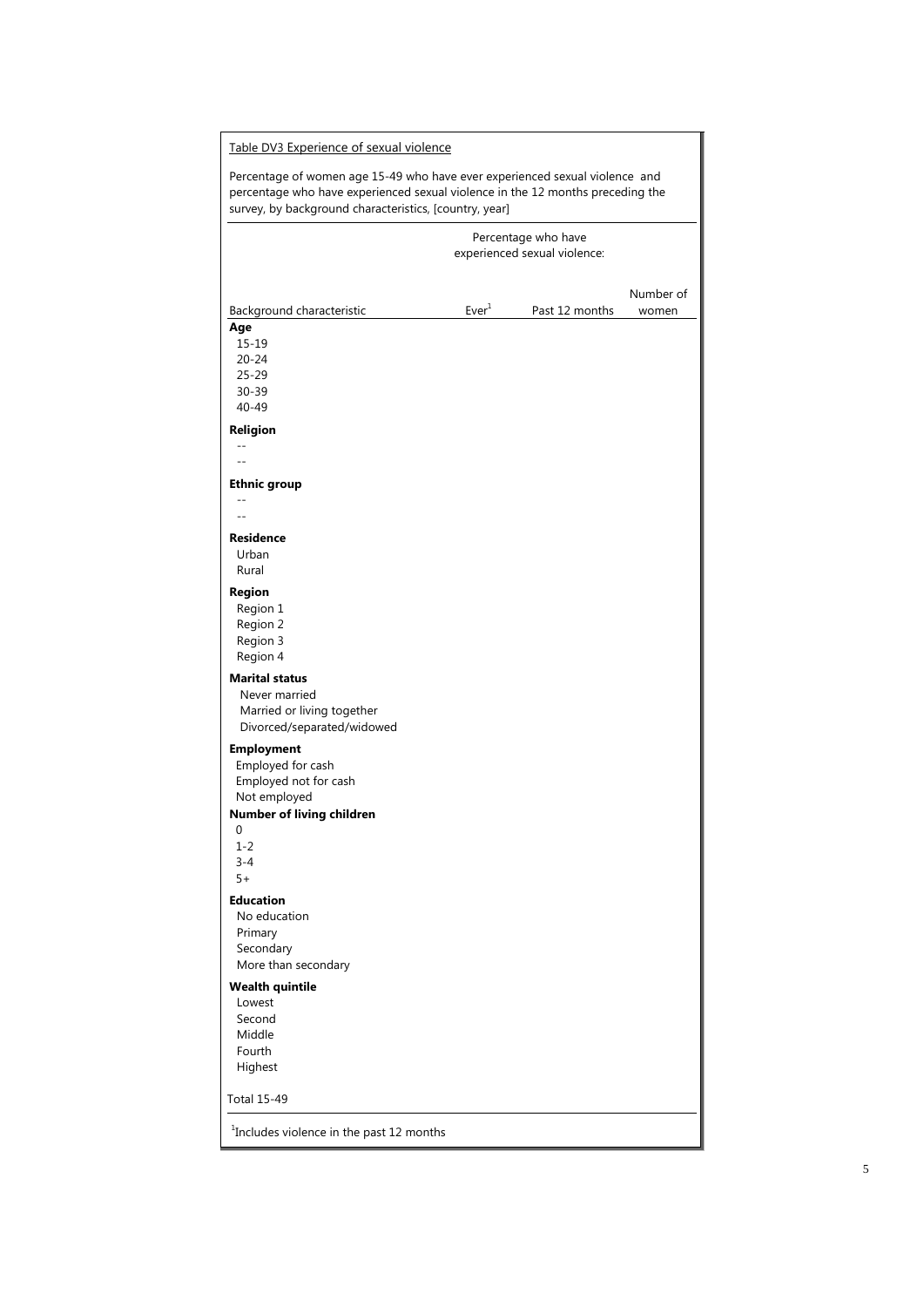#### PROGRAMMING Table DV3:

### **Denominator**

All women for both columns.

## **Numerator**

Column 1: Women who say YES to any item DV05A (h,i, or j) OR DV15A(b) =1 OR DV22A=1 OR DV22B=1 Column 2: Women who are coded 1 OR 2 on any item DV05B (h,i, or j) OR DV15B(b)=1 OR DV24=1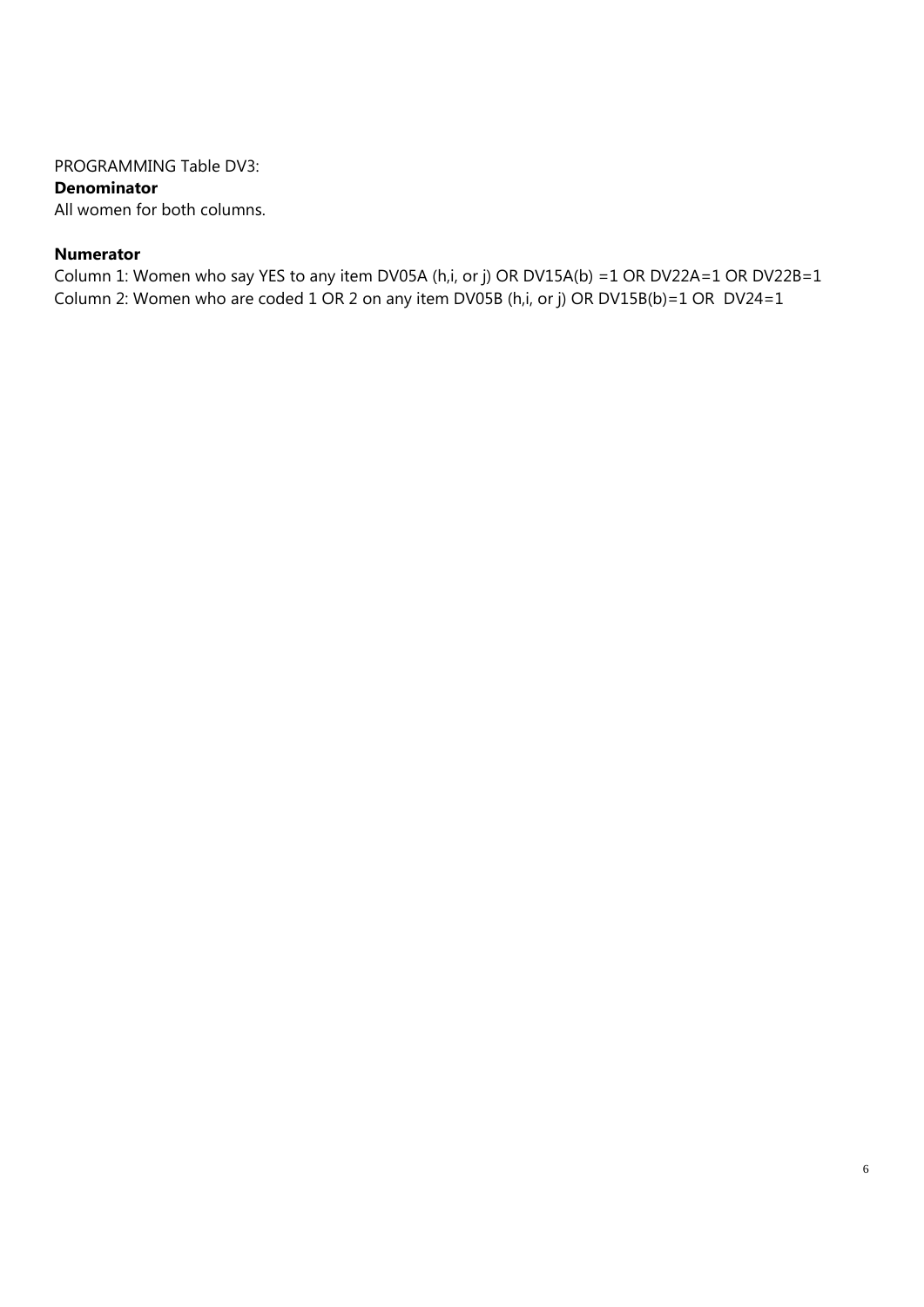Table DV4 Persons committing sexual violence

Among women age 15-49 who have experienced sexual violence, percentage who report specific persons who committed the violence according to the respondent's current marital status, [country, year]

|                                                                                                      |                         | Marital status |       |
|------------------------------------------------------------------------------------------------------|-------------------------|----------------|-------|
| Person                                                                                               | Ever-married $^{\perp}$ | Never married  | Total |
| Current husband/partner                                                                              |                         | na             |       |
| Former husband/partner<br>Current/former boyfriend                                                   |                         | na             |       |
| Father/step-father<br>Brother/step-brother                                                           |                         |                |       |
| Other relative<br>In-law<br>Own friend/acquaintance                                                  |                         | na             |       |
| Family friend<br>Teacher<br>Emplover/someone at work<br>Police/soldier<br>Priest/religious leader    |                         |                |       |
| Stranger<br>Other                                                                                    |                         |                |       |
| Number of women who have<br>experienced sexual violence                                              |                         |                |       |
| <sup>1</sup> Women can report more than one person who committed the violence.<br>na: Not applicable |                         |                |       |

PROGRAMMING Table DV4:

## **Denominator**

Column 1: Ever-married women who say YES to any item DV05A (h, i, or j), DV15A(b), OR DV22A

Column 2: Never married women who say YES to DV22B

Column 3: All women who say YES to any item DV05A (h, i, j), DV15A(b), OR DV22A OR DV22B

## **Numerator**

Row 1: Woman is currently married and (any item DV05A (h, i or j) is YES OR DV23=1) Row 2: Woman is ever married and (DV15A(b)=YES OR DV23=2) Remaining rows assign as per DV23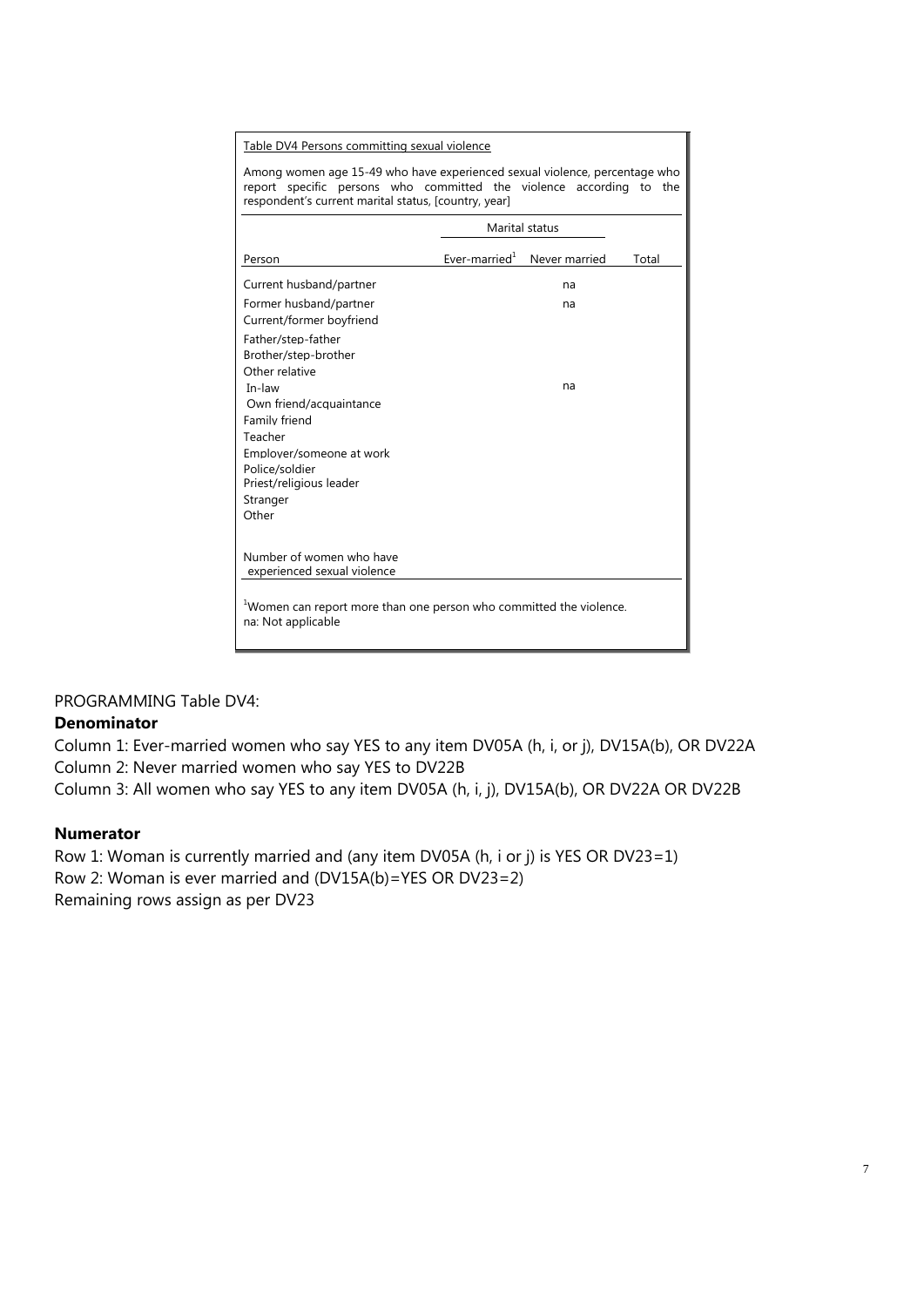|                                        |    |    | exact age: | Percentage who first experienced sexual violence by |    | Percentage<br>who have       |              |
|----------------------------------------|----|----|------------|-----------------------------------------------------|----|------------------------------|--------------|
| Background<br>characteristic           | 10 |    |            | 18                                                  | 22 | not<br>experienced<br>sexual | Number<br>of |
| <b>Current Age</b>                     |    | 12 | 15         |                                                     |    | violence                     | women        |
| $15 - 19$                              |    |    |            | na                                                  | na |                              |              |
| $20 - 24$                              |    |    |            |                                                     | na |                              |              |
| $25 - 29$                              |    |    |            |                                                     |    |                              |              |
| $30 - 39$                              |    |    |            |                                                     |    |                              |              |
| $40 - 49$                              |    |    |            |                                                     |    |                              |              |
| <b>Marital status</b><br>Never married |    |    |            |                                                     |    |                              |              |

## PROGRAMMING Table DV5:

**Denominator** 

All women

## **Numerator**

Columns 1-5: Assign according to age provided in DV 25

Column 6: IF (DV05A (h-j) all coded '2' OR DV05A not asked) AND (DV15A(b) coded '2' OR not asked) AND ( (DV22A coded '2' or not asked) OR (DV22B coded '2' OR not asked)).

8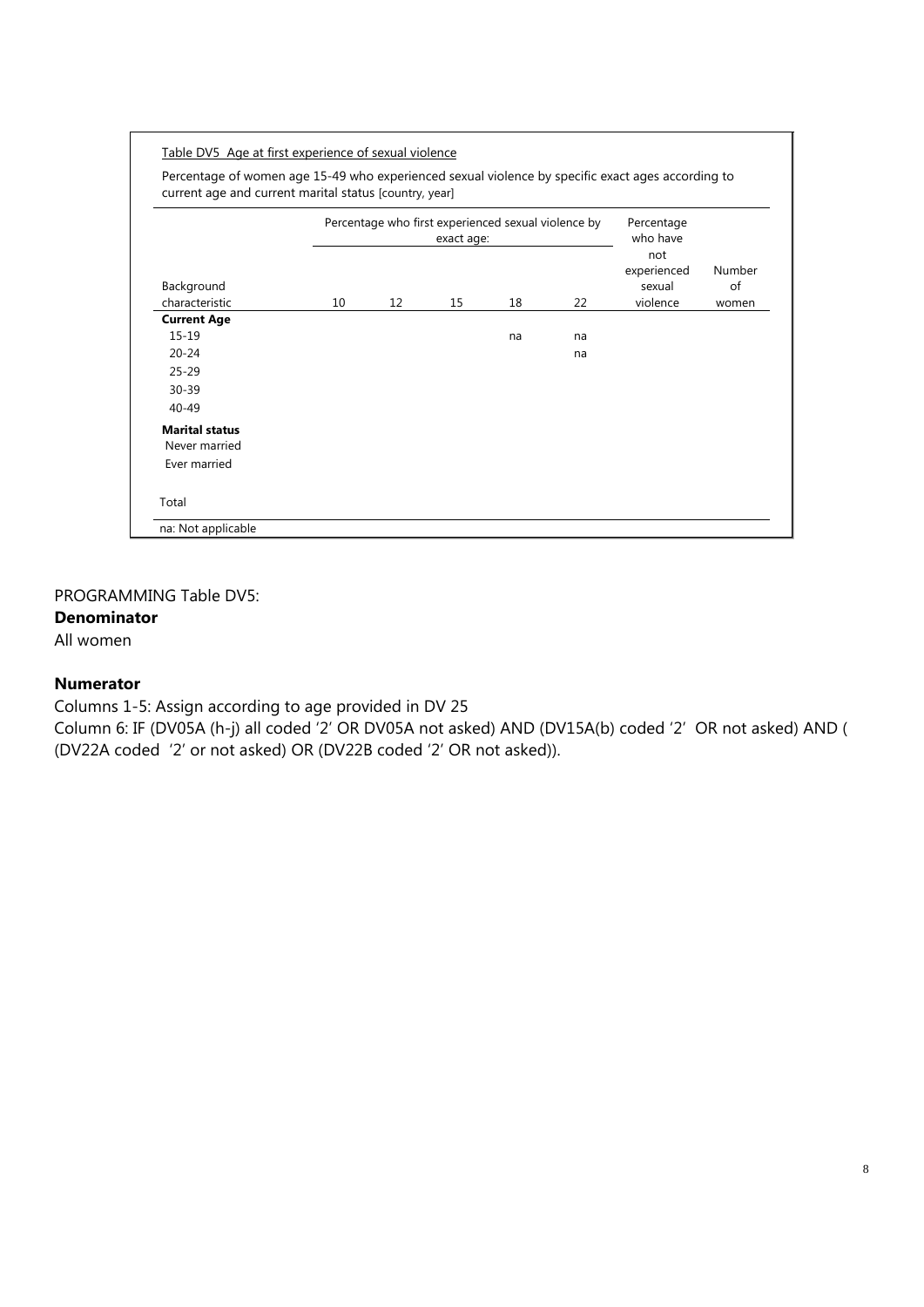| current age [country, year] |                              |                            |                                    | Percentage of women age 15-49 who have ever experienced different forms of violence by |                    |
|-----------------------------|------------------------------|----------------------------|------------------------------------|----------------------------------------------------------------------------------------|--------------------|
| Age                         | Physical<br>violence<br>only | Sexual<br>violence<br>only | Physical<br>and sexual<br>violence | Physical or<br>sexual<br>violence                                                      | Number of<br>women |
|                             |                              |                            |                                    |                                                                                        |                    |
| $15 - 19$                   |                              |                            |                                    |                                                                                        |                    |
| $15 - 17$                   |                              |                            |                                    |                                                                                        |                    |
| 18-19                       |                              |                            |                                    |                                                                                        |                    |
| $20 - 24$                   |                              |                            |                                    |                                                                                        |                    |
| $25 - 29$                   |                              |                            |                                    |                                                                                        |                    |
| $30 - 39$                   |                              |                            |                                    |                                                                                        |                    |
| $40 - 49$                   |                              |                            |                                    |                                                                                        |                    |

## PROGRAMMING Table DV6:

## **Denominator**

All women

## **Numerator**

Column 1:

-Ever-married women who say (YES to one or more items DV05A (a-g ) OR DV15A (a) OR DV16 OR DV20) AND (NO to all three DV05A (h-j) AND DV15A(b) AND DV22A);

-Never married women who say (YES to DV16 OR DV20) AND (NO to DV22B).

Column 2:

-Ever-married women who say (YES to one or more DV05A (h-j) OR YES to DV15A(b) OR YES to DV22A) AND (NO to all items DV05A (a-g ) AND DV15A(a) AND DV16 AND DV20) -Never married women who say (YES to DV22B) AND (NO to DV16 AND DV20).

Column 3:

-Ever-married women who say (YES to one or more items DV05A (a-g ) OR DV15A(a) OR DV16, OR DV20) AND (YES to one or more items DV05A (h-j) OR DV15A(b) OR DV22A); -Never married women who say (YES to DV16 OR DV20) AND (YES to DV22B).

Column 4:

-Ever-married women who say (YES to one or more items DV05A (a-g ) OR DV15A (a) OR DV16 OR DV20 OR YES to one or more items DV05A (h-j) OR DV15A(b) OR DV22A);

-Never married women who say (YES to DV16 OR DV20 OR DV22B).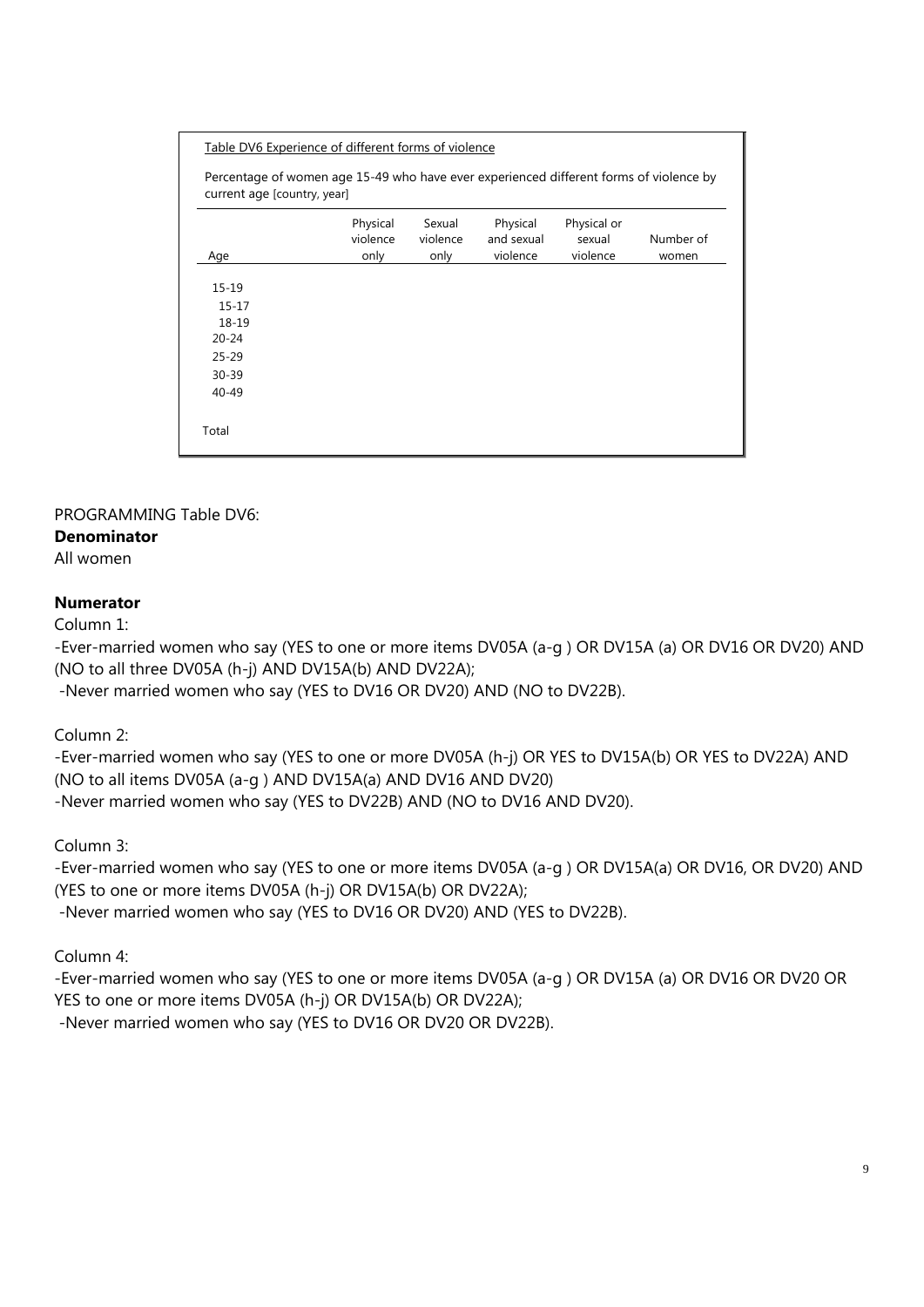| Table DV7 Experience of violence during pregnancy |  |  |  |
|---------------------------------------------------|--|--|--|
|                                                   |  |  |  |

Among women age 15-49 who have ever been pregnant, percentage who have ever experienced physical violence during pregnancy, by background characteristics, [country, year]

| Background characteristic                                                                          | Percentage who<br>experienced violence<br>during pregnancy | Number of women<br>who have ever been<br>pregnant |
|----------------------------------------------------------------------------------------------------|------------------------------------------------------------|---------------------------------------------------|
| Age<br>$15 - 19$<br>$20 - 24$<br>$25 - 29$<br>$30 - 39$<br>40-49                                   |                                                            |                                                   |
| Religion<br>$-$<br>$\sim$ $\sim$                                                                   |                                                            |                                                   |
| <b>Ethnic group</b><br>$\sim$                                                                      |                                                            |                                                   |
| <b>Residence</b><br>Urban<br>Rural                                                                 |                                                            |                                                   |
| Region<br>Region 1<br>Region 2<br>Region 3<br>Region 4                                             |                                                            |                                                   |
| <b>Marital status</b><br>Never married<br>Married or living together<br>Divorced/separated/widowed |                                                            |                                                   |
| Number of living children<br>0<br>$1 - 2$<br>$3 - 4$                                               |                                                            |                                                   |
| $5+$                                                                                               |                                                            |                                                   |
| <b>Education</b><br>No education<br>Primary<br>Secondary<br>More than secondary                    |                                                            |                                                   |
| <b>Wealth quintile</b><br>Lowest<br>Second<br>Middle<br>Fourth<br>Highest                          |                                                            |                                                   |
| <b>Total 15-49</b>                                                                                 |                                                            |                                                   |

PROGRAMMING Table DV7:

## **Denominator**

Women who have ever been pregnant (WQ201=YES OR WQ226=YES OR WQ230=YES) **Numerator** Women who say YES to DV20.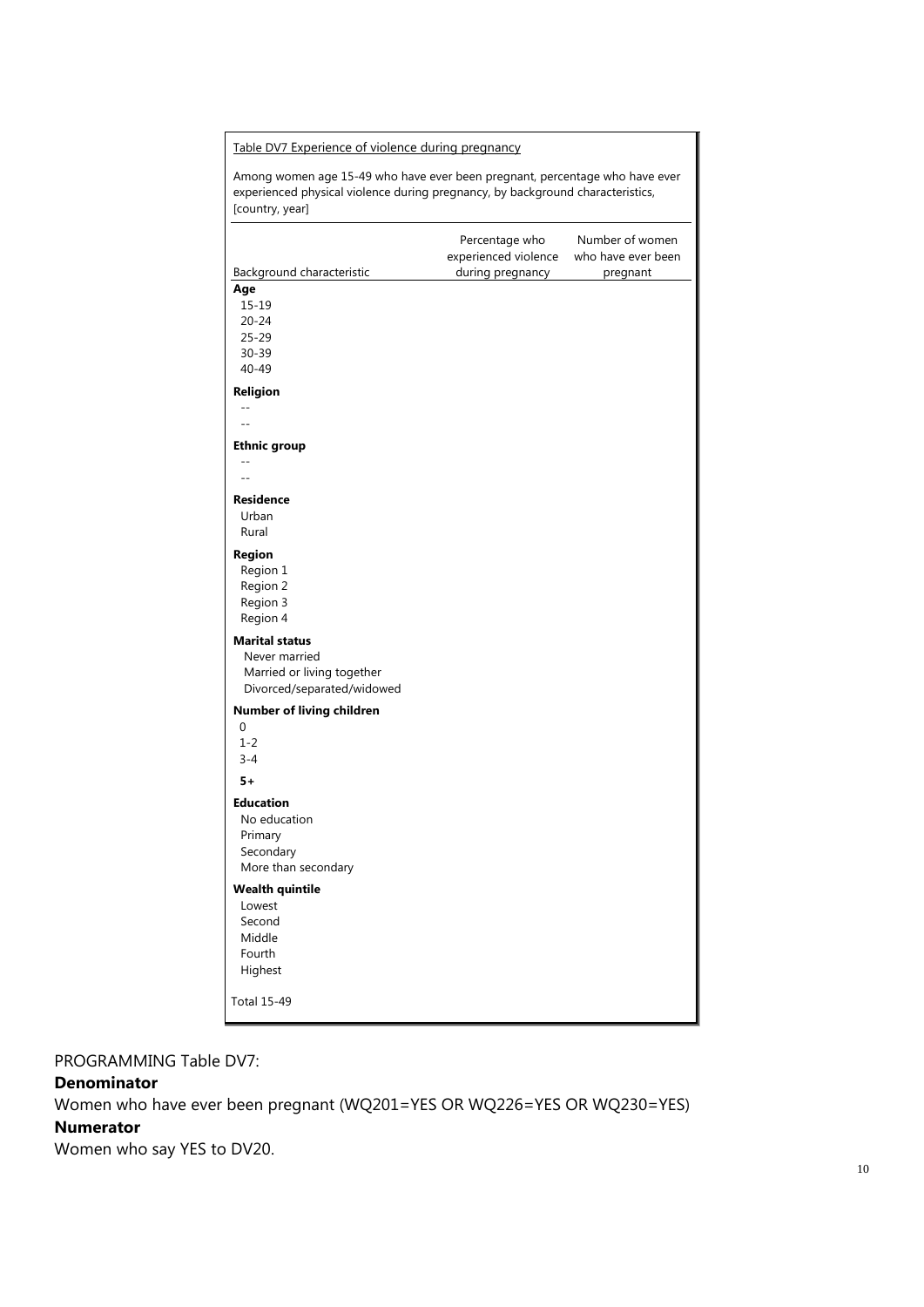#### Table DV8 Marital control exercised by husbands

Percentage of ever-married women age 15-49 whose husbands/partners have ever demonstrated specific types of controlling behaviors, by background characteristics, [country, year]

|                                                                                                                                                                          |                                                     |                                                     |                                                         |                                                     |                                                       | Percentage of women whose husband/partner:            |                                               |                                           |  |  |  |
|--------------------------------------------------------------------------------------------------------------------------------------------------------------------------|-----------------------------------------------------|-----------------------------------------------------|---------------------------------------------------------|-----------------------------------------------------|-------------------------------------------------------|-------------------------------------------------------|-----------------------------------------------|-------------------------------------------|--|--|--|
| Background characteristic                                                                                                                                                | Is jealous or<br>angry if she talks<br>to other men | Frequently<br>accuses her of<br>being<br>unfaithful | Does not<br>permit her to<br>meet her<br>female friends | Tries to limit<br>her contact<br>with her<br>family | Insists on<br>knowing<br>where she is<br>at all times | Displays 3 or<br>more of the<br>specific<br>behaviors | Displays none<br>of the specific<br>behaviors | Number<br>οf<br>ever-<br>married<br>women |  |  |  |
| Age<br>$15 - 19$<br>$20 - 24$<br>$25 - 29$<br>$30 - 39$<br>$40 - 49$                                                                                                     |                                                     |                                                     |                                                         |                                                     |                                                       |                                                       |                                               |                                           |  |  |  |
| Religion<br>$\sim$ $-$                                                                                                                                                   |                                                     |                                                     |                                                         |                                                     |                                                       |                                                       |                                               |                                           |  |  |  |
| $\sim$ $-$                                                                                                                                                               |                                                     |                                                     |                                                         |                                                     |                                                       |                                                       |                                               |                                           |  |  |  |
| <b>Ethnic group</b><br>$-$<br>÷.<br><b>Residence</b><br>Urban                                                                                                            |                                                     |                                                     |                                                         |                                                     |                                                       |                                                       |                                               |                                           |  |  |  |
| Rural                                                                                                                                                                    |                                                     |                                                     |                                                         |                                                     |                                                       |                                                       |                                               |                                           |  |  |  |
| Region<br>Region 1<br>Region 2<br>Region 3<br>Region 4                                                                                                                   |                                                     |                                                     |                                                         |                                                     |                                                       |                                                       |                                               |                                           |  |  |  |
| <b>Marital status</b><br>Married or living together<br>Divorced/separated/widowed                                                                                        |                                                     |                                                     |                                                         |                                                     |                                                       |                                                       |                                               |                                           |  |  |  |
| Number of living children<br>0<br>$1 - 2$<br>$3 - 4$<br>$5+$                                                                                                             |                                                     |                                                     |                                                         |                                                     |                                                       |                                                       |                                               |                                           |  |  |  |
| <b>Employment</b><br>Employed for cash<br>Employed not for cash<br>Not employed                                                                                          |                                                     |                                                     |                                                         |                                                     |                                                       |                                                       |                                               |                                           |  |  |  |
| <b>Education</b><br>No education<br>Primary<br>Secondary<br>More than secondary                                                                                          |                                                     |                                                     |                                                         |                                                     |                                                       |                                                       |                                               |                                           |  |  |  |
| <b>Wealth quintile</b><br>Lowest<br>Second<br>Middle<br>Fourth<br>Highest                                                                                                |                                                     |                                                     |                                                         |                                                     |                                                       |                                                       |                                               |                                           |  |  |  |
| Woman afraid of husband/partner<br>Most of the time afraid<br>Sometimes afraid<br>Never afraid                                                                           |                                                     |                                                     |                                                         |                                                     |                                                       |                                                       |                                               |                                           |  |  |  |
| Total                                                                                                                                                                    |                                                     |                                                     |                                                         |                                                     |                                                       |                                                       |                                               |                                           |  |  |  |
| Note: Husband/partner refers to the current husband/partner for currently married women and the most recent husband/partner for divorced, separated or<br>widowed women. |                                                     |                                                     |                                                         |                                                     |                                                       |                                                       |                                               |                                           |  |  |  |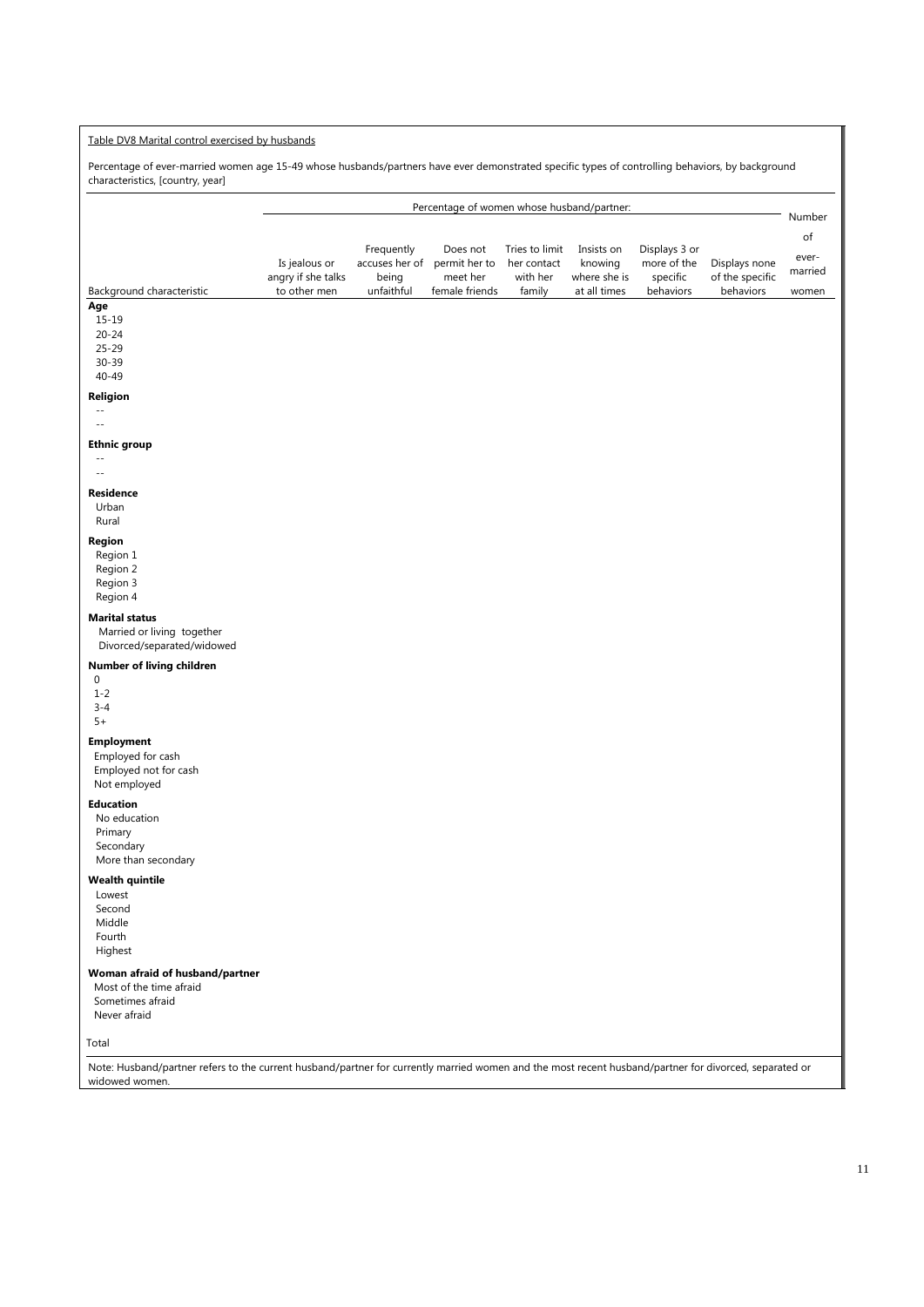PROGRAMMING Table DV8: **Denominator** All ever-married women

## **Numerator**

Columns 1-5: YES to corresponding items on DV 03 (a-e). Column 6: YES to any three items DV03(a-e). Column 7: NO to all items DV03 (a-e).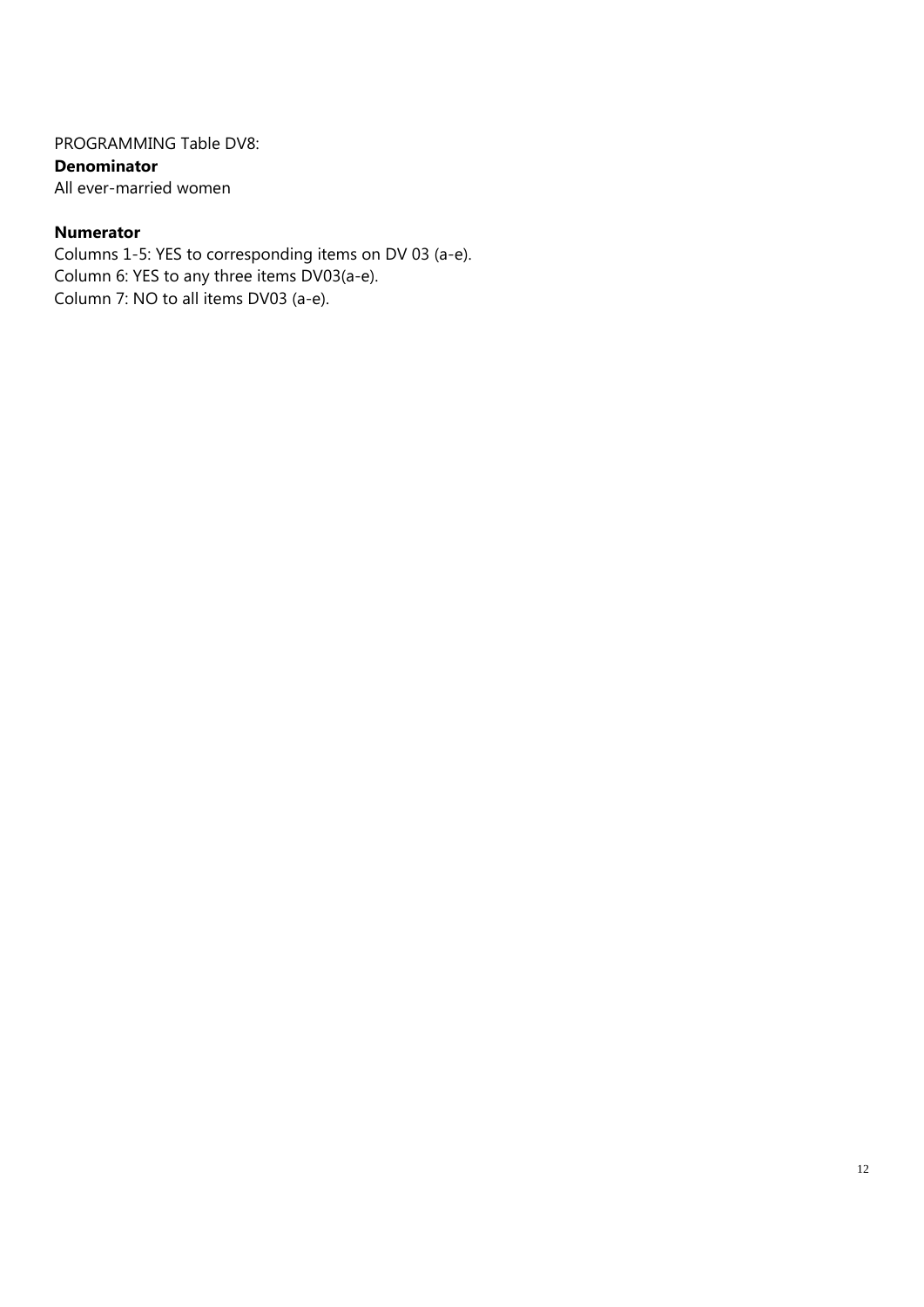| Table DV9 Forms of spousal violence                                                                                                                                                              |      |       |                       |                       |
|--------------------------------------------------------------------------------------------------------------------------------------------------------------------------------------------------|------|-------|-----------------------|-----------------------|
| Percentage of ever-married women age 15-49 who have experienced various forms of violence ever or in the 12 months preceding<br>the survey, committed by their husbands/partners [country, year] |      |       |                       |                       |
|                                                                                                                                                                                                  |      |       | In the past 12 months |                       |
| Type of violence                                                                                                                                                                                 | Ever | Often | Some-<br>times        | Often or<br>sometimes |
| Spousal violence committed by current or most recent husband/partner                                                                                                                             |      |       |                       |                       |
| <b>Physical violence</b>                                                                                                                                                                         |      |       |                       |                       |
| Any physical violence                                                                                                                                                                            |      |       |                       |                       |
| Pushed her, shook her, or threw something at her                                                                                                                                                 |      |       |                       |                       |
| Slapped her                                                                                                                                                                                      |      |       |                       |                       |
| Twisted her arm or pulled her hair                                                                                                                                                               |      |       |                       |                       |
| Punched her with his fist or with something that could hurt her                                                                                                                                  |      |       |                       |                       |
| Kicked her, dragged her, or beat her up                                                                                                                                                          |      |       |                       |                       |
| Tried to choke her or burn her on purpose                                                                                                                                                        |      |       |                       |                       |
| Threatened or attacked her with a knife, gun, or other weapon                                                                                                                                    |      |       |                       |                       |
| <b>Sexual violence</b>                                                                                                                                                                           |      |       |                       |                       |
| Any sexual violence                                                                                                                                                                              |      |       |                       |                       |
| Physically forced her to have sexual intercourse with him when<br>she did not want to                                                                                                            |      |       |                       |                       |
| Physically forced her to perform any other sexual acts she did<br>not want to                                                                                                                    |      |       |                       |                       |
| Forced her with threats or in any other way to perform sexual<br>acts she did not want to                                                                                                        |      |       |                       |                       |
| <b>Emotional violence</b>                                                                                                                                                                        |      |       |                       |                       |
| Any emotional violence                                                                                                                                                                           |      |       |                       |                       |
| Said or did something to humiliate her in front of others                                                                                                                                        |      |       |                       |                       |
| Threatened to hurt or harm her or someone she cared about                                                                                                                                        |      |       |                       |                       |
| Insulted her or made her feel bad about herself                                                                                                                                                  |      |       |                       |                       |
| Any form of physical and/or sexual violence                                                                                                                                                      |      |       |                       |                       |
| Any form of emotional and/or physical and/or sexual violence                                                                                                                                     |      |       |                       |                       |
| Spousal violence committed by any husband/partner                                                                                                                                                |      |       |                       |                       |
| Physical violence                                                                                                                                                                                |      | na    | na                    |                       |
| Sexual violence                                                                                                                                                                                  |      | na    | na                    |                       |
| Physical and/or sexual violence                                                                                                                                                                  |      | na    | na                    |                       |
| Number of ever-married women                                                                                                                                                                     |      |       |                       |                       |
| na: not available                                                                                                                                                                                |      |       |                       |                       |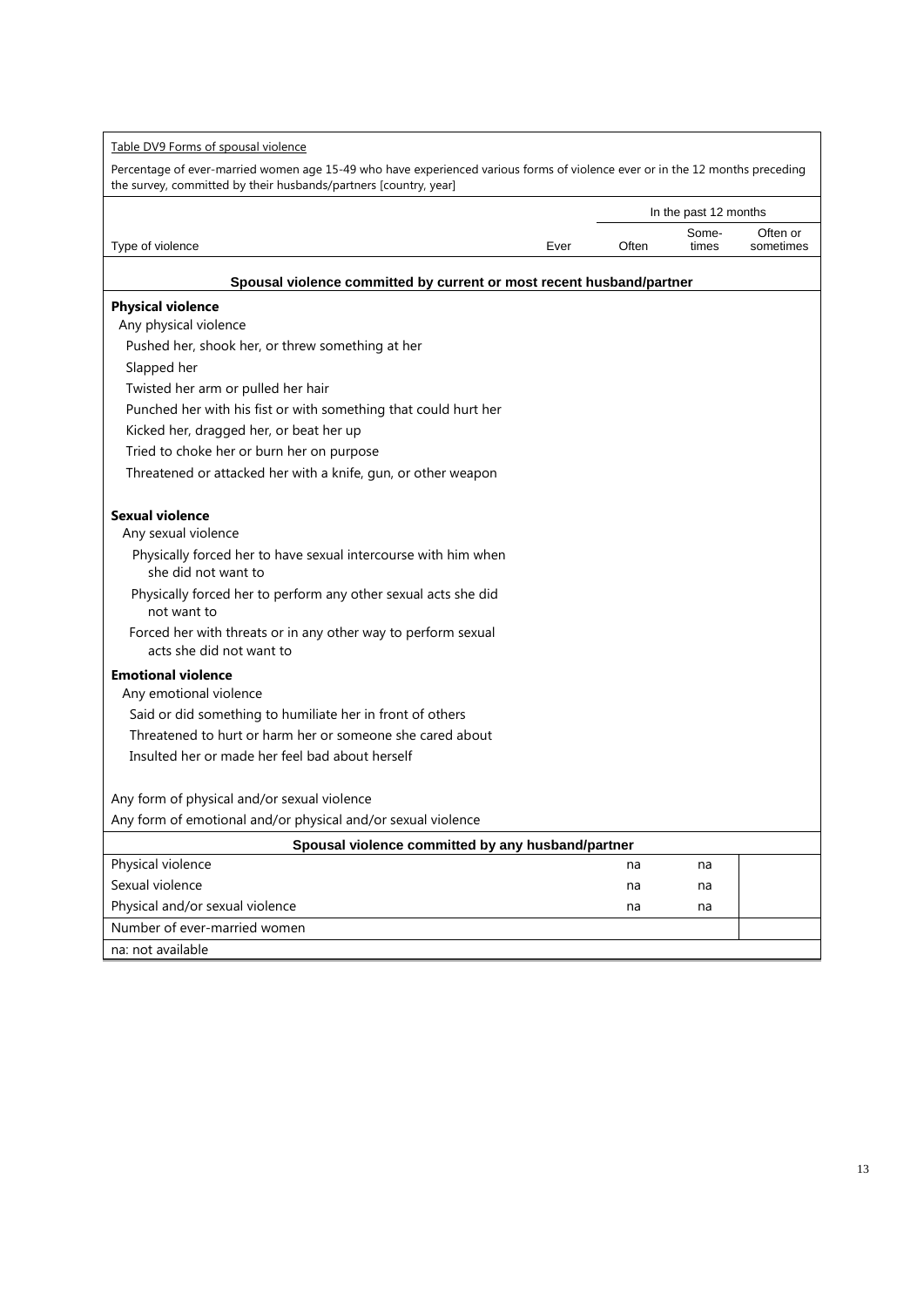PROGRAMMING Table DV9:

**Denominator** for all columns and both panels is all ever-married women.

**Numerator** for top panel

COLUMN 1 Physical violence First row: A YES on at least one of items DV05A (a-g) Remaining rows: YES on specific items DV05A (a-g)

Sexual violence First row: A YES on at least one of items DV05A (h-j) Remaining rows: YES on specific items DV05A (h-j)

Emotional violence First row: A YES on at least one of items DV04A(a-c) Remaining rows: YES on specific items DV04A(a-c)

Any form of physical or sexual violence: A YES on at least one item DV05A (a-g) OR DV05A (h-j)

Any form of physical, sexual or emotional violence A YES on at least one item DV05A (a-g) OR DV05A (h-j) OR DV04A(a-c)

COLUMNS2-4

These come from the corresponding information in DV05B (a-g) and DV05B (h-j) and DV04B (a-c)

## **Numerator** for bottom panel

COLUMN 1 First row: A YES on at least one of items DV05A (a-g) OR DV15A(a) Second row: A YES on at least one of items DV05A (h-j) OR DV15A(b) Third row: A YES on at least one of items DV05A (a-g) OR DV05A (h-j) OR DV15A(a) OR DV15A(b) COLUMN 4

Data come from the corresponding information in DV05B (a-g) and DVO5B(h-j) and DV15B (a,b).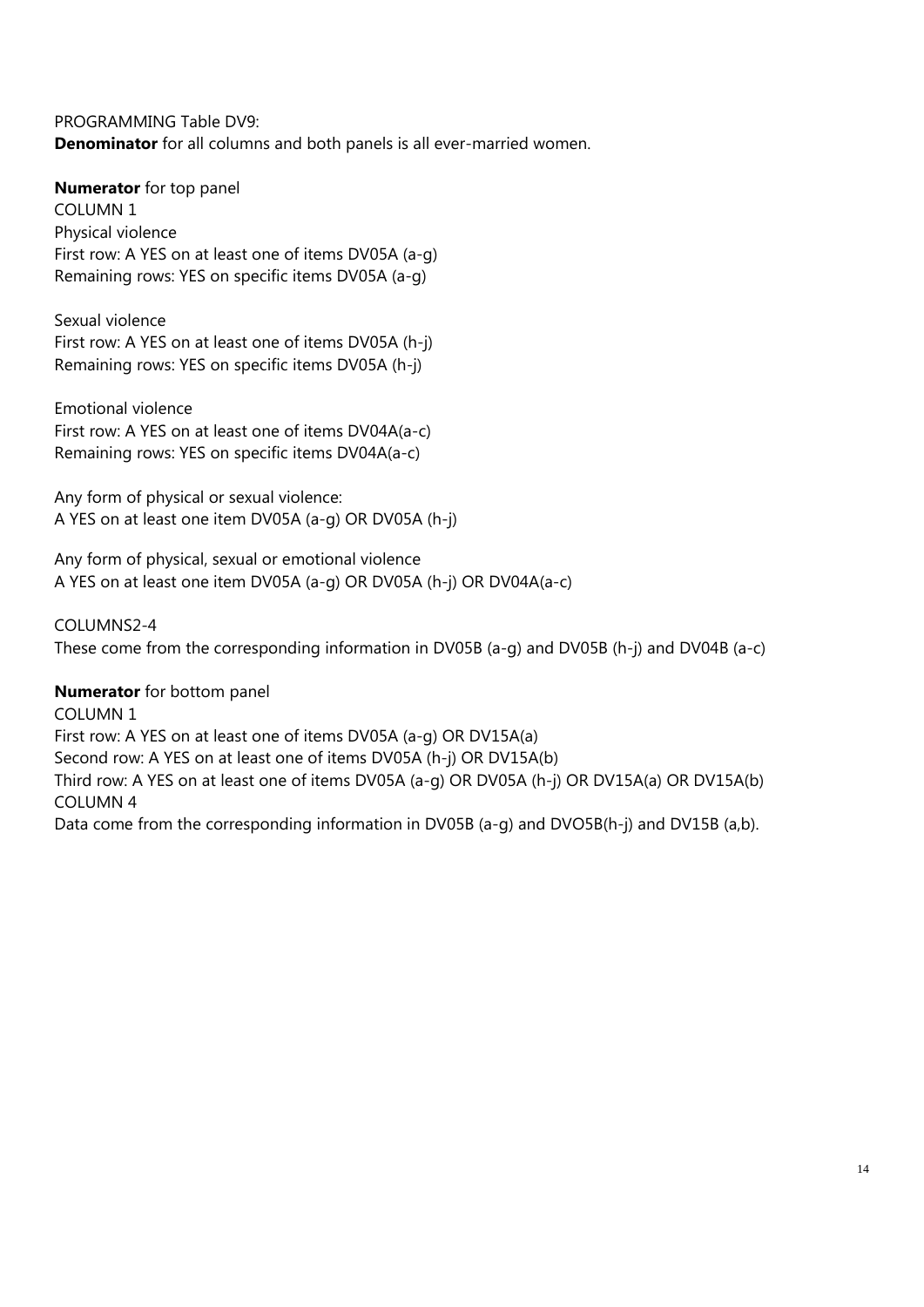

## PROGRAMMING Figure DV1:

This figure should contain the same numbers as in the top panel of Table DV9 for physical violence and sexual violence items.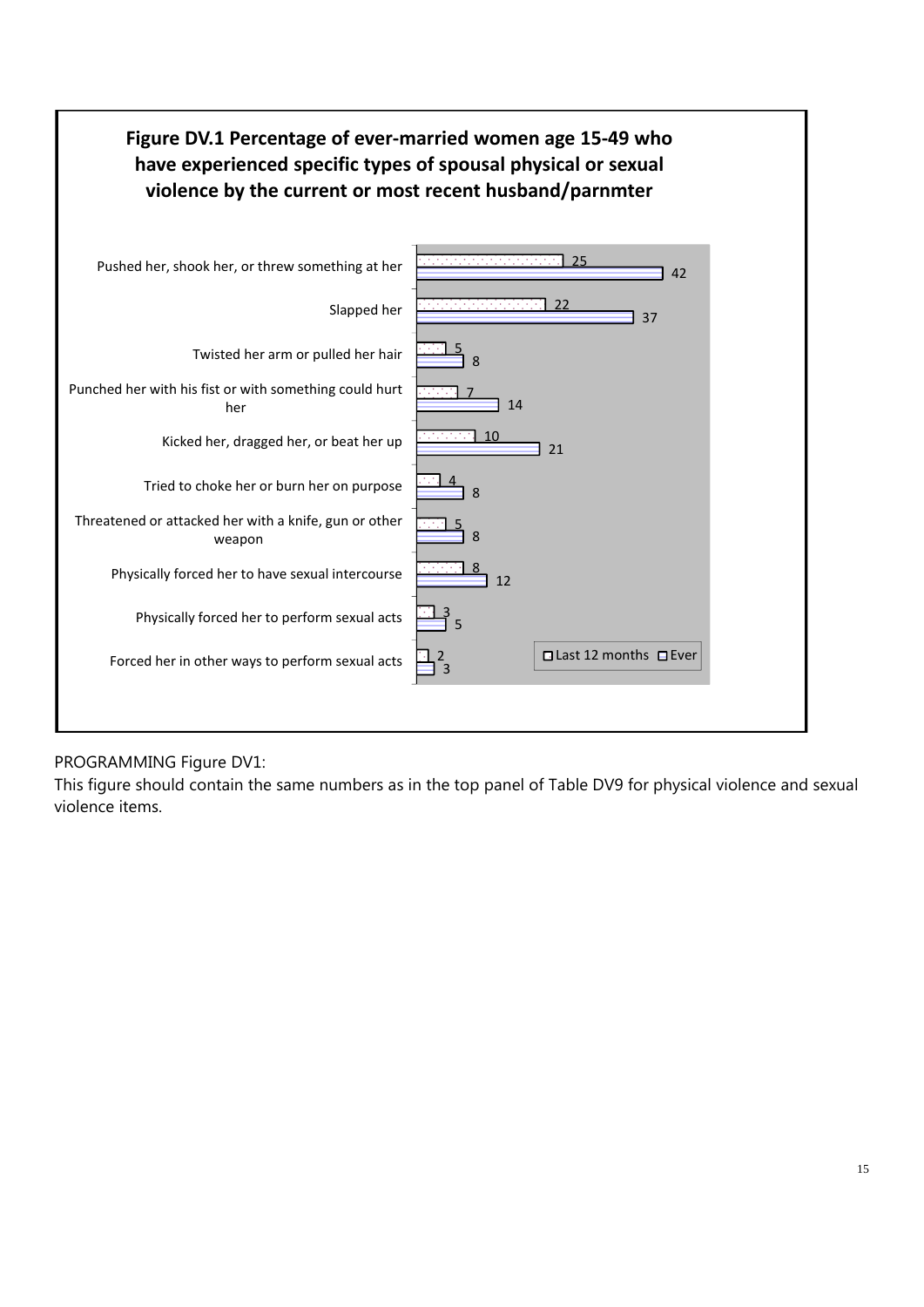#### Table DV10 Spousal violence by background characteristics

Percentage of ever-married women age 15-49 who have ever experienced emotional, physical, or sexual violence committed by their husband/ partner, by background characteristics, [country, year]

|                                                                                       | Emotional | Physical | Sexual   | Physical and | Physical<br>and sexual<br>and | Physical or | Physical<br>or sexual<br>or | Number<br>of ever-<br>married |
|---------------------------------------------------------------------------------------|-----------|----------|----------|--------------|-------------------------------|-------------|-----------------------------|-------------------------------|
| Background characteristic<br>Age<br>$15 - 19$<br>$20 - 24$<br>25-29<br>30-39<br>40-49 | violence  | violence | violence | sexual       | emotional                     | sexual      | emotional                   | women                         |
| Religion<br>$-$                                                                       |           |          |          |              |                               |             |                             |                               |
| $-$                                                                                   |           |          |          |              |                               |             |                             |                               |
| <b>Ethnic group</b>                                                                   |           |          |          |              |                               |             |                             |                               |
| $\overline{a}$                                                                        |           |          |          |              |                               |             |                             |                               |
| Residence<br>Urban<br>Rural                                                           |           |          |          |              |                               |             |                             |                               |
| Region<br>Region 1<br>Region 2<br>Region 3<br>Region 4                                |           |          |          |              |                               |             |                             |                               |
| <b>Marital status</b><br>Married or living together<br>Divorced/separated/widowed     |           |          |          |              |                               |             |                             |                               |
| Number of living children<br>0<br>$1 - 2$<br>$3 - 4$<br>$5+$                          |           |          |          |              |                               |             |                             |                               |
| <b>Employment</b><br>Employed for cash<br>Employed not for cash<br>Not employed       |           |          |          |              |                               |             |                             |                               |
| <b>Education</b><br>No education<br>Primary<br>Secondary<br>More than secondary       |           |          |          |              |                               |             |                             |                               |
| <b>Wealth quintile</b><br>Lowest<br>Second<br>Middle<br>Fourth<br>Highest             |           |          |          |              |                               |             |                             |                               |
| <b>Total 15-49</b>                                                                    |           |          |          |              |                               |             |                             |                               |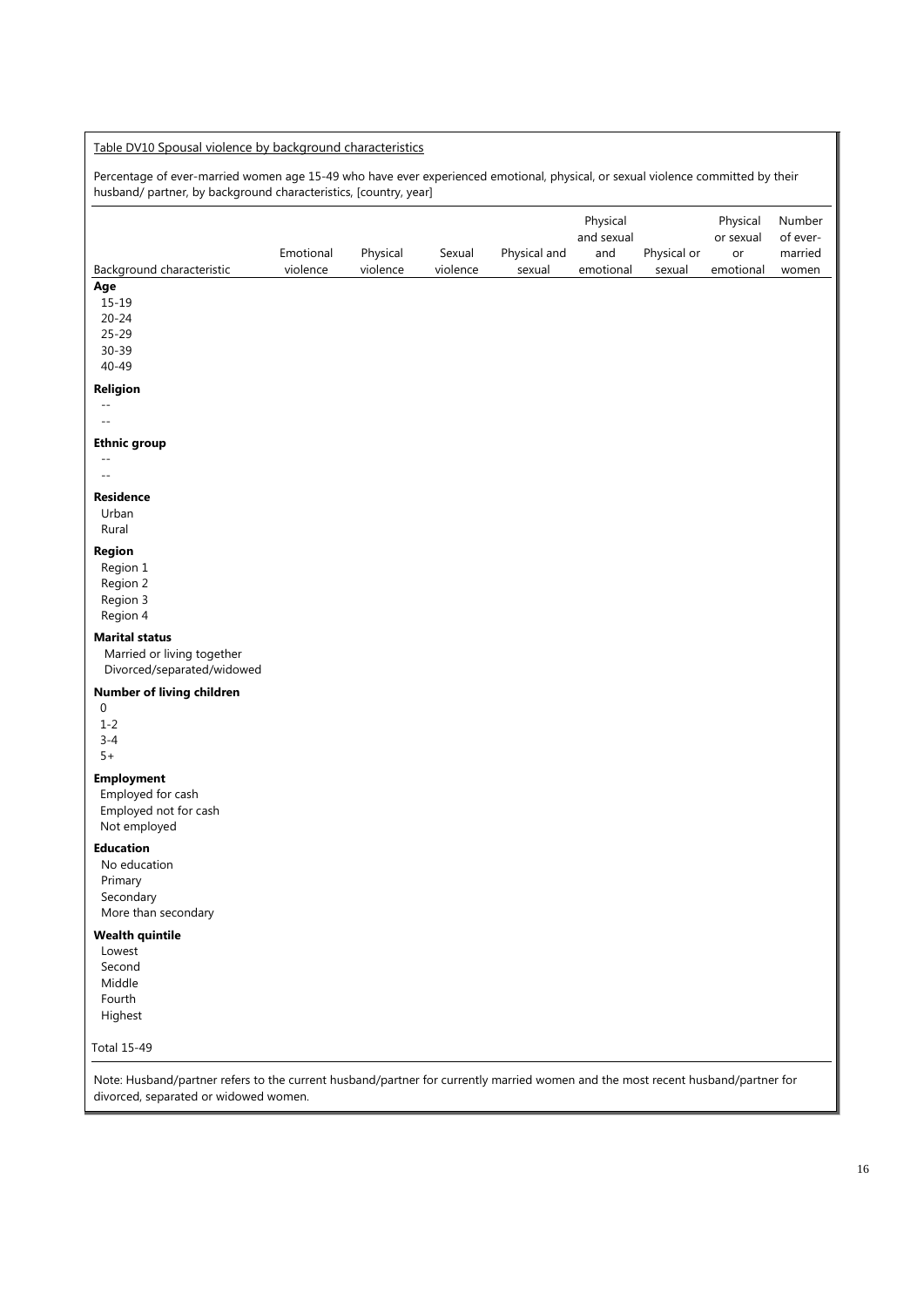PROGRAMMING Table DV10:

## **Denominator**

All ever-married women for all columns.

## **Numerator**

Column 1: Emotional violence: A YES on at least one of items DV04A (a-c)

Column 2 Physical violence: A YES on at least one of items DV05A (a-g)

Column 3: Sexual violence: A YES on at least one of items DV05A (h-j)

Column 4: Physical and sexual violence: A YES on at least one of items DV05A (a-g) AND at least one item DV05A (h-j)

Column 5: Physical and sexual and emotional violence: A YES on at least one of items DV05A (a-g) AND at least one item DV05A (h-j) AND at least one time DV04A (a-c)

Column 6: Physical and/or sexual violence: A YES on at least one of items DV05A( a-i)

Column 7: Physical or sexual or emotional violence: A YES on at least one of items DV05A (a-i) OR DV04A (a-c)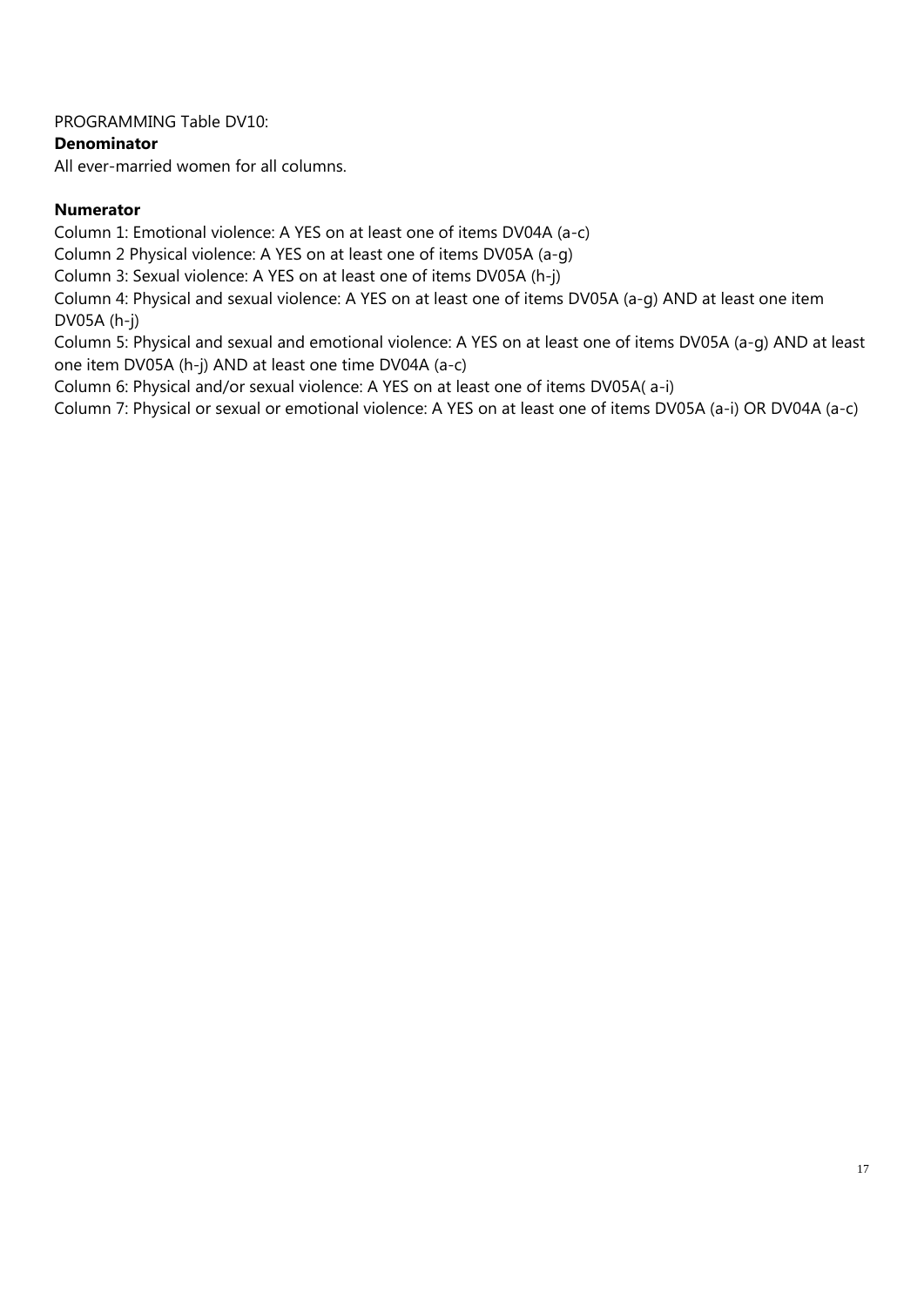| Table DV11 Spousal violence by husband's characteristics and empowerment indicators                                                                                                                                                           |           |          |          |            |                            |             |                          |                               |
|-----------------------------------------------------------------------------------------------------------------------------------------------------------------------------------------------------------------------------------------------|-----------|----------|----------|------------|----------------------------|-------------|--------------------------|-------------------------------|
| Percentage of ever-married women age 15-49 who have ever experienced emotional, physical, or sexual violence committed by their husband/ partner, by<br>husband's characteristics and empowerment indicators, [country, year]                 |           |          |          |            |                            |             |                          |                               |
|                                                                                                                                                                                                                                               | Emotional | Physical | Sexual   | Physical   | Physical and<br>sexual and | Physical or | Physical or<br>sexual or | Number of<br>ever-<br>married |
| Background characteristic                                                                                                                                                                                                                     | violence  | violence | violence | and sexual | emotional                  | sexual      | emotional                | women                         |
| Husband's/partner's education<br>No education<br>Primary<br>Secondary<br>More than secondary                                                                                                                                                  |           |          |          |            |                            |             |                          |                               |
| Husband's/partner's alcohol consumption                                                                                                                                                                                                       |           |          |          |            |                            |             |                          |                               |
| Does not drink alcohol                                                                                                                                                                                                                        |           |          |          |            |                            |             |                          |                               |
| Drinks alcohol but is never drunk<br>Is sometimes drunk                                                                                                                                                                                       |           |          |          |            |                            |             |                          |                               |
| Is often drunk                                                                                                                                                                                                                                |           |          |          |            |                            |             |                          |                               |
| <b>Spousal education difference</b><br>Husband has more education<br>Wife has more education                                                                                                                                                  |           |          |          |            |                            |             |                          |                               |
| Both have equal education<br>Neither has any education                                                                                                                                                                                        |           |          |          |            |                            |             |                          |                               |
| Spousal age difference <sup>1</sup>                                                                                                                                                                                                           |           |          |          |            |                            |             |                          |                               |
| Wife older<br>Wife is same age<br>Wife 0-4 years younger<br>Wife 5-9 years younger<br>Wife10 or more years younger<br>Number of marital control behaviors<br>displayed by husband/partner <sup>2</sup><br>$\mathbf 0$                         |           |          |          |            |                            |             |                          |                               |
| $1 - 2$                                                                                                                                                                                                                                       |           |          |          |            |                            |             |                          |                               |
| $3 - 4$<br>$5 - 6$<br>Number of decisions in which she<br>participates <sup>3</sup><br>$\mathbf 0$<br>$1 - 2$                                                                                                                                 |           |          |          |            |                            |             |                          |                               |
| 3<br>Number of reasons for which wife beating<br>is justified <sup>4</sup>                                                                                                                                                                    |           |          |          |            |                            |             |                          |                               |
| 0<br>$1-2$<br>$3 - 4$                                                                                                                                                                                                                         |           |          |          |            |                            |             |                          |                               |
| 5<br>Woman's father beat mother<br>Yes<br>No<br>Don't know/missing<br>Woman afraid of husband/partner<br>Most of the time afraid<br>Sometimes afraid<br>Never afraid                                                                          |           |          |          |            |                            |             |                          |                               |
| Total 15-49                                                                                                                                                                                                                                   |           |          |          |            |                            |             |                          |                               |
| Note: Husband/partner refers to the current husband/partner for currently married women and the most recent husband/partner for divorced, separated or<br>widowed women.<br><sup>1</sup> Includes only women who have been married only once. |           |          |          |            |                            |             |                          |                               |
| <sup>2</sup> According to the wife's report. See [Table DV8] for list of behaviors.                                                                                                                                                           |           |          |          |            |                            |             |                          |                               |
| <sup>3</sup> According to the wife's report. Includes only currently married women. See [Table 15.6.1] for list of decisions.                                                                                                                 |           |          |          |            |                            |             |                          |                               |

<sup>4</sup> According to the wife's report. See [Table 15.7.1] for list of reasons.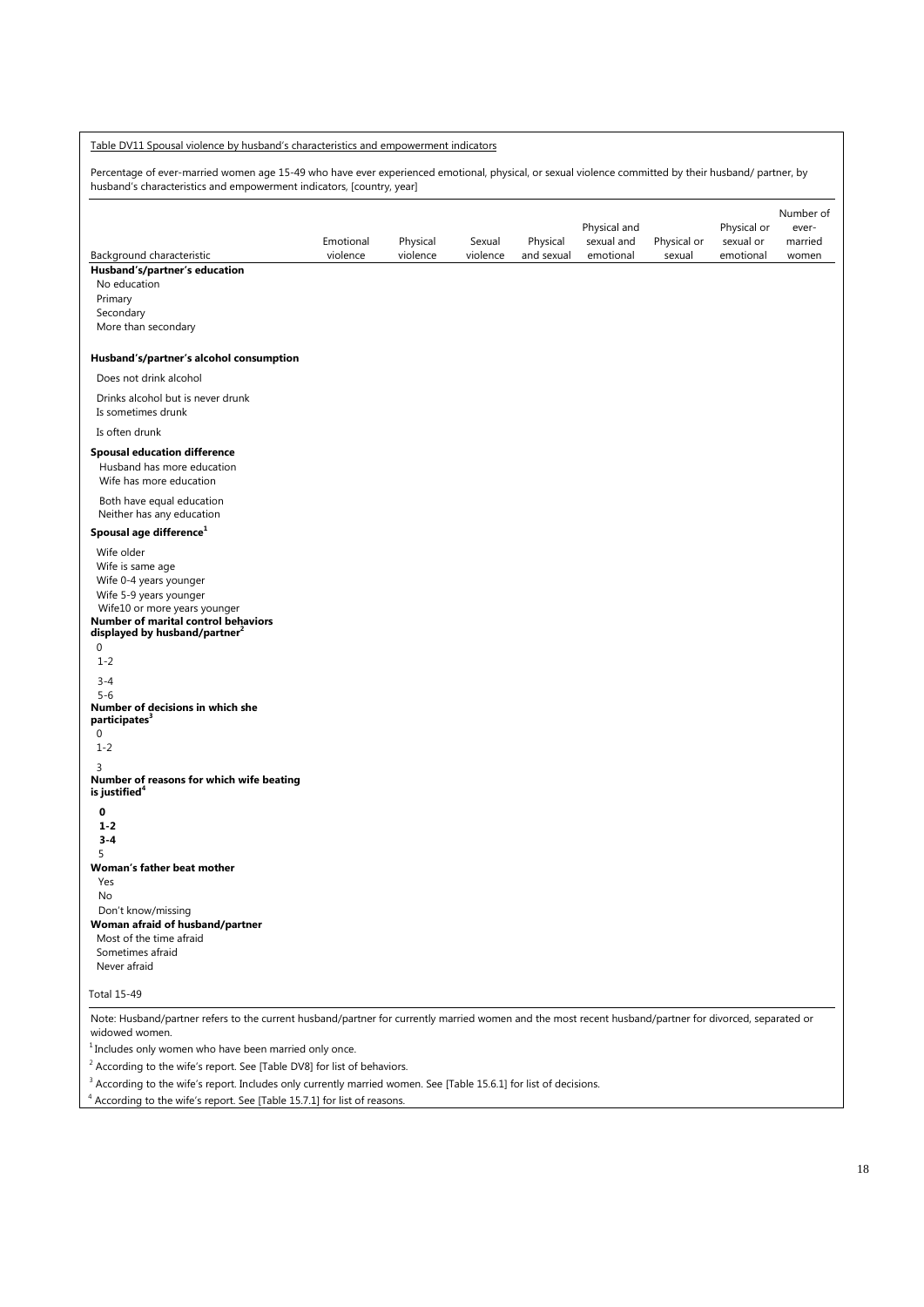## PROGRAMMING Table DV11:

## **Denominator**

All ever-married women for all columns. Exception: Row panel "Number of decisions in which she participates" is among currently married women.

#### **Numerator**

Same as Table DV10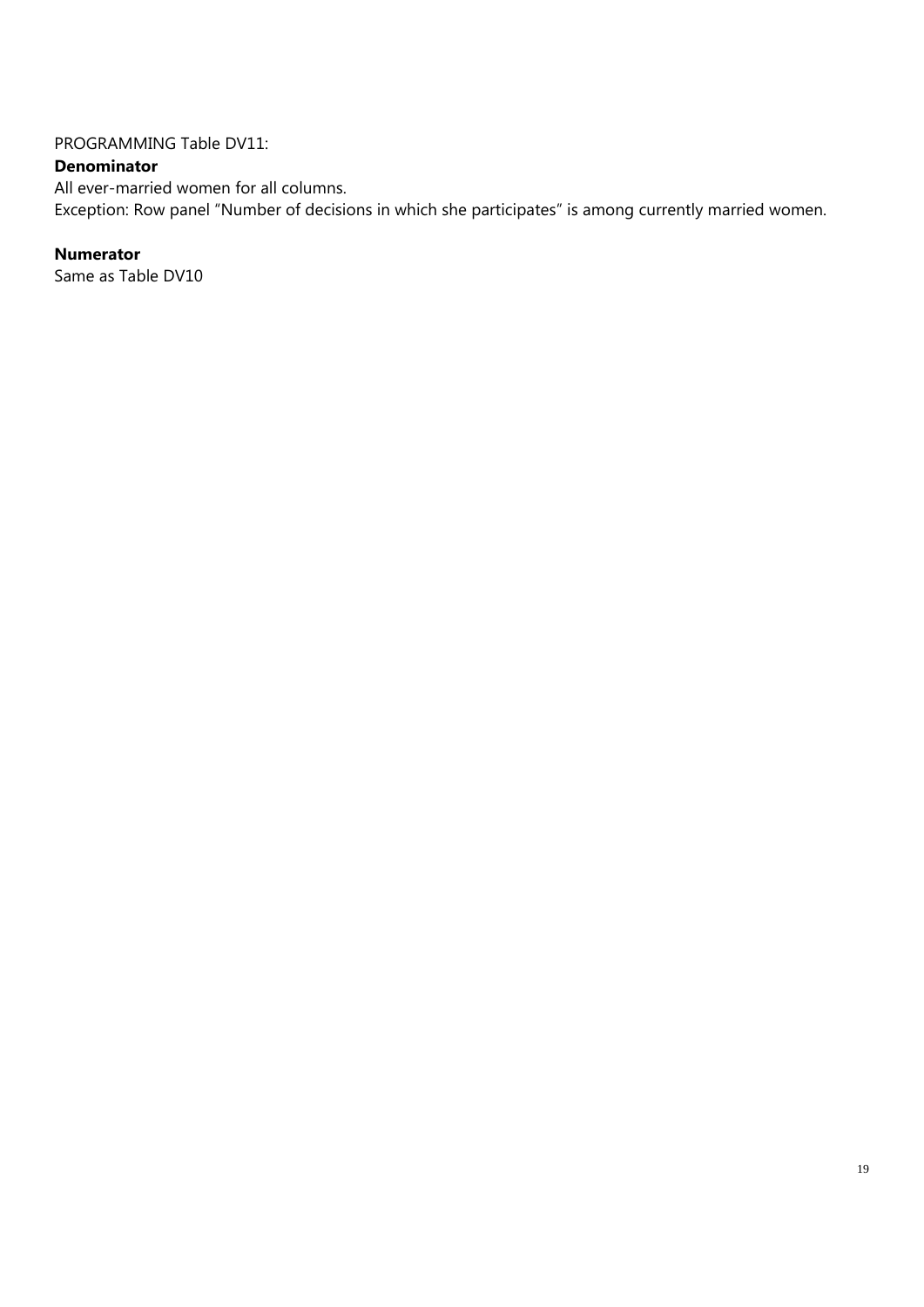Table DV12 Frequency of physical or sexual violence Percentage of ever-married women who have experienced physical or sexual violence by any husband/partner in the past 12 months, by background characteristics, [country, year] Background characteristic Percentage of women who have experienced physical or sexual violence in the past 12 months from any husband /partner Number of ever-married women **Age** 15-19 20-24 25-29 30-39 40-49 **Religion**  -- -- **Ethnic group**  -- -- **Residence** Urban Rural **Region**  Region 1 Region 2 Region 3 Region 4 **Marital status**  Married or living together Divorced/separated/widowed **Employment**  Employed for cash Employed not for cash Not employed **Number of living children**   $\Omega$  1-2 3-4 5+ **Education** No education Primary Secondary More than secondary **Wealth quintile** Lowest Second Middle Fourth Highest **Woman afraid of husband/partner** Most of the time afraid Sometimes afraid Never afraid Total 15-49 Note: Any husband/partner includes all current, most recent and former husbands/partners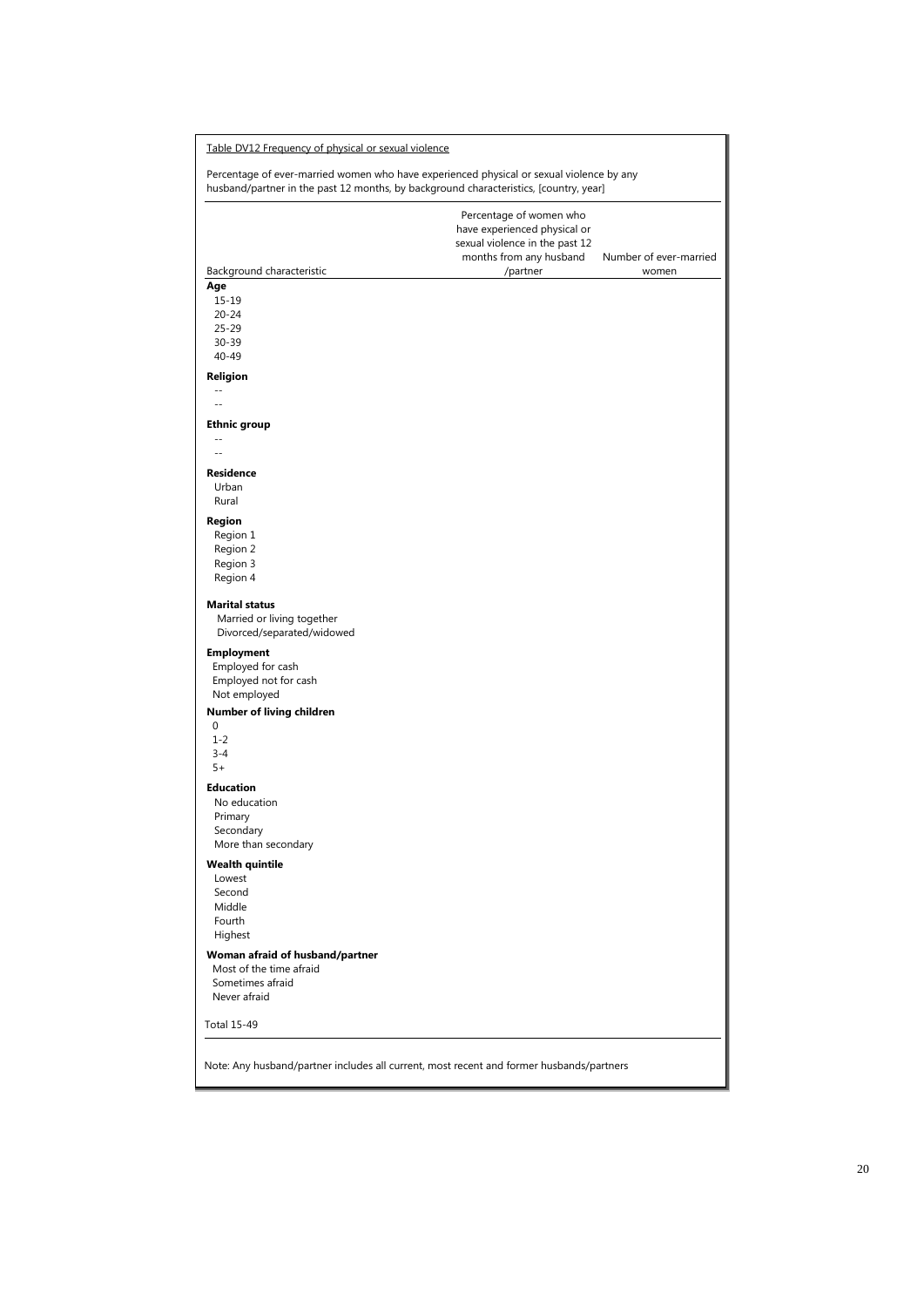PROGRAMMING Table DV12: **Denominator**  All ever-married women for all columns.

**Numerator** A "1" OR "2" on at least one of items DV05B (a-j) OR a "1" on DV15B (a) OR DV15B (b)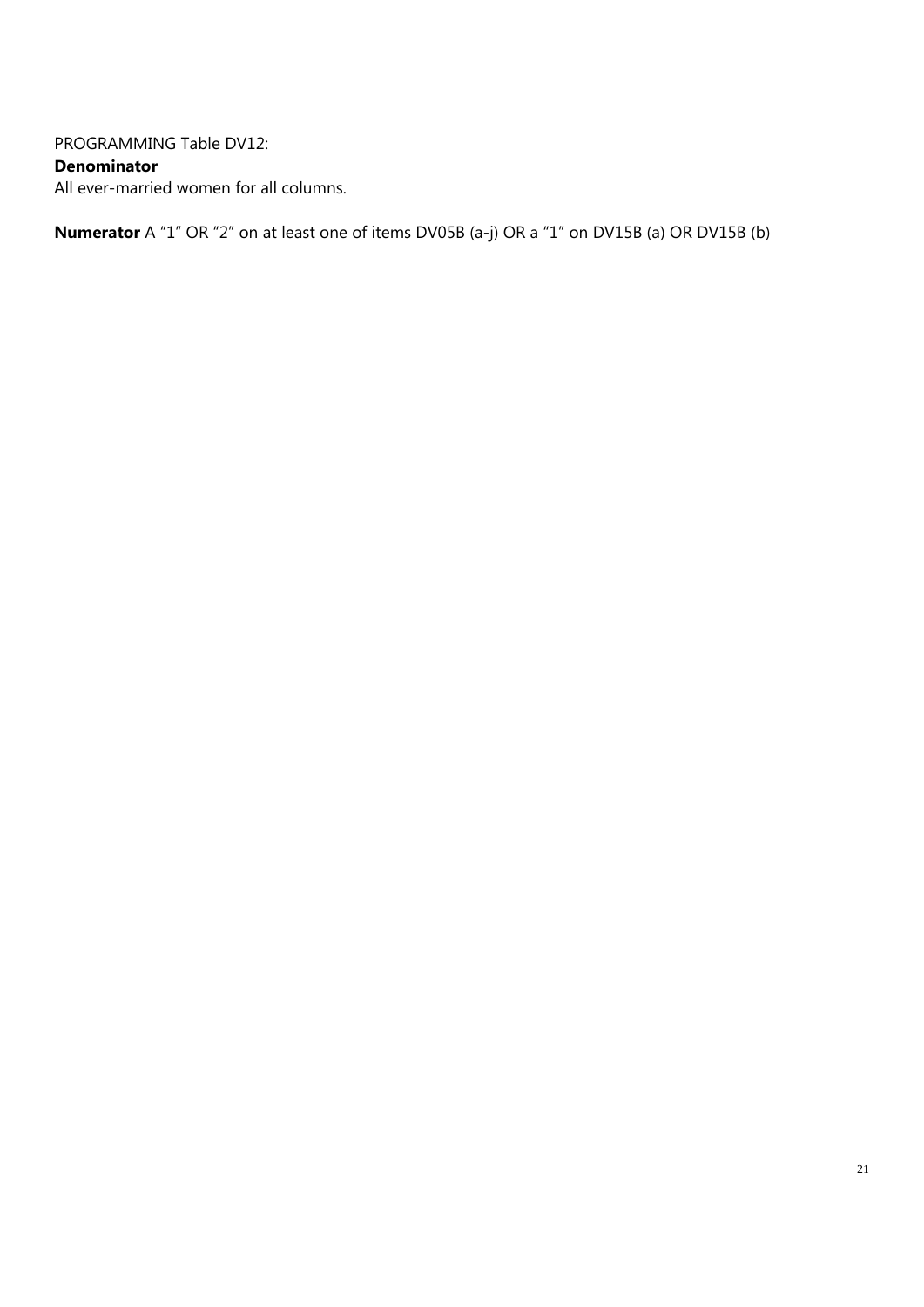|                         | Table DV13 Experience of spousal violence by duration of marriage                                                                                                                                                                                                            |         |          |          |                                                                    |                                      |  |  |  |
|-------------------------|------------------------------------------------------------------------------------------------------------------------------------------------------------------------------------------------------------------------------------------------------------------------------|---------|----------|----------|--------------------------------------------------------------------|--------------------------------------|--|--|--|
|                         | Among currently married women age 15-49 who have been married only once, the percentage who first experienced physical or sexual<br>violence committed by their current husband/partner by specific exact years since marriage according to marital duration [country, year] |         |          |          |                                                                    |                                      |  |  |  |
|                         | Percentage whose first experience of spousal physical<br>or sexual violence by exact marital duration                                                                                                                                                                        |         |          |          |                                                                    |                                      |  |  |  |
|                         |                                                                                                                                                                                                                                                                              |         |          |          |                                                                    | Number of currently<br>married women |  |  |  |
| Years since<br>marriage | Before marriage                                                                                                                                                                                                                                                              | 2 years | 5 years  | 10 years | Percentage who have not experienced<br>sexual or physical violence | who have been married<br>only once   |  |  |  |
| $\langle$ 2<br>$2 - 4$  |                                                                                                                                                                                                                                                                              | na      | na<br>na | na<br>na |                                                                    |                                      |  |  |  |
| $5 - 9$<br>$10+$        |                                                                                                                                                                                                                                                                              |         |          | na       |                                                                    |                                      |  |  |  |
| Total                   |                                                                                                                                                                                                                                                                              |         |          |          |                                                                    |                                      |  |  |  |

## PROGRAMMING Table DV13:

#### **Denominator**

Women who have married only once and are currently married.

### **Numerator**

Columns 1-4: For women who report one or more items on DV05A (a-j): Use responses on DV07 to assign women, by exact duration 2, 5 and 10 years. The first column is for women coded 95 on DV07. Column 5: Women who are 2 on all items DV05A (a-j).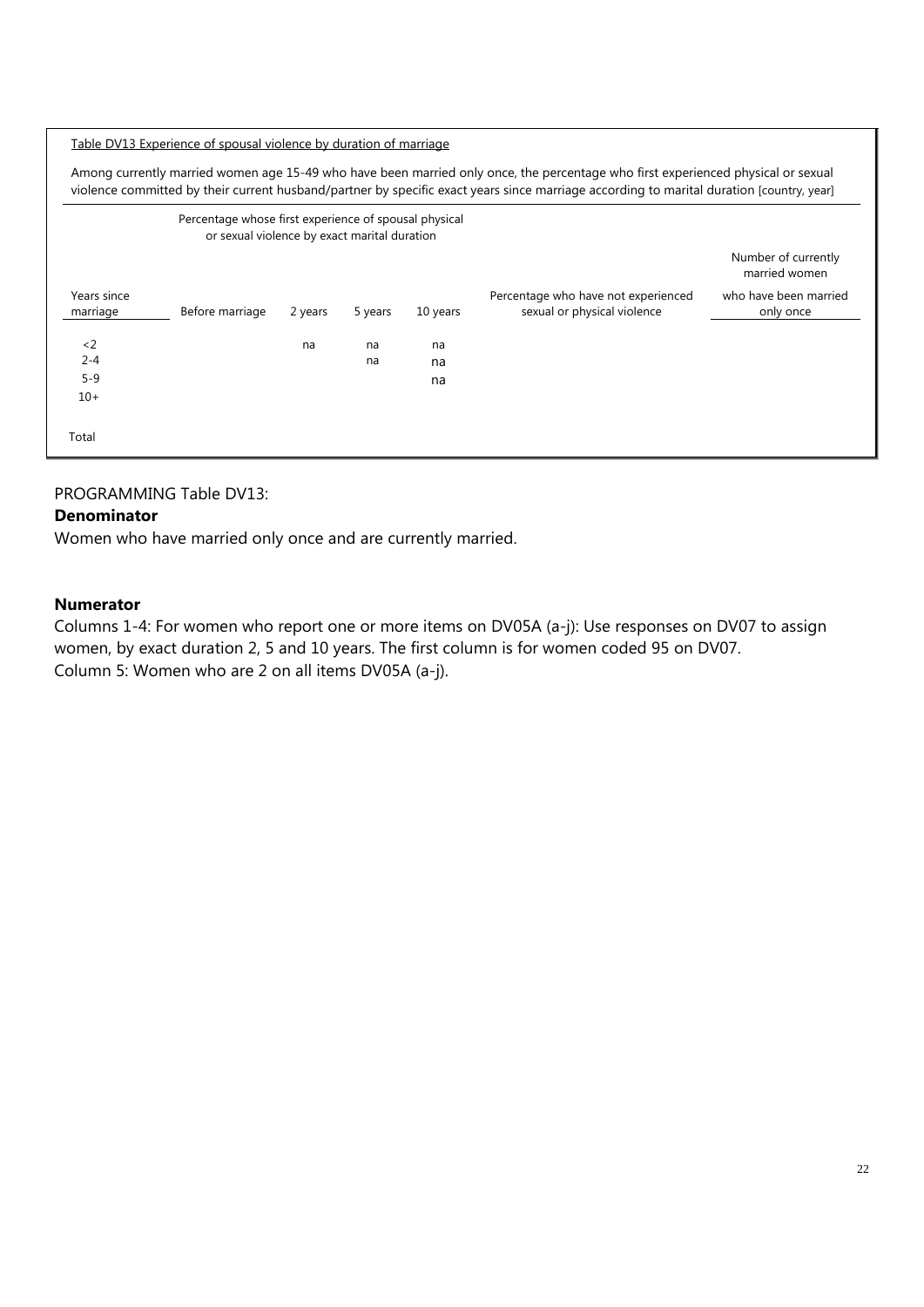#### Table DV14 Injuries to women due to spousal violence

Percentage of ever-married women age 15-49 who have experienced specific types of spousal violence by types of injuries resulting from the violence, according to the type of violence and whether they experienced the violence ever and in the 12 months preceding the survey [country, year]

|                                                              | Cuts,      | Eye injuries,<br>sprains, | Deep wounds,<br>broken bones, |              | Number of<br>ever-<br>married<br>women<br>who have<br>ever<br>experienced<br>any physical |
|--------------------------------------------------------------|------------|---------------------------|-------------------------------|--------------|-------------------------------------------------------------------------------------------|
|                                                              | bruises or | dislocations, or          | broken teeth, or any          | Any of these | or sexual                                                                                 |
| Type of violence                                             | aches      | burns                     | other serious injury          | injuries     | violence                                                                                  |
|                                                              |            |                           |                               |              |                                                                                           |
| Experienced physical violence 1<br>$Ever^2$<br>Past 12months |            |                           |                               |              |                                                                                           |
| <b>Experienced sexual violence</b>                           |            |                           |                               |              |                                                                                           |
| $Ever^2$                                                     |            |                           |                               |              |                                                                                           |

**violence**<sup>1</sup>

Ever<sup>2</sup>

Past 12 months

 Note: Husband/partner refers to the current husband/partner for currently married women and the most recent husband/partner for divorced, separated or widowed women.

 $<sup>1</sup>$  Excludes women who reported violence only in response to a direct question on violence during pregnancy.</sup>

 $2$  Includes in the past 12 months

## PROGRAMMING Table DV14:

## **DENOMINATOR**

Ever-married women who report violence Panel 1: Row1: YES on one or more of DV05A (a-g) Row 2: For any DV05A (a-g), DV05B=1 OR 2 Panel 2: Row 1: YES on one or more of DV05A (h-j) Row 2: For any DV05A (h-j), DV05B=1 OR 2 Panel 3: Row 1: YES on one or more of DV05A (a-j) Row 2: For any DV05A (a-j), DV05B=1 OR 2

#### **NUMERATOR**

From DV08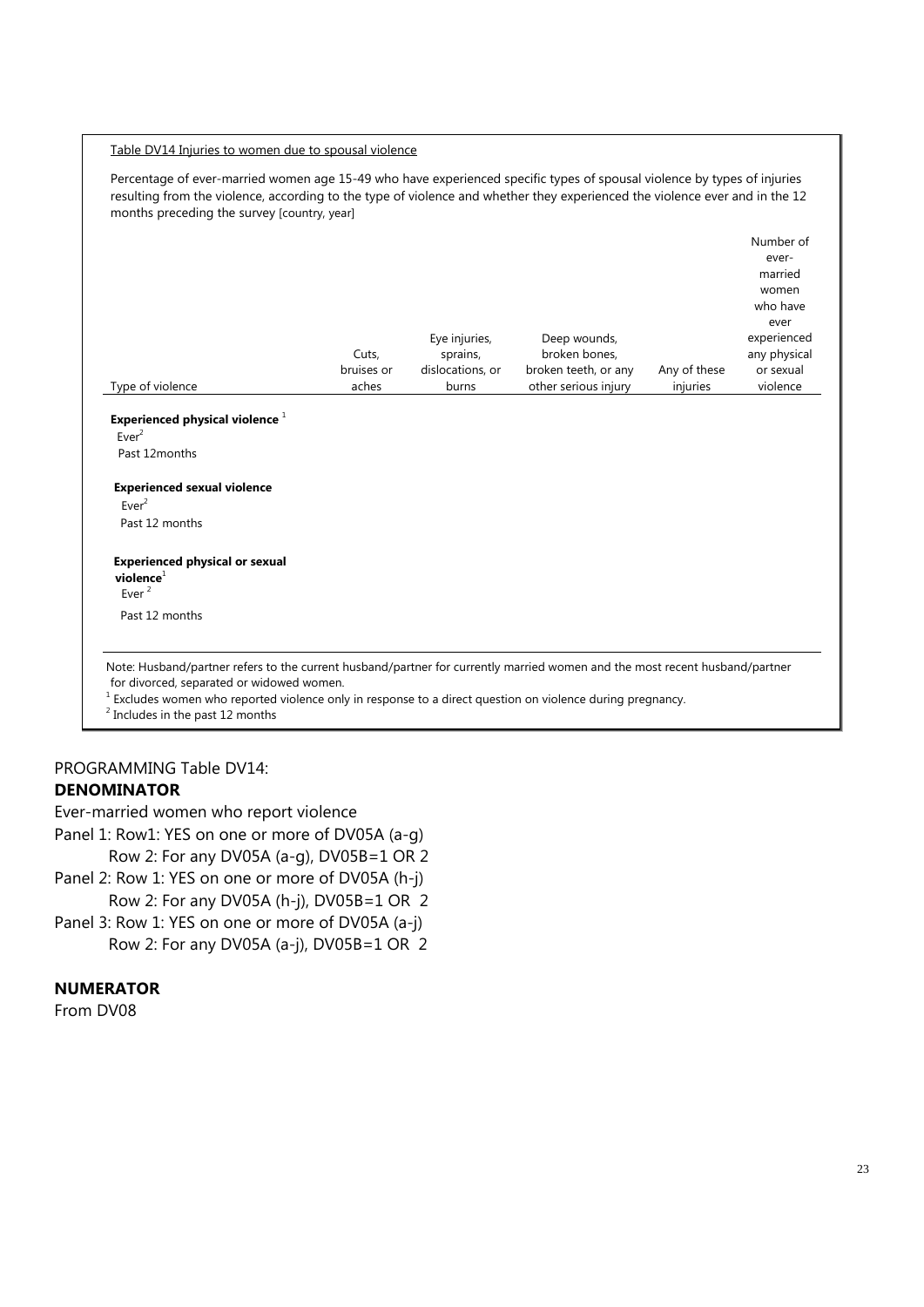#### Table DV15 Violence by women against their spouse Percentage of ever-married women who have committed physical violence against their current or most recent husband/partner when he was not already beating or physically hurting her, ever and in the past 12 months according to women's own experience of spousal violence and background characteristics, [country, year] Background characteristics Percentage who committed physical violence<br>against their husband/partner Frame in the musulative matrice  $Ever^1$  Past 12 months women  $Ever<sup>1</sup>$  Past 12 months women **Women experienced spousal physical violence**  Ever In the past 12 months Never **Age**  15-19 20-24 25-29 30-39 40-49 **Religion**  -- -- **Ethnic group**  -- -- **Residence** Urban Rural **Region**  Region 1 Region 2 Region 3 Region 4 **Marital status**  Married or living together Divorced/separated/widowed **Employment**  Employed for cash Employed not for cash Not employed **Number of living children**  0 1-2 3-4  $5+$ **Education** No education Primary **Secondary**  More than secondary **Wealth quintile** Lowest Second Middle Fourth Highest Total Note: Husband/partner refers to the current husband/partner for currently married women and the most recent husband/partner for divorced, separated or widowed women. 1 Includes in the past 12 months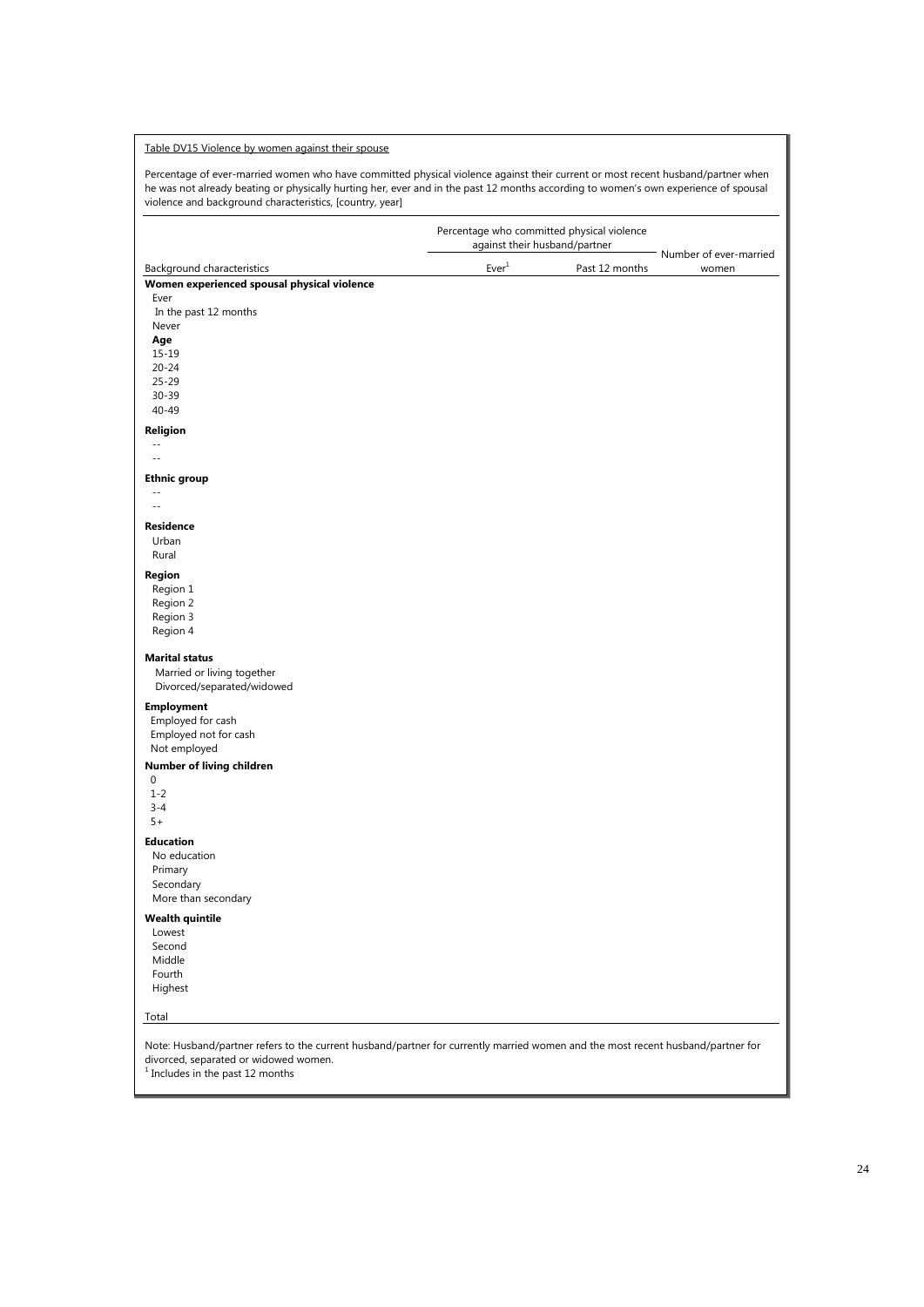## PROGRAMMING Table DV15:

#### **Denominator**

All ever-married women Rows on experience of physical violence: Ever: A YES on any DV05A (a-g) Past 12 months: Any DV05B (a-g) coded 1 OR 2. Never: No YES on any item DV05A (a-g)

## **Numerator**

Column 1: From DV09=1 Column 2: DV10=1or 2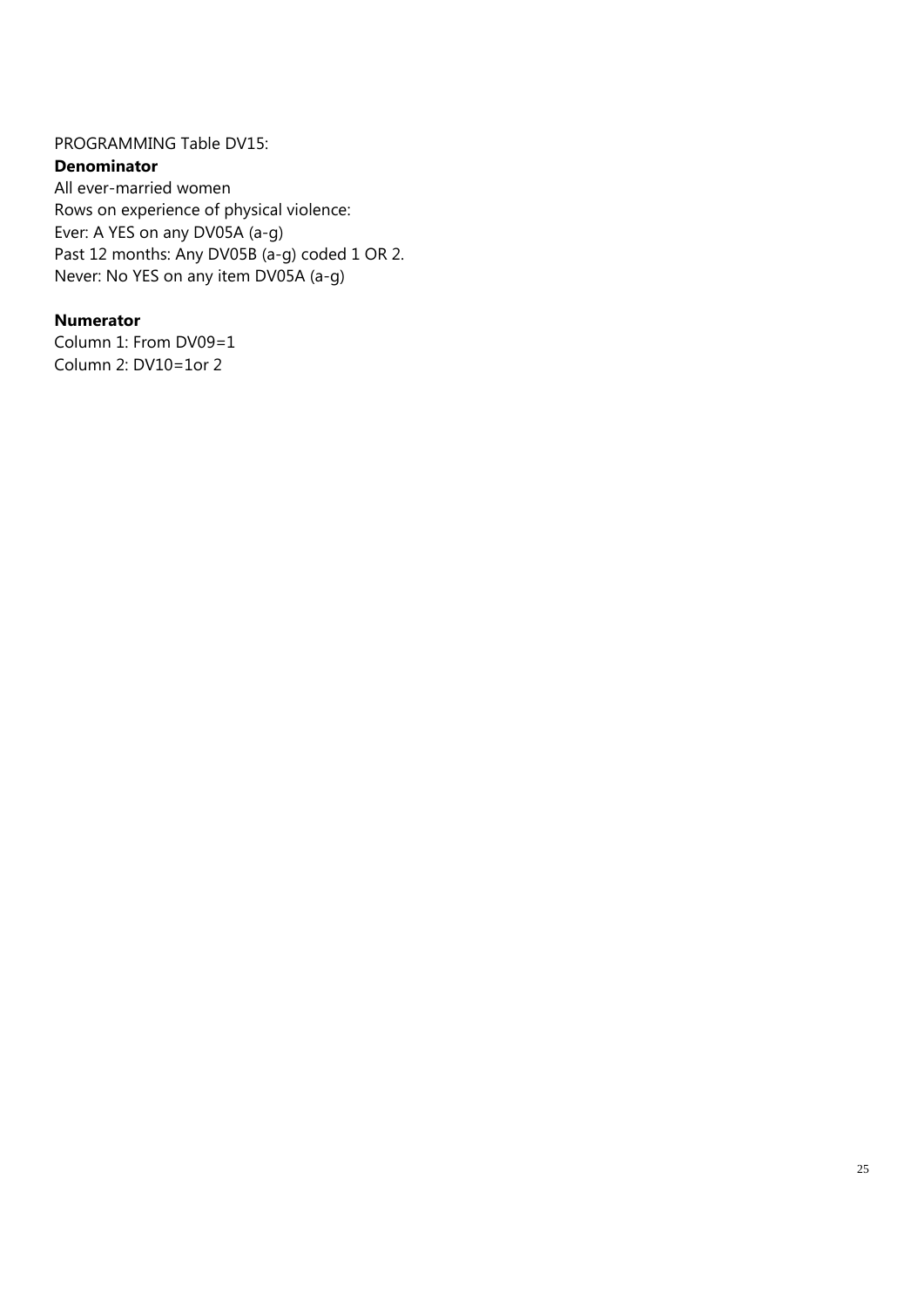Table DV16 Violence by women against their spouse Percentage of ever-married women who have committed physical violence against their current or most recent husband/partner when he was not already beating or physically hurting her, ever and in the past 12 months according to their husband's characteristics, [country, year] Background characteristics Percentage who committed physical violence against their husband/partner Number of ever-Ever $1$  Past 12 months married women Past 12 months **Husband's/partner's education**  No education Primary Secondary More than secondary **Husband's/partner's alcohol consumption** Does not drink alcohol Drinks alcohol but is never drunk Is sometimes drunk Is often drunk **Spousal education difference**  .<br>Husband has more education Wife has more education Both have equal education Neither has any education **Spousal age difference<sup>2</sup>** Wife older Wife is same age Wife 0-4 years younger Wife 5-9 years younger Wife10 or more years younger **Number of marital control behaviors displayed by husband/partner3**  $\Omega$  1-2 3-4 5-6 **Number of decisions in which she participates4** 0 1-2 3 **Number of reasons for which wife beating is justified<sup>5</sup>** 0 1-2 3-4 5 **Father beat mother** Yes No Don't know/missing **Woman afraid of husband/partner**  Most of the time afraid Sometimes afraid Never afraid Total Note: Husband/partner refers to the current husband/partner for currently married women and the most recent husband/partner for divorced, separated or widowed women. <sup>1</sup> Includes in the past 12 months <sup>2</sup>Includes only women who have been married only once. <sup>3</sup> According to the wife's report. See [Table DV8] for list of behaviors.

4 According to the wife's report. Includes only currently married women. See [Table 15.6.1] for list of decisions.

<sup>5</sup> According to the wife's report. See [Table 15.7.1] for list of reasons.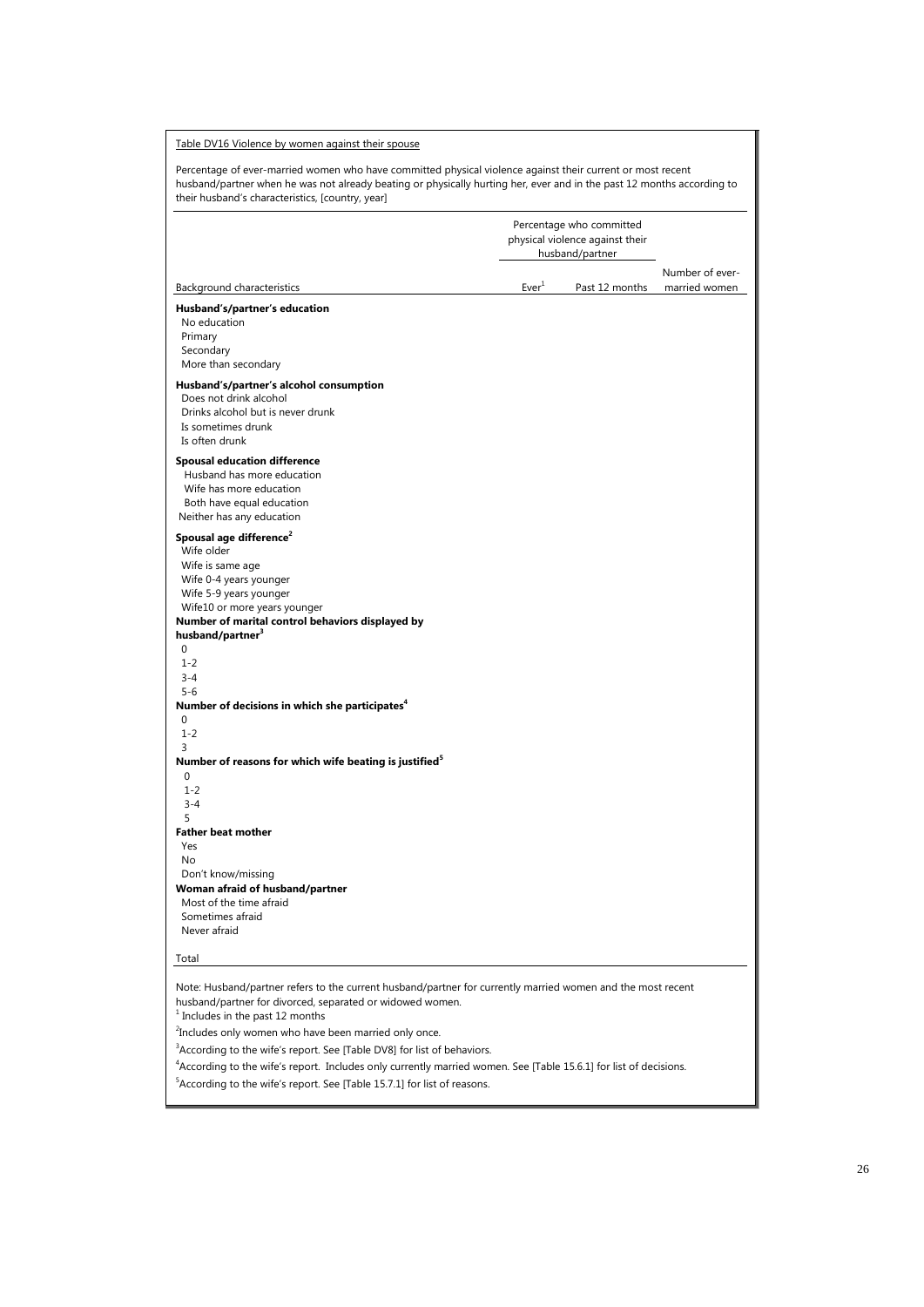### PROGRAMMING Table DV16:

## **Denominator**

All ever-married women Exception: Row panel "Number of decisions in which she participates" is among currently married women.

## **Numerator**

Column 1: From DV09=1 Column 2: DV10=1or 2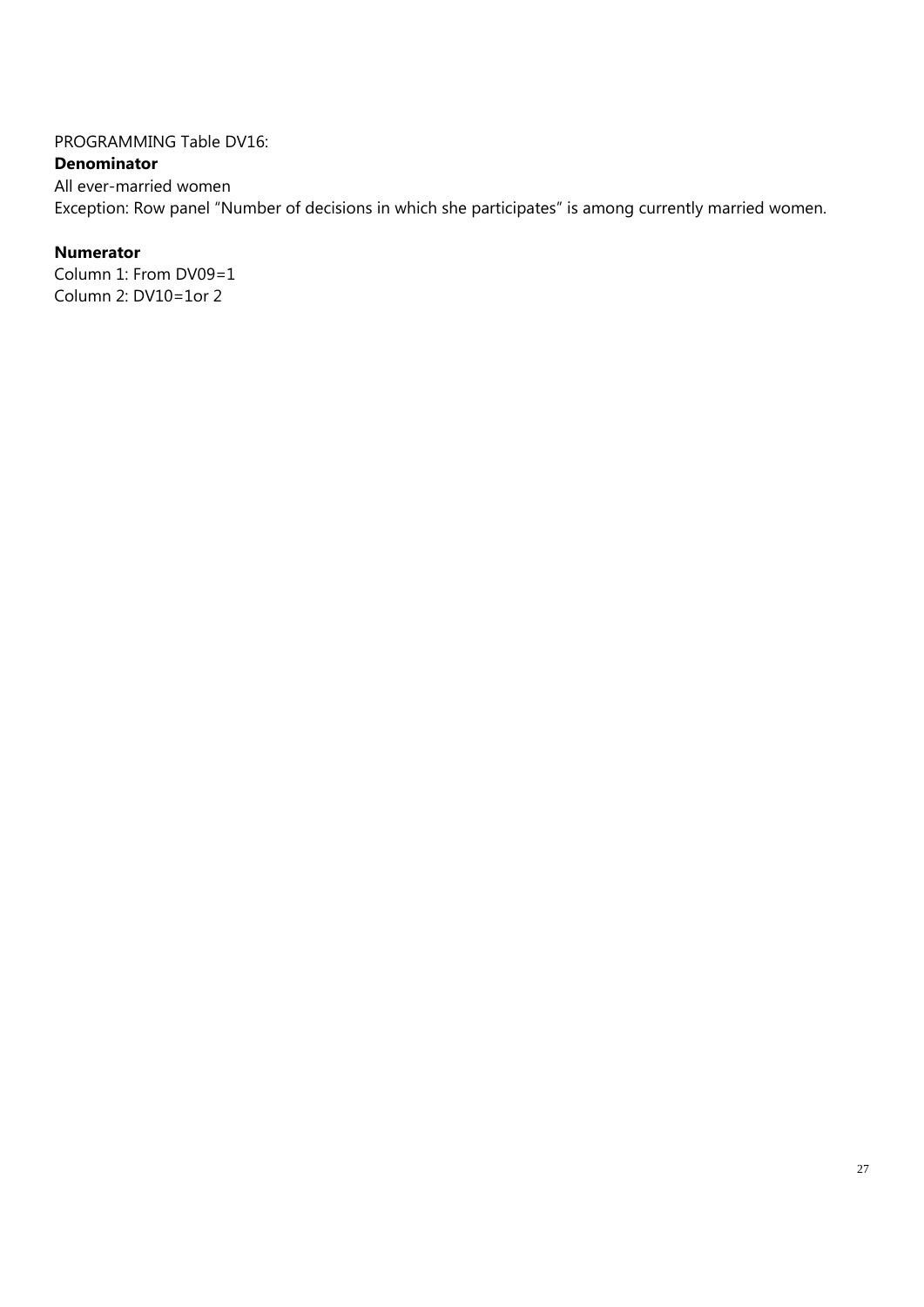#### Table DV17 Help seeking to stop violence

Percent distribution of women age 15-49 who have ever experienced physical or sexual violence by their help-seeking behavior by type of violence and background characteristics, [country, year]

|                            | Sought help<br>to stop | Never<br>sought help<br>but told | Never<br>sought help,<br>never told | Missing/   |       | Number of women who<br>have ever experienced<br>any physical or sexual |
|----------------------------|------------------------|----------------------------------|-------------------------------------|------------|-------|------------------------------------------------------------------------|
|                            | violence               | someone                          | anyone                              | don't know | Total | violence                                                               |
| <b>Type of violence</b>    |                        |                                  |                                     |            |       |                                                                        |
| Physical only              |                        |                                  |                                     |            | 100.0 |                                                                        |
| Sexual only                |                        |                                  |                                     |            | 100.0 |                                                                        |
| Both physical and sexual   |                        |                                  |                                     |            | 100.0 |                                                                        |
| Age                        |                        |                                  |                                     |            |       |                                                                        |
| 15-19                      |                        |                                  |                                     |            | 100.0 |                                                                        |
| $20 - 24$                  |                        |                                  |                                     |            | 100.0 |                                                                        |
| 25-29                      |                        |                                  |                                     |            | 100.0 |                                                                        |
| 30-39                      |                        |                                  |                                     |            | 100.0 |                                                                        |
| 40-49                      |                        |                                  |                                     |            | 100.0 |                                                                        |
| Religion                   |                        |                                  |                                     |            |       |                                                                        |
| $-$                        |                        |                                  |                                     |            | 100.0 |                                                                        |
| ٠.                         |                        |                                  |                                     |            | 100.0 |                                                                        |
| <b>Ethnic group</b>        |                        |                                  |                                     |            |       |                                                                        |
|                            |                        |                                  |                                     |            | 100.0 |                                                                        |
|                            |                        |                                  |                                     |            | 100.0 |                                                                        |
| <b>Residence</b>           |                        |                                  |                                     |            |       |                                                                        |
| Urban                      |                        |                                  |                                     |            | 100.0 |                                                                        |
| Rural                      |                        |                                  |                                     |            | 100.0 |                                                                        |
|                            |                        |                                  |                                     |            |       |                                                                        |
| Region                     |                        |                                  |                                     |            |       |                                                                        |
| Region 1                   |                        |                                  |                                     |            | 100.0 |                                                                        |
| Region 2                   |                        |                                  |                                     |            | 100.0 |                                                                        |
| Region 3                   |                        |                                  |                                     |            | 100.0 |                                                                        |
| Region 4                   |                        |                                  |                                     |            | 100.0 |                                                                        |
| <b>Marital status</b>      |                        |                                  |                                     |            |       |                                                                        |
| Never married              |                        |                                  |                                     |            | 100.0 |                                                                        |
| Married or living together |                        |                                  |                                     |            | 100.0 |                                                                        |
| Divorced/separated/widowed |                        |                                  |                                     |            | 100.0 |                                                                        |
| Number of living children  |                        |                                  |                                     |            |       |                                                                        |
| 0                          |                        |                                  |                                     |            | 100.0 |                                                                        |
| $1 - 2$                    |                        |                                  |                                     |            | 100.0 |                                                                        |
| $3 - 4$                    |                        |                                  |                                     |            | 100.0 |                                                                        |
| $5+$                       |                        |                                  |                                     |            | 100.0 |                                                                        |
| <b>Employment</b>          |                        |                                  |                                     |            |       |                                                                        |
| Employed for cash          |                        |                                  |                                     |            | 100.0 |                                                                        |
| Employed not for cash      |                        |                                  |                                     |            | 100.0 |                                                                        |
| Not employed               |                        |                                  |                                     |            | 100.0 |                                                                        |
| <b>Education</b>           |                        |                                  |                                     |            |       |                                                                        |
| No education               |                        |                                  |                                     |            | 100.0 |                                                                        |
| Primary                    |                        |                                  |                                     |            | 100.0 |                                                                        |
| Secondary                  |                        |                                  |                                     |            | 100.0 |                                                                        |
| More than secondary        |                        |                                  |                                     |            | 100.0 |                                                                        |
| <b>Wealth quintile</b>     |                        |                                  |                                     |            |       |                                                                        |
| Lowest                     |                        |                                  |                                     |            | 100.0 |                                                                        |
| Second                     |                        |                                  |                                     |            | 100.0 |                                                                        |
| Middle                     |                        |                                  |                                     |            | 100.0 |                                                                        |
| Fourth                     |                        |                                  |                                     |            | 100.0 |                                                                        |
| Highest                    |                        |                                  |                                     |            | 100.0 |                                                                        |
|                            |                        |                                  |                                     |            |       |                                                                        |
| <b>Total 15-49</b>         |                        |                                  |                                     |            | 100.0 |                                                                        |
|                            |                        |                                  |                                     |            |       |                                                                        |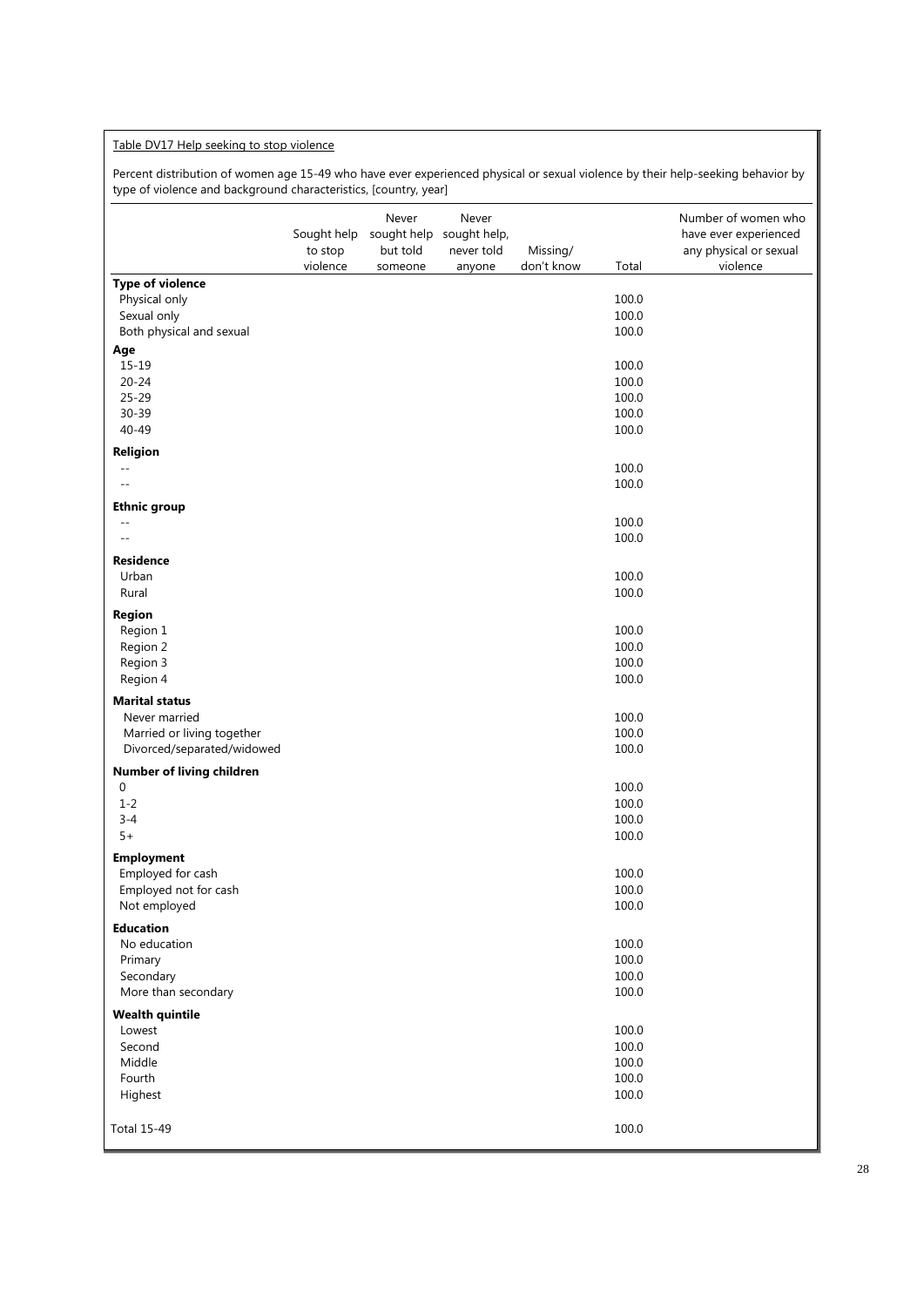## PROGRAMMING Table DV17:

## **Denominator**

All women who report any physical or sexual violence: a YES on any DV05A (a-j), DV15A(a), DV15A(b), DV16, DV20, DV22A OR DV22B

Rows on types of violence:

Physical violence only: (YES on DV05A (a-g) OR DV15A(a) OR DV16 OR DV20) AND (NO on DV05A (h-j) AND DV15A(b) AND DV22A ever-married AND DV22B if never married )

Sexual violence only: (YES on DV05A (h-j) OR DV15A(b) OR DV22A if ever-married OR DV22B if never married) AND (NO ON DV05A (a-g) AND DV15A(a) AND DV16 AND DV20)

Physical and sexual violence: (YES on DV05A (a-g) OR DV15A(a) OR DV16 OR DV20) AND (YES on DV05A (h-j) OR DV15A(b) OR DV22A if ever-married and DV22B if never married)

## **Numerator**

Column 1: YES on DV27 Column 2: NO on DV27 AND YES on DV29 Column 3: NO on DV27 AND DV29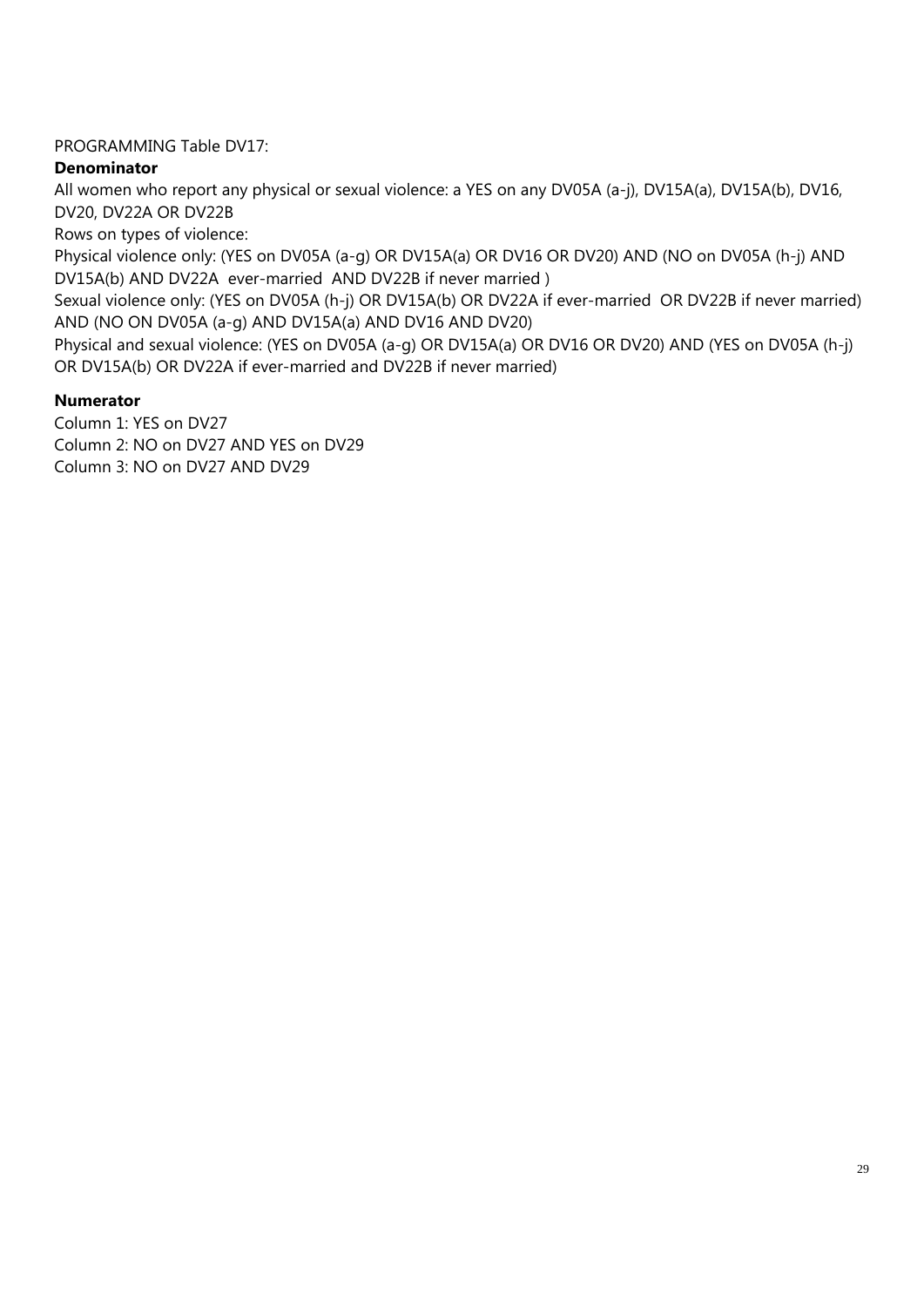Table DV18 Sources for help to stop the violence

Percentage of women age 15-49 who have experienced physical or sexual violence and sought help by sources from which they sought help according to the type of violence that women reported, [country, year]

|                                                                          | Type of violence experienced |             |                        |                                   |  |
|--------------------------------------------------------------------------|------------------------------|-------------|------------------------|-----------------------------------|--|
| Person                                                                   | Physical only                | Sexual only | Physical<br>and sexual | Physical or<br>sexual<br>violence |  |
| Own family<br>Husband/partner's family                                   |                              |             |                        |                                   |  |
| Husband/partner<br>Boyfriend                                             |                              |             |                        |                                   |  |
| Friend<br>Neighbor                                                       |                              |             |                        |                                   |  |
| Religious leader<br>Doctor/medical personnel                             |                              |             |                        |                                   |  |
| Police<br>Lawyer                                                         |                              |             |                        |                                   |  |
| Social work organization<br>Other                                        |                              |             |                        |                                   |  |
| Number of women who have<br>experienced violence and sought<br>help      |                              |             |                        |                                   |  |
| Note: Women can report more than one source from which they sought help. |                              |             |                        |                                   |  |

## PROGRAMMING Table DV18:

## **Denominator**

All women who say YES on DV27

## **Numerator** Assign according to DV28

For columns, see programming for the first three rows of Table DV17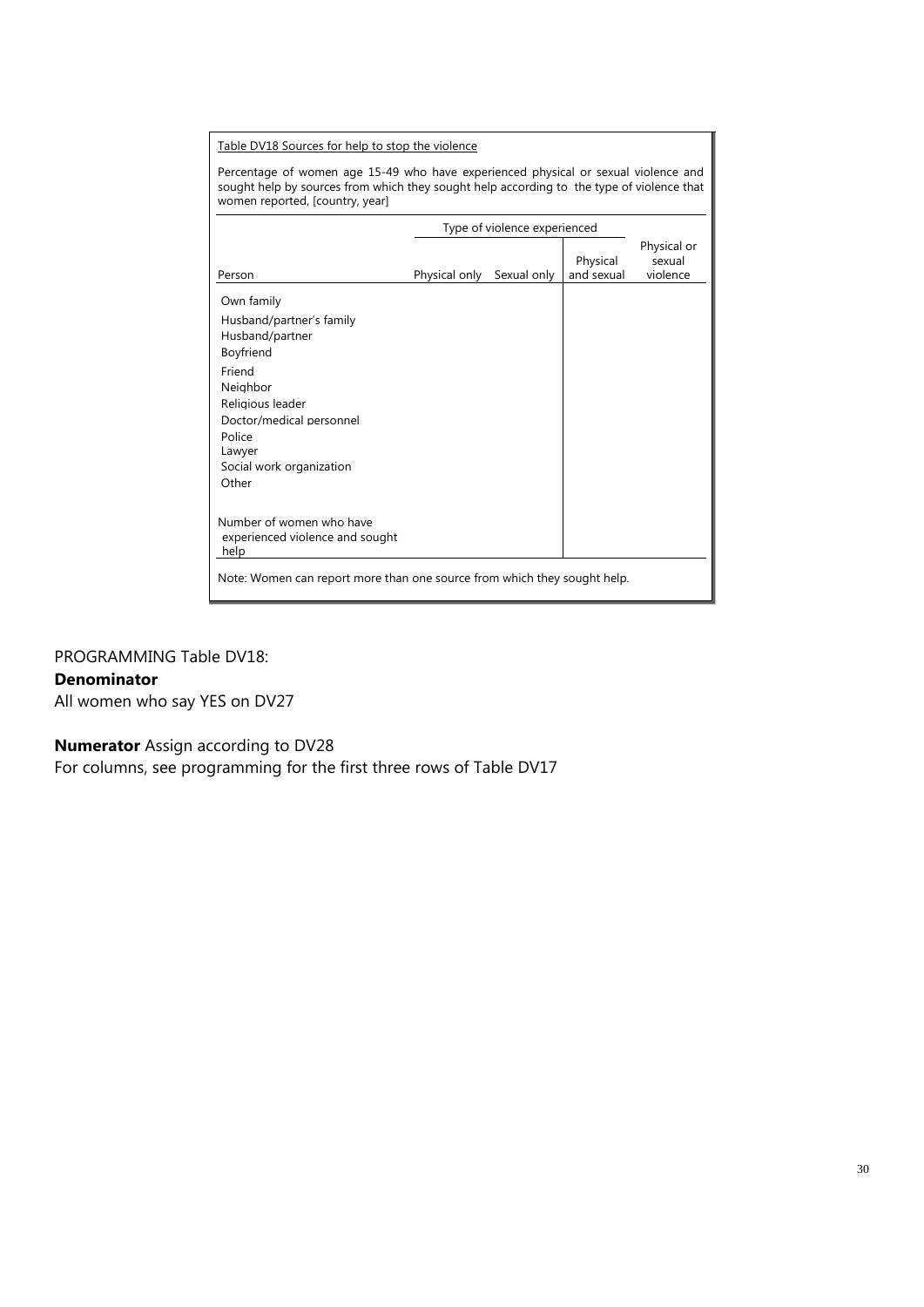## List of DV variables for sampling errors

| Variable                                                                                                                                                                             | Estimate   | <b>Base Population</b>          |
|--------------------------------------------------------------------------------------------------------------------------------------------------------------------------------------|------------|---------------------------------|
| Experienced physical violence since age 15 by anyone<br>(table DV1)                                                                                                                  | Proportion | Women age 15-49                 |
| Experienced sexual violence by anyone ever (Table DV<br>3)                                                                                                                           | Proportion | Women age 15-49                 |
| Experienced spousal physical or sexual violence by<br>current or most recent husband/partner ever (Table<br>DV9, top panel second last row or Table DV10, 6 <sup>th</sup><br>column) | Proportion | Ever-married women age<br>15-49 |
| Experienced spousal physical or sexual violence by any<br>spouse/partner ever (Table DV9, lower panel, last row)                                                                     | Proportion | Ever-married women age<br>15-49 |
| Experienced spousal physical or sexual violence by any<br>husband/partner in the past 12 months (Table DV9,<br>Lower panel or Table DV12)                                            | Proportion | Ever-married women age<br>15-49 |